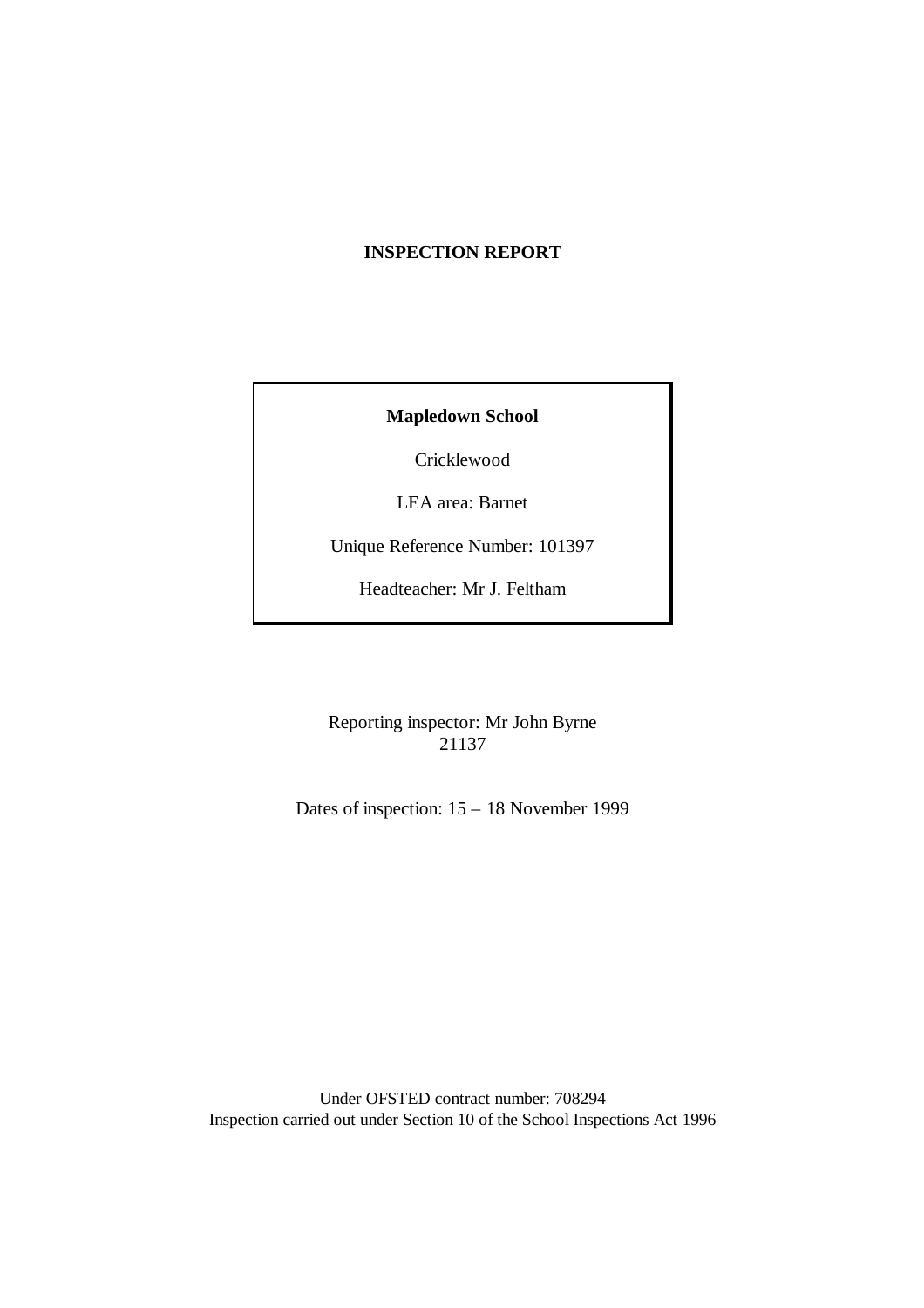#### **Information about the school**

| Type of school                   | Special                                                        |
|----------------------------------|----------------------------------------------------------------|
| Type of control                  | County                                                         |
| Age range of pupils              | $11 - 19$                                                      |
| Gender of pupils                 | Mixed                                                          |
| School address                   | Claremont Road<br>Cricklewood<br>London<br>NW <sub>2</sub> 1TR |
| Telephone number:                | 01814554111                                                    |
| Fax number:                      | 01814554895                                                    |
| Appropriate authority:           | Governing Body                                                 |
| Name of chair of governors:      | Mr M Steene                                                    |
| Date of the previous inspection: | $12 - 16$ February 1996                                        |

This Report is Crown Copyright. It may be reproduced in whole or in part for non-commercial educational purposes, provided that all extracts quoted are reproduced verbatim without adaptation and on condition that the source and date thereof are stated. Further copies of this report are obtainable from the school.

Under the School Inspections Act 1996 the school must provide copies of this report and/or its summary free of charge to certain categories of people. A charge not exceeding the full cost of reproduction may be made to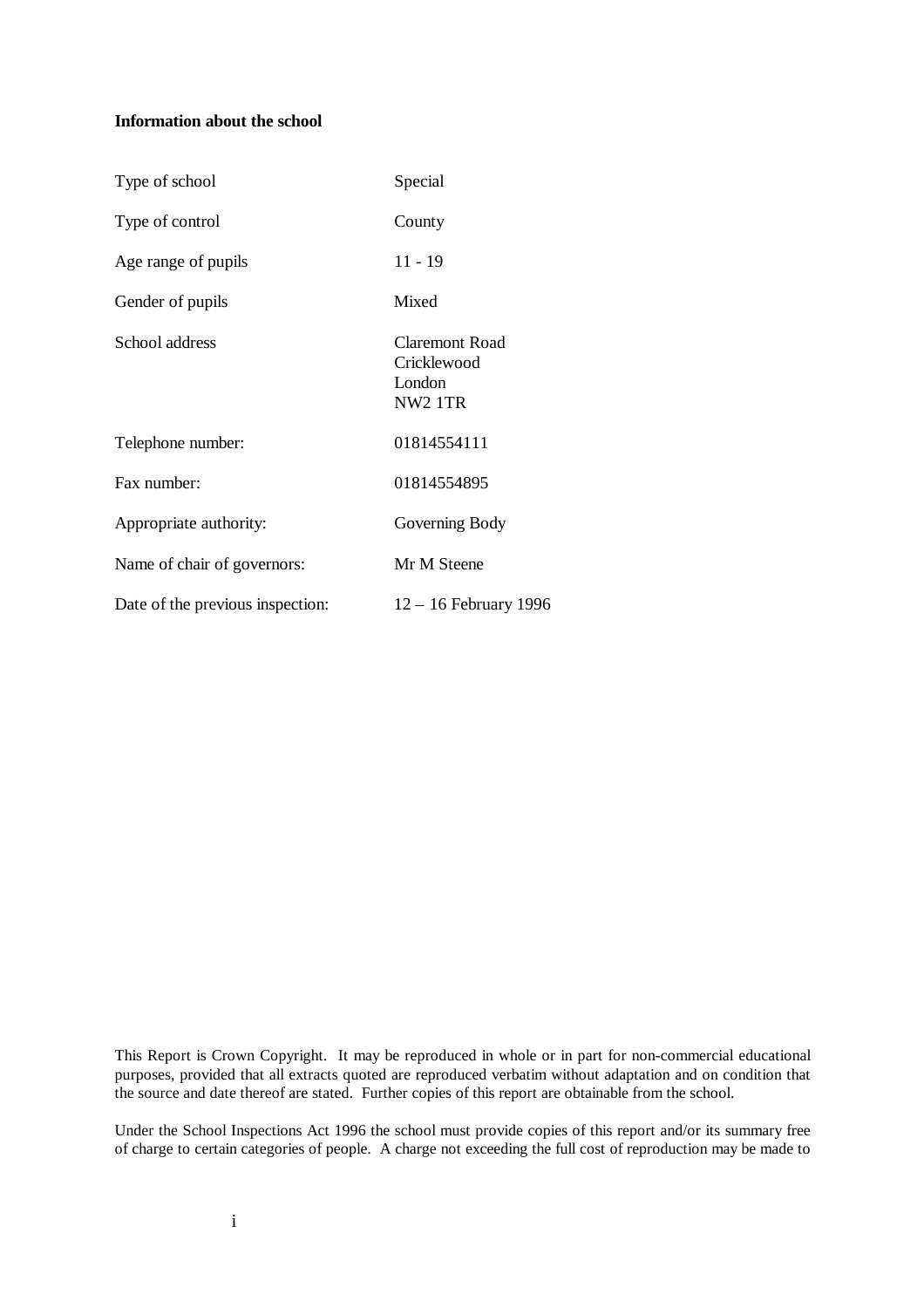others requesting a copy of the full report.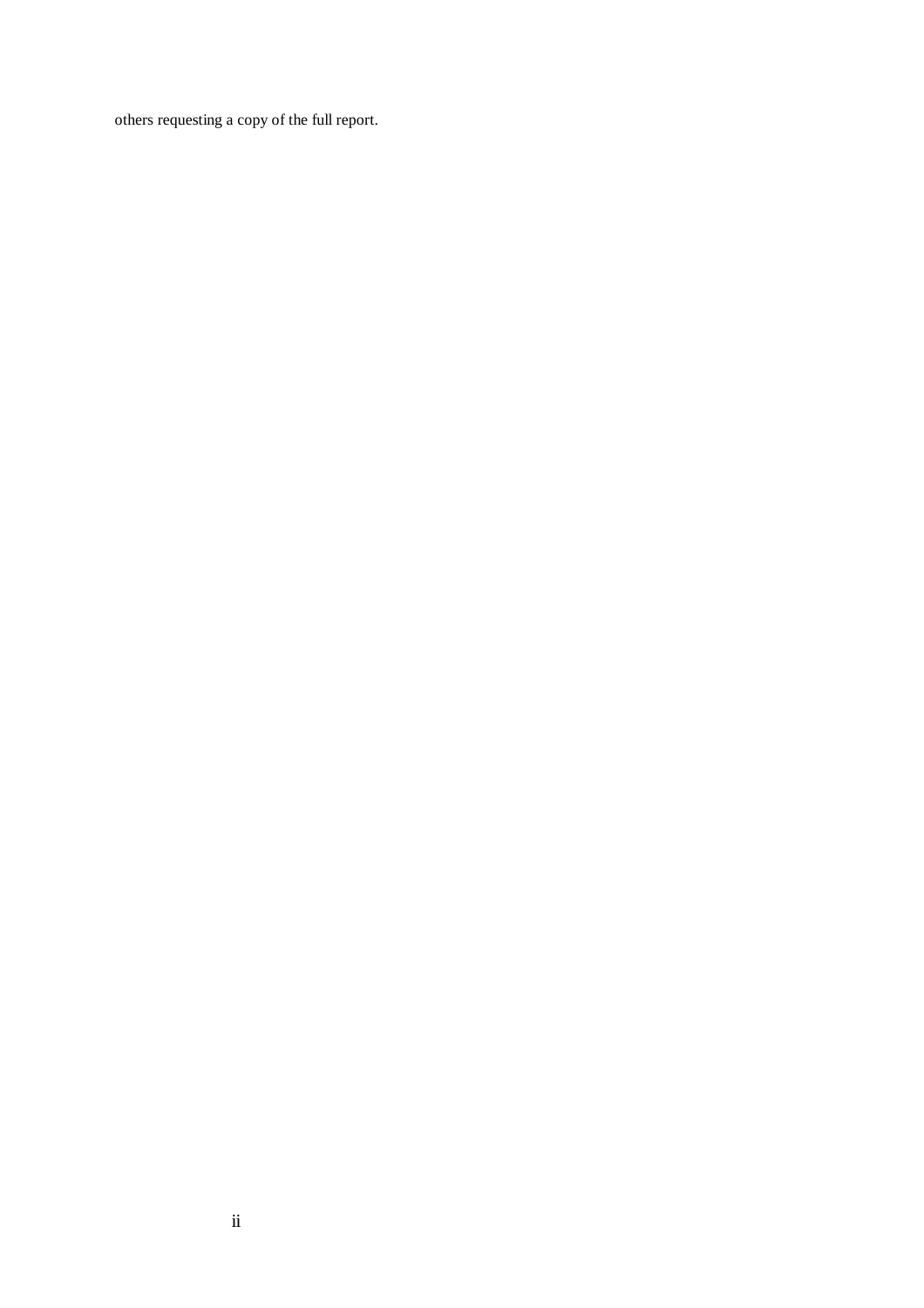#### **Information about the inspection team**

| Team members                | Subject responsibilities        | Aspect responsibilities        |
|-----------------------------|---------------------------------|--------------------------------|
| John Byrne                  | Geography, history and physical | Attainment and progress,       |
| Registered Inspector        | education                       | teaching and leadership and    |
|                             |                                 | management.                    |
| Eric Langford Lay Inspector |                                 | Attitudes, behaviour and       |
|                             |                                 | personal development,          |
|                             |                                 | attendance, support, guidance  |
|                             |                                 | and pupils' welfare,           |
|                             |                                 | partnership with parents and   |
|                             |                                 | the community, special         |
|                             |                                 | educational needs and equal    |
|                             |                                 | opportunities                  |
| Rob Sammons                 | information<br>Maths,           | Efficiency of the school, and  |
|                             | communication<br>technology,    | post 16.                       |
|                             | personal and social education   |                                |
| <b>Alan Tattersall</b>      | Science, design technology art  | Staffing, accommodation and    |
|                             | and religious education         | learning resources and pupils' |
|                             |                                 | spiritual, moral, social and   |
|                             |                                 | cultural development.          |
| Vanessa Wilkinson           | English, music and French       | The curriculum and assessment  |

The inspection contractor was:

QICS "Ibsley" 4 Westcliffe Road Dawlish Devon EX7 9EB Tel: 01626 867575

Any concerns or complaints about the inspection or the report should be raised with the inspection contractor. Complaints which are not satisfactorily resolved by the contractor should be raised in writing with OFSTED by writing to:

The Registrar The Office for Standards in Education Alexandra House 33 Kingsway London WC2B6SE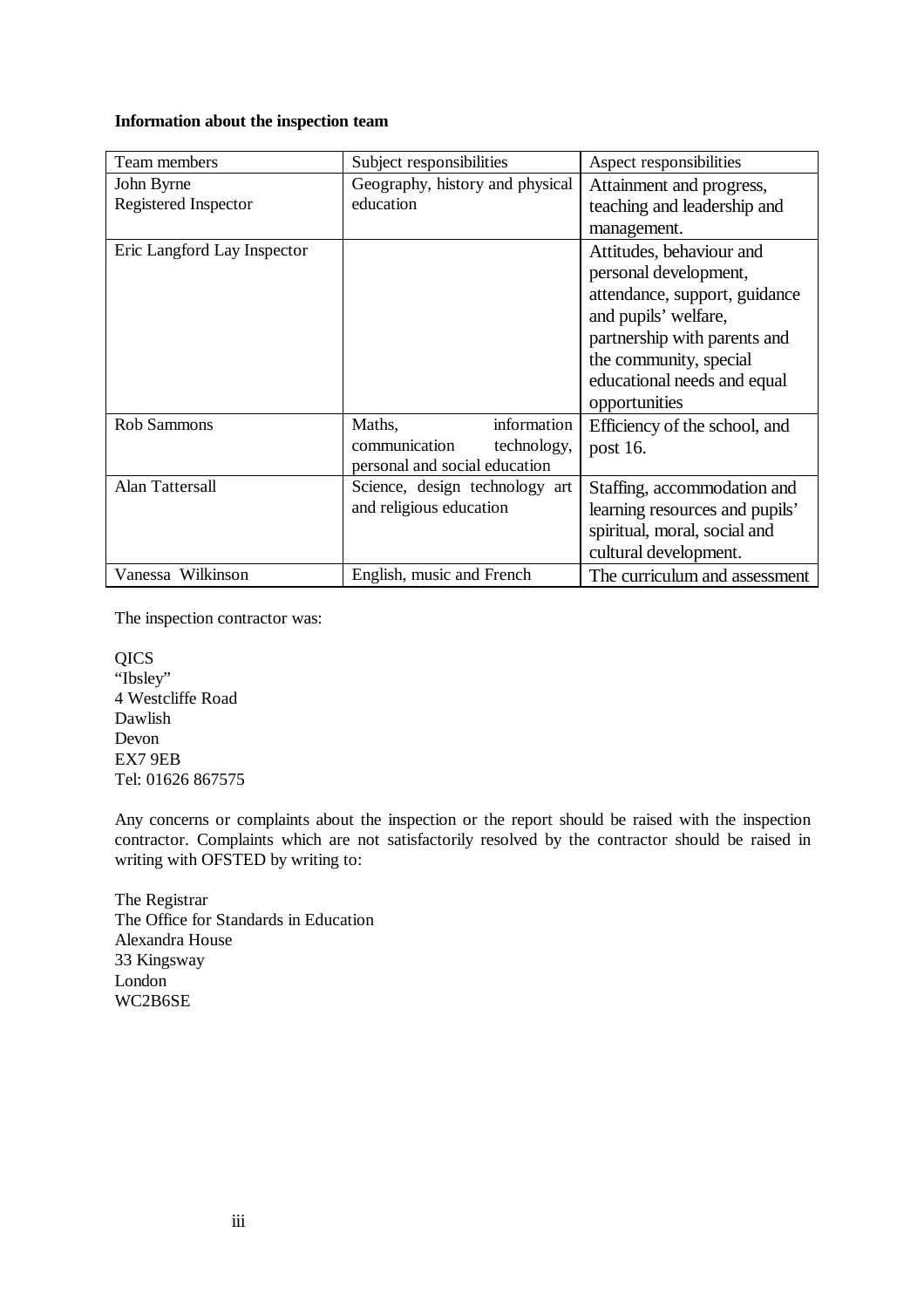## **REPORT CONTENTS**

|                                                                                                                                                                                               | Paragraph  |
|-----------------------------------------------------------------------------------------------------------------------------------------------------------------------------------------------|------------|
| <b>Main findings</b>                                                                                                                                                                          |            |
| Key issues for action                                                                                                                                                                         |            |
| <b>Introduction</b>                                                                                                                                                                           | $1 - 5$    |
| Characteristics of the school<br>Key indicators                                                                                                                                               |            |
| PART A: ASPECTS OF THE SCHOOL                                                                                                                                                                 |            |
| Educational standards achieved by pupils at the school                                                                                                                                        | $6 - 21$   |
| Attainment and progress<br>Attitudes, behaviour and personal development<br>Attendance                                                                                                        |            |
| <b>Quality of education provided</b>                                                                                                                                                          | $22 - 53$  |
| Teaching<br>The curriculum and assessment<br>Pupils' spiritual, moral, social and cultural development<br>Support, guidance and pupils' welfare<br>Partnership with parents and the community |            |
| The management and efficiency of the school                                                                                                                                                   | $54 - 70$  |
| Leadership and management<br>Staffing, accommodation and learning resources<br>The efficiency of the school                                                                                   |            |
| <b>PART B: CURRICULUM AREAS AND SUBJECTS</b>                                                                                                                                                  |            |
| English, mathematics and science                                                                                                                                                              | $71 - 91$  |
| Other subjects or courses                                                                                                                                                                     | $92 - 150$ |
| <b>PART C: INSPECTION DATA</b>                                                                                                                                                                |            |
| <b>Summary of inspection evidence</b>                                                                                                                                                         | 151        |
| Data and indicators                                                                                                                                                                           |            |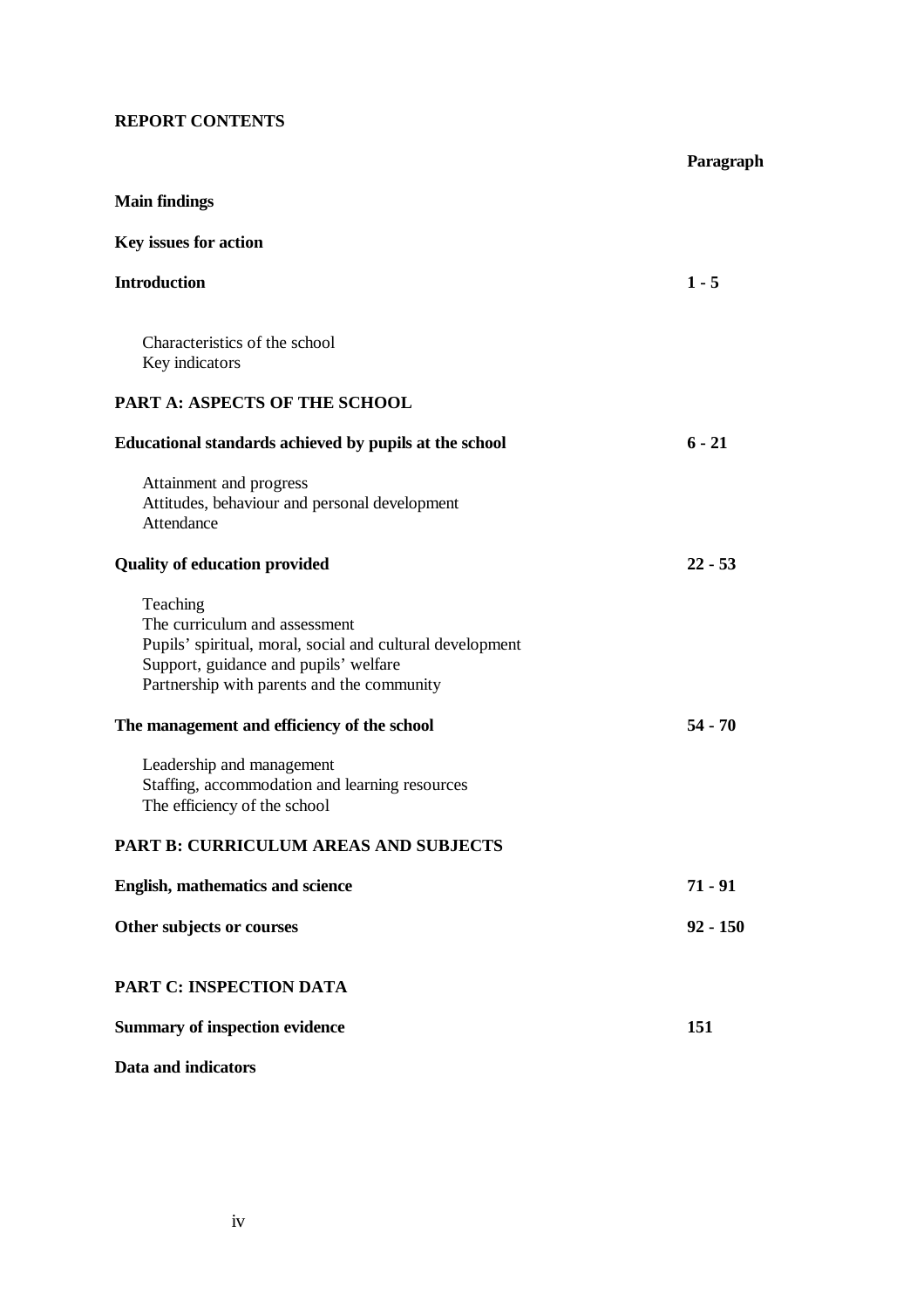# **MAIN FINDINGS**

## **WHAT THE SCHOOL DOES WELL**

- Provides good quality teaching that ensures pupils make good progress. Teaching is consistently good and often very good for higher attaining pupils at Key Stage 3.
- •. Successfully achieves its aims that are based on providing a good curriculum and effective assessment procedures.
- •. Strong and effective leadership has resulted in significant improvement in most aspects of the school's provision.
- •. Pupils' and students' attitudes and the relationships they have with each other and adults are very good.
- •. Provision for pupils' and students' cultural development is very good and is evident in most aspects of school life.
- •. The partnership that exists between the school and parents is very good.
- •. Very good financial control ensures that planning is effective and the school achieves good value for money.

#### · **WHERE THE SCHOOL HAS WEAKNESSES**

The quality of teaching for some pupils at Key Stage 3.

- I. The effectiveness of behaviour management plans, for a minority of pupils, is reduced because detailed records are not kept of pupils' response to the methods used to manage their challenging behaviour. This makes it difficult for staff to judge how successful these plans are.
- II. Staffing resources are not always used to their full potential. The allocation of responsibilities within the senior management team is not balanced and learning support staff are not always fully involved in classroom activities.
- III. Accommodation is unsatisfactory. Some classrooms are too small for the learning and physical needs of pupils. Changing and toiletting facilities are inadequate and access to the hydrotherapy pool is not possible for some pupils.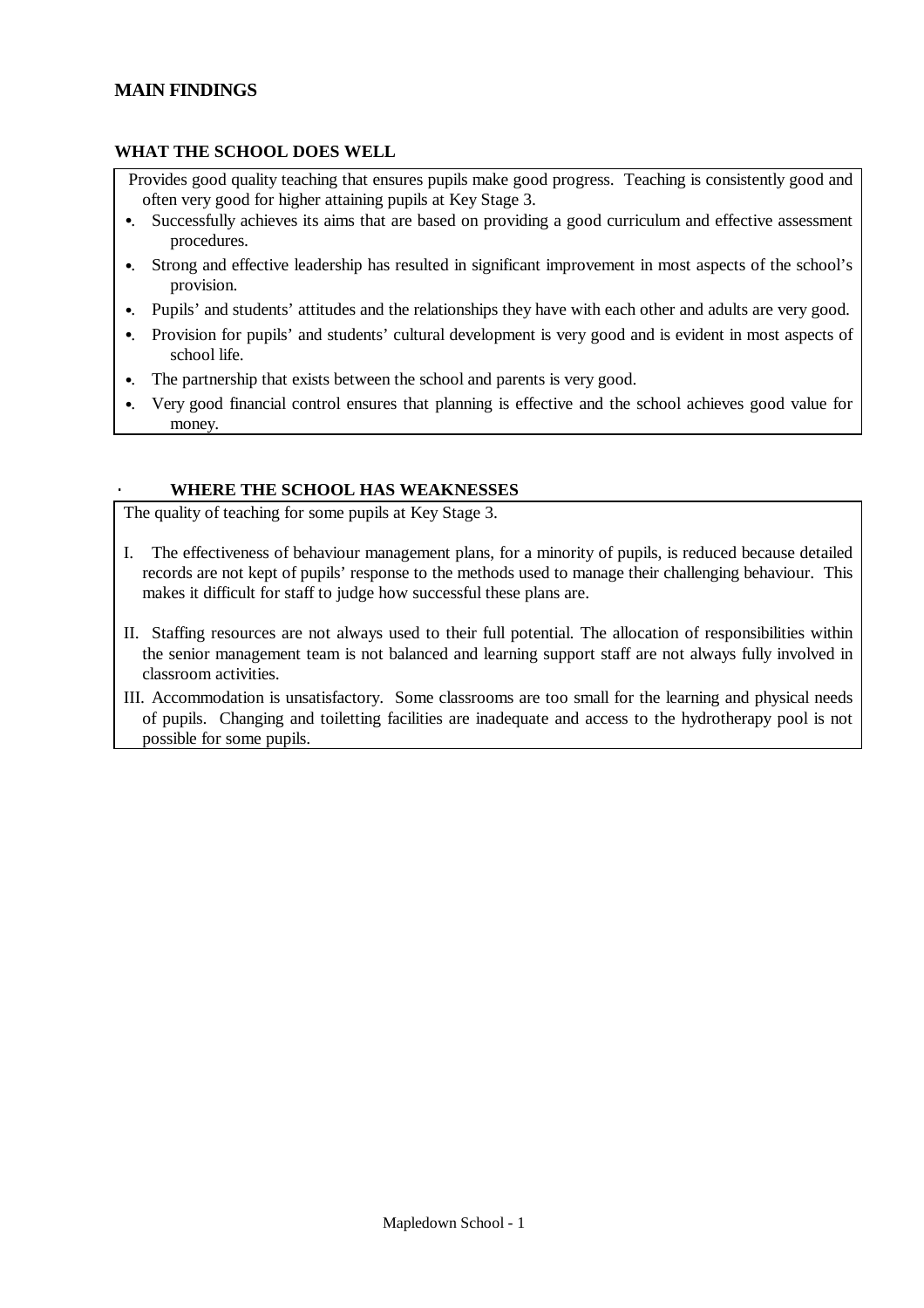The weaknesses are far outweighed by what the school does well. However, they will form the basis of the governors' action plan. This will be sent to all parents or guardians of pupils at the school.

## **HOW THE SCHOOL HAS IMPROVED SINCE THE LAST INSPECTION**

The school has made good improvements since the previous inspection in most areas of its work and in most subjects of the curriculum. The best improvements have been achieved in the quality of teaching and in the curriculum and assessment procedures that now exist. There has been a clear focus on staff training linked to the improvements in the curriculum and this has had a positive impact on the progress that pupils and students make. Governors are now fully involved in the work of the school and they, together with senior staff, are beginning to monitor the effect that better resources are having on standards. The school is well placed to consolidate these improvements and continue to develop further.

| Progress in:                  | By 16 | <b>By 19</b>  |
|-------------------------------|-------|---------------|
| Targets set at annual reviews |       |               |
| or in $IEPs*$                 | B     | B             |
| English:                      |       |               |
| listening and speaking        | B     | B             |
|                               |       |               |
| Reading                       | B     | B             |
|                               |       |               |
| Writing                       | C     | $\mathcal{C}$ |
|                               |       |               |
| Mathematics                   | B     | B             |
| Science                       | B     | B             |
|                               |       |               |
| Personal, Social and health B |       | B             |
| Education (PSHE)              |       |               |

# **WHETHER PUPILS ARE MAKING ENOUGH PROGRESS**

*IEPs are individual education plans for pupils with special educational needs*

Overall pupils and students make good progress. Progress for higher attaining Key Stage 3 pupils is consistently good and sometimes very good. The good progress that pupils and students make is a direct result of recent changes to the curriculum. Where progress is unsatisfactory, for some pupils at Key Stage 3 and post 16 students with additional needs, the work they are asked to do does not take enough account of their individual needs.

# **QUALITY OF TEACHING**

**Overall quality** Most effective in: **Least effective in:**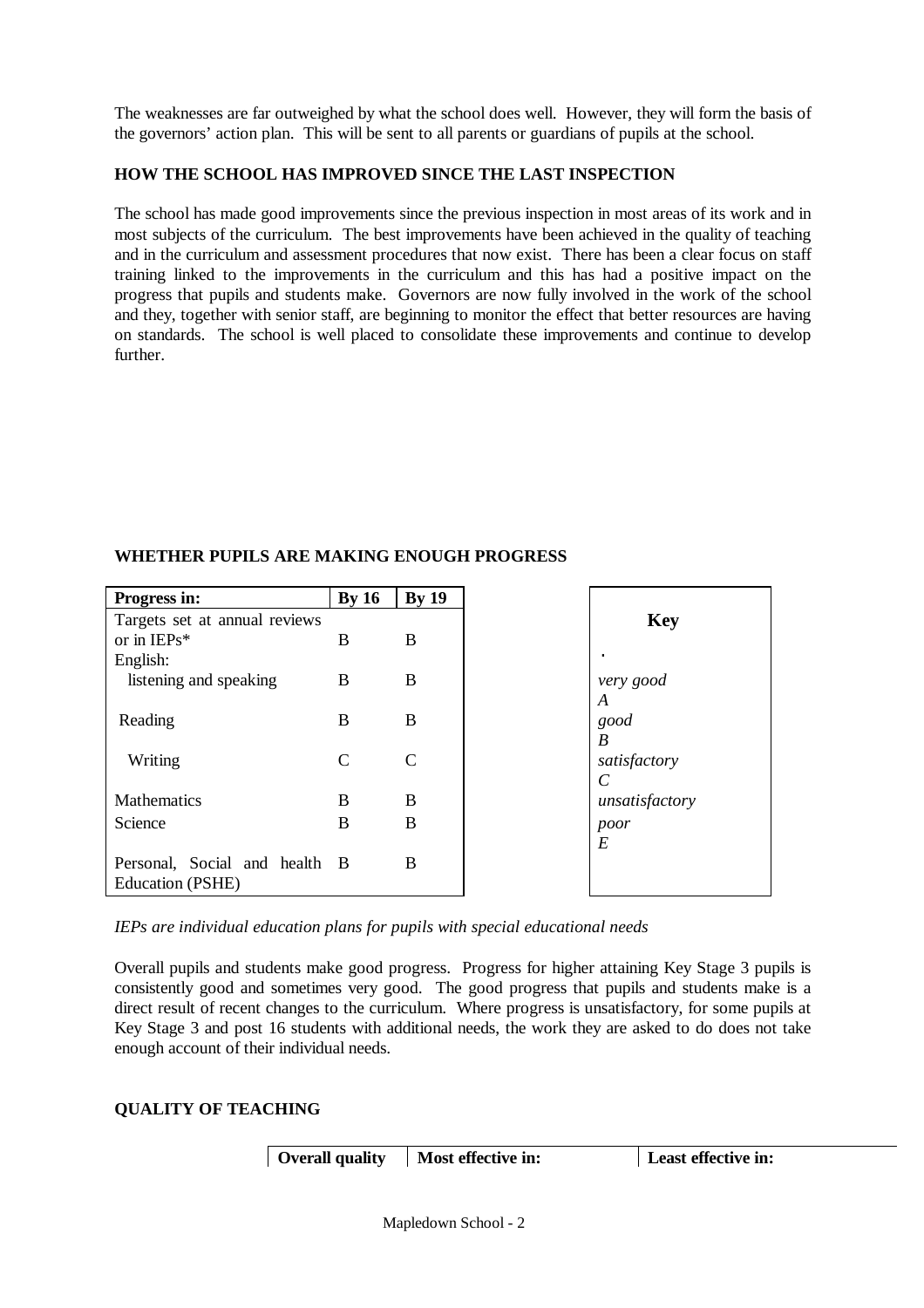| $11 - 16$ years                          | Good | all lessons for higher attaining<br>pupils in Key Stage 3. | lessons for lower attaining pupils<br>in Key Stage 3 and in the use of<br>information communication<br>technology to support pupils'<br>writing.    |
|------------------------------------------|------|------------------------------------------------------------|-----------------------------------------------------------------------------------------------------------------------------------------------------|
| Post $16$                                | Good | personal, social and health<br>education and gymnastics.   | English for students with<br>additional special needs and in the<br>use of information<br>communication technology to<br>support students' writing. |
| English                                  | Good |                                                            |                                                                                                                                                     |
| <b>Mathematics</b>                       | Good |                                                            |                                                                                                                                                     |
| Personal, social and<br>health education | Good |                                                            |                                                                                                                                                     |

Teaching was satisfactory in twenty six per cent of lessons, good in forty eight per cent, and very good in eighteen per cent. In eight per cent of lessons teaching was judged to be unsatisfactory. *Inspectors make judgements about teaching in the range: excellent; very good; good; satisfactory; unsatisfactory; poor; very poor. 'Satisfactory' means that strengths outweigh any weaknesses.* 

## **OTHER ASPECTS OF THE SCHOOL**

| <b>Aspect</b>                 | <b>Comment</b>                                                             |  |  |
|-------------------------------|----------------------------------------------------------------------------|--|--|
| Behaviour                     | Good. Pupils and students behave well both in and out of school.           |  |  |
| Attendance                    | Good. Little time is wasted and the prompt start to lessons has a positive |  |  |
|                               | impact on the progress pupils and students make.                           |  |  |
| Ethos*                        | Good. Relationships are very good and pupils and students work in a        |  |  |
|                               | calm and purposeful environment.                                           |  |  |
| Leadership and management     | The management of the school is good. The head teacher, staff and          |  |  |
|                               | governors have worked hard since the previous inspection. Procedures       |  |  |
|                               | and practices ensure the school is successful in achieving its aims. Staff |  |  |
|                               | are not always used in an efficient way. Although good monitoring          |  |  |
|                               | procedures have been implemented, evaluation of planning decisions is not  |  |  |
|                               | always precise.                                                            |  |  |
| Curriculum                    | Good. The curriculum is broad, balanced and relevant. The modules of       |  |  |
|                               | study together with appropriate accredited courses provide a good          |  |  |
|                               | framework for planning work. Planning for individual needs is good.        |  |  |
|                               | Access to the full curriculum is not always available for a small minority |  |  |
|                               | of pupils with challenging behaviour.                                      |  |  |
| Spiritual, moral, social and  | Arrangements to develop pupils' and students' spiritual, moral and social  |  |  |
| cultural development          | development are good. Provision for cultural development is very good.     |  |  |
| Staffing,<br>and<br>resources | Staffing is appropriate and well supported by good training opportunities. |  |  |
| accommodation                 | Accommodation is unsatisfactory and restricts pupils' and students'        |  |  |
|                               | learning. Good resources are well supplemented by the use of the local     |  |  |
|                               | community.                                                                 |  |  |
| Value for money               | The quality of teaching is good overall and as a consequence pupils make   |  |  |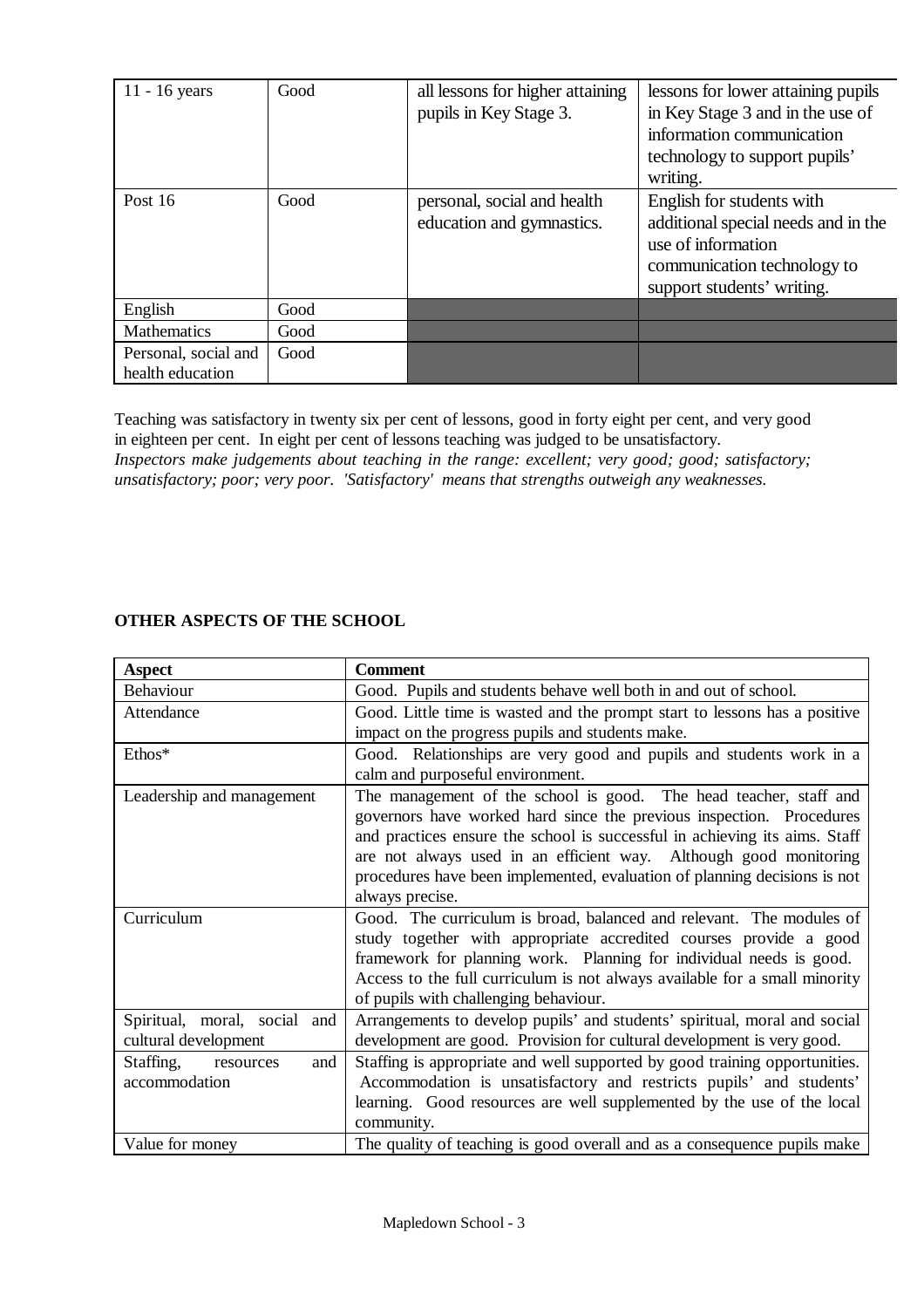| good progress. These factors, together with the efficient use the school |  |  |  |
|--------------------------------------------------------------------------|--|--|--|
| makes of its budget, ensures that value for money is good.               |  |  |  |

*\* Ethos is the climate for learning: attitudes to work, relationships and the commitment to high standards.*

#### **THE PARENTS' VIEWS OF THE SCHOOL**

| What most parents like about the                                                                                                                                                                                   | What some parents are not                       |
|--------------------------------------------------------------------------------------------------------------------------------------------------------------------------------------------------------------------|-------------------------------------------------|
| school                                                                                                                                                                                                             | happy about                                     |
| IV. The progress their children make in independence<br>skills, self-control and confidence.                                                                                                                       | VIII. Lack of stimulation when pupils spend     |
| V. The caring atmosphere encouraged by staff.<br>VI. The comprehensive information provided for<br>parents and the way parents are valued and<br>supported.<br>The availability of very good physiotherapy<br>VII. | IX. The<br>experienced<br>problems<br>accessing |

Inspectors' judgements support the positive views expressed by parents. The concerns raised about hydrotherapy are justified and it is unsatisfactory that some pupils do not have access to the pool because of problems providing a suitable hoist. The school shares these concerns and has tried, without success, to **KEY ISSUES FOR ACTION**

The governors, head teacher and staff should:

- X. improve the quality of teaching for those pupils at Key Stage 3 where it is currently unsatisfactory. In doing so the school should take into account the strategies so successfully used in other areas of the school.  *( paragraph 22 to 30 )*
- XI. ensure that implementation of the behaviour management plans of a minority of pupils are carefully recorded. For evaluation purposes written evidence should be detailed and include actions taken and pupil response;  *( paragraphs 16,28,46)*
- XII. ensure that all staff are used in an efficient way. In particular there needs to be:
- a) a review of the role and responsibilities of the acting deputy head teacher
- b) clear guidelines in place for the effective use of learning support staff; *(paragraphs 29,67)*
- XIII. in consultation with the local education authority look at ways of overcoming the current inadequacies in accommodation to ensure that:
	- a) pupils and students with mobility problems have access to all areas of the school,
	- b) toiletting and changing facilities are suitable for secondary aged pupils,
- c) disruption to lessons by adults and pupils moving around the school is reduced.
- *(paragraph 27,62,63)*

In addition to the key issues above, the following less important areas for development should be considered for inclusion in the action plan;

XIV. ensure higher attaining pupils at Key Stages 3 and 4 have access to a broad and balanced curriculum in physical education;

*(paragraph 34)*

XV.ensure incidents of physical restraint are recorded in a formal way;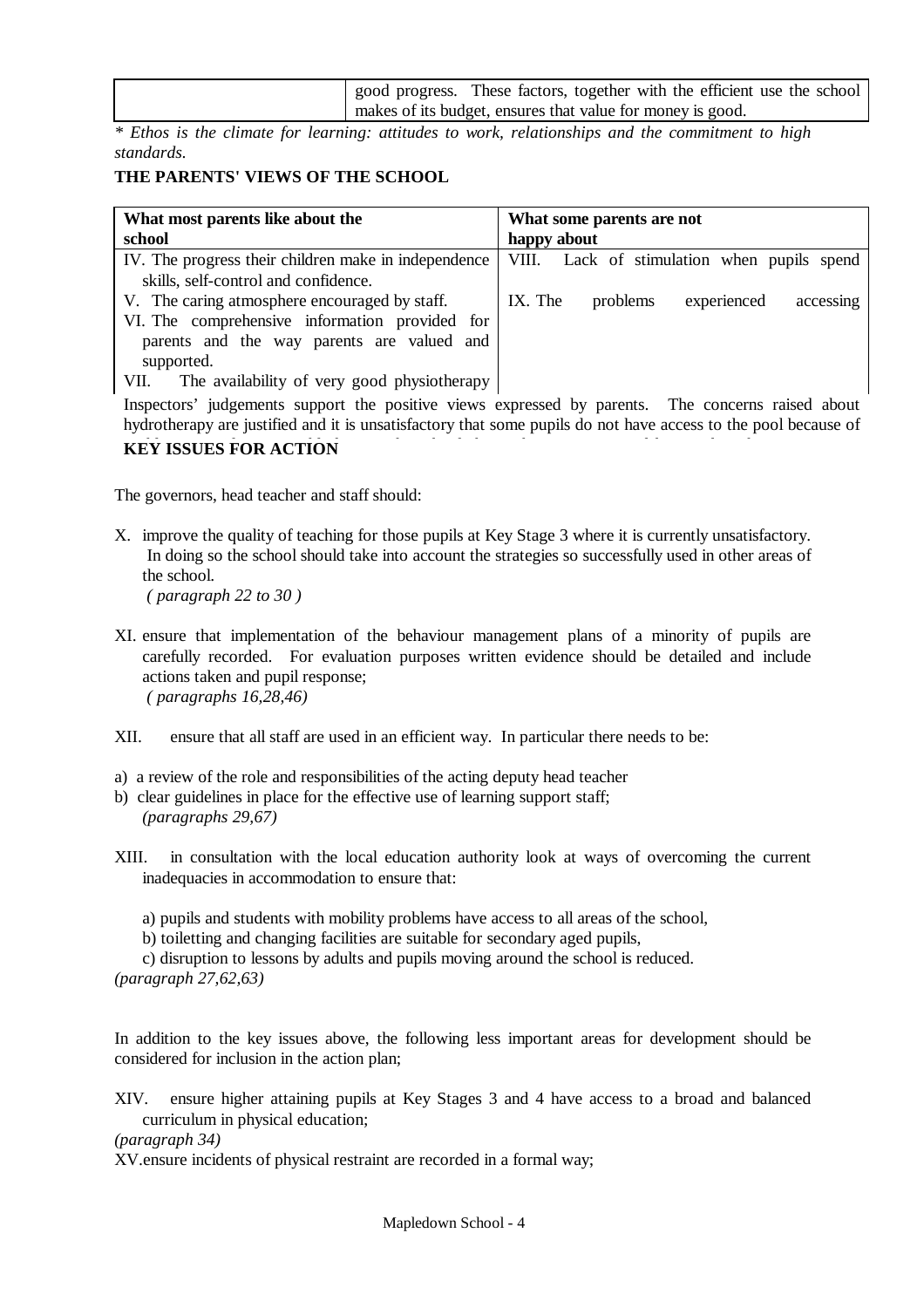#### *(paragraph 49)*

XVI. in the monitoring of school development planning ensure evaluation of success is based on measurable outcomes;

*(paragraph 57)*

XVII. ensure that pupils and students have the opportunity to develop word processing skills to support their work in all areas of the curriculum.

(paragraphs 74,78,106)

## **INTRODUCTION**

#### **Characteristics of the school**

1 Mapledown is a mixed day special school providing education for pupils and students with severe or profound and multiple learning difficulties. The school is situated in Cricklewood which is in the south of the London Borough of Barnet. Its immediate environment consists of high commercial and industrial development mixed with a range of residential housing. Pupils and students, some of whom are admitted from other London Boroughs, come from a wide geographical area and travel to school on transport provided by their local education authority (LEA). The high ethnic composition of the pupil and student population (17 are supported through Ethnic Minority Achievement Grants) and their socio-economic background are representative of the catchment areas from which they are drawn. Just under a half of pupils and students are eligible for free school meals

2 Pupil and student numbers have risen steadily since the last inspection and there are now 58 on roll between the ages of 11 and 19. There is a ratio of 35 boys to 23 girls – a common pattern in schools of this type. The mix of pupils has changed with the result that the school has recently established a class in the post-sixteen area of the school for pupils who have autistic spectrum disorders. Until very recently there has been a stable teaching staff with minimal movement. However, this situation has changed and currently three teachers were new to the school in September. There is an acting deputy head teacher and until very recently two teaching positions were occupied by temporary supply staff. This has now been reduced to one and as a consequence the acting deputy head teacher has a full time class commitment. A number of classroom support staff are funded directly by the LEA for pupils and students with additional needs.

3 The school is committed to the principle of providing the best for its pupils by ensuring that each one has an entitlement to a broad and balanced curriculum. In order to be relevant and meaningful, planning for access to the National Curriculum is based on individual needs.

4 Mapledown's philosophy is expressed through its aims which are to:

XVIII. develop pupils' and students' communication;

XIX. maximise pupils' and students' personal autonomy and independence;

XX.enable pupils and students to form social relationships;

XXI.encourage maximum mobility for pupils and students;

XXII. prepare pupils and students for the opportunities, experiences and responsibilities of adult life;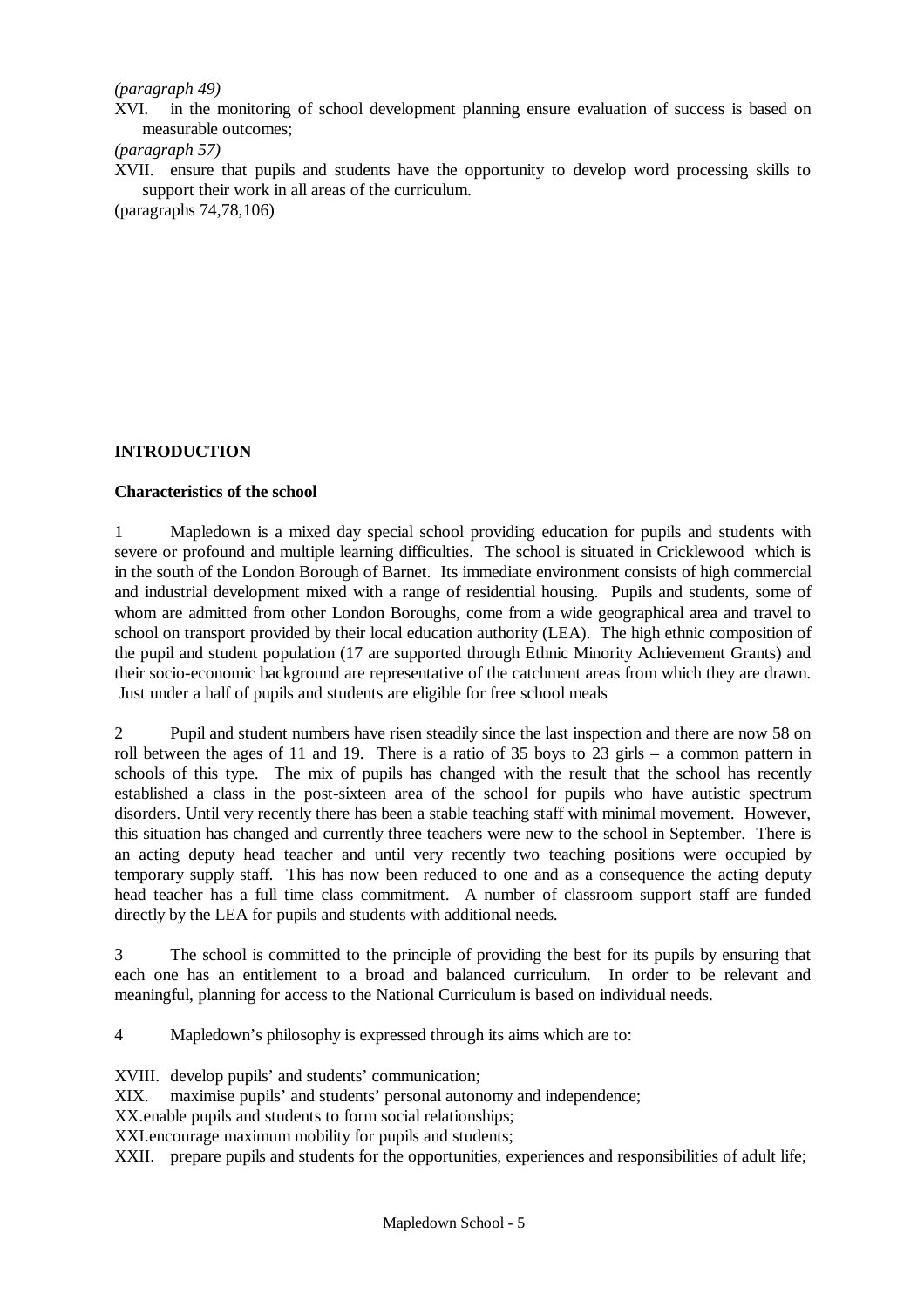XXIII.promote pupils' and students' spiritual and moral development; XXIV.broaden pupils' and students' range of experiences.

5 The school expects to meet the above aims through the curriculum it makes available to pupils and students.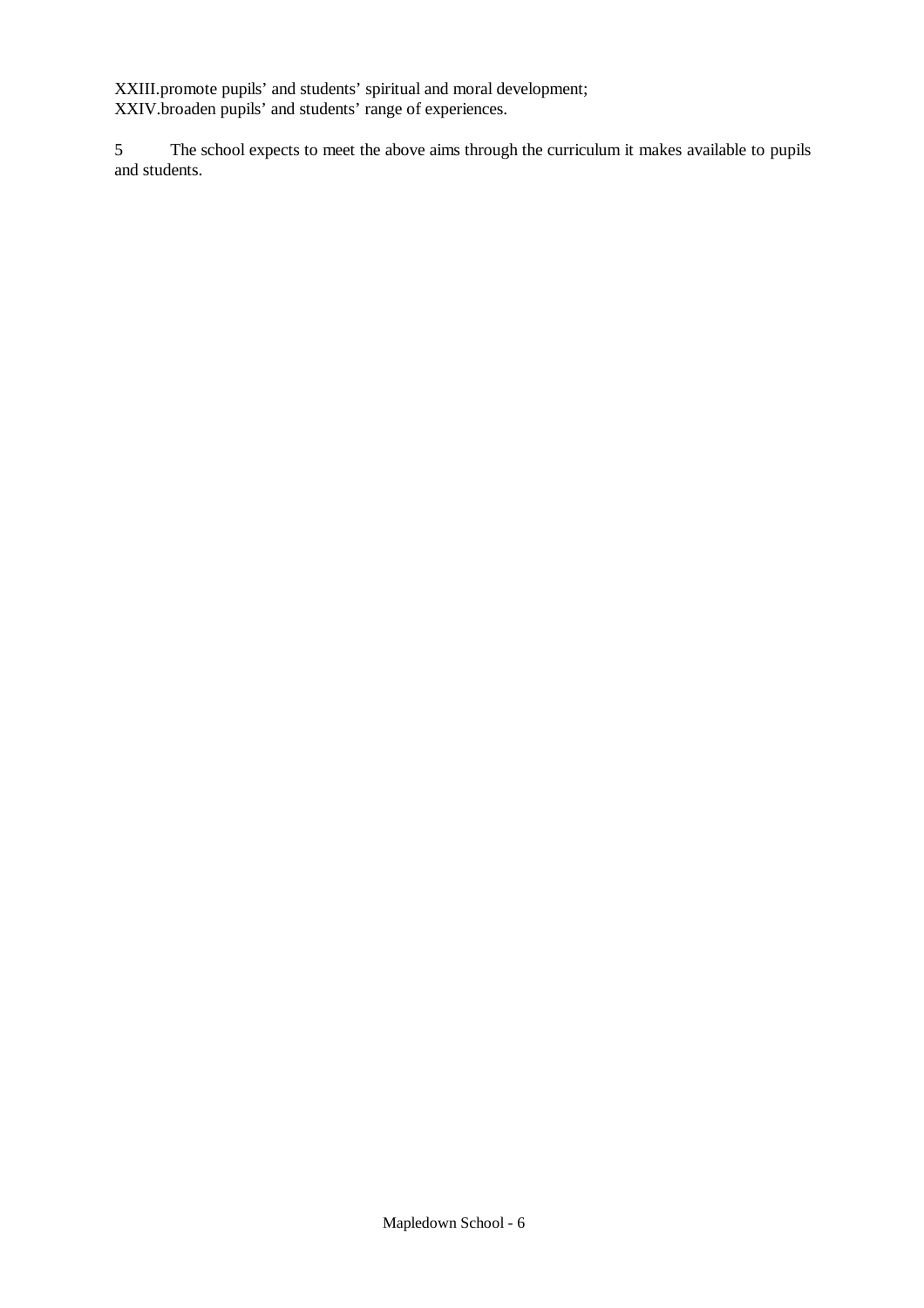# **Key indicators**

# **Attendance**

Percentage of half days (sessions) missed through absence for the latest complete reporting year:

|              |                           | %   |
|--------------|---------------------------|-----|
| Authorised   | School                    | 6.5 |
| Absence      | National comparative data |     |
| Unauthorised | School                    | 0.6 |
| absence      | National comparative data | 10  |

## **Exclusions**

Number of exclusions of pupils (of statutory school age) during the previous year:

|              | Number |
|--------------|--------|
| Fixed period |        |
| Permanent    |        |

# **Quality of teaching**

Percentage of teaching observed which is:

|                        | ‰  |
|------------------------|----|
| Very good or better    | 18 |
| Satisfactory or better | 92 |
| Less than satisfactory |    |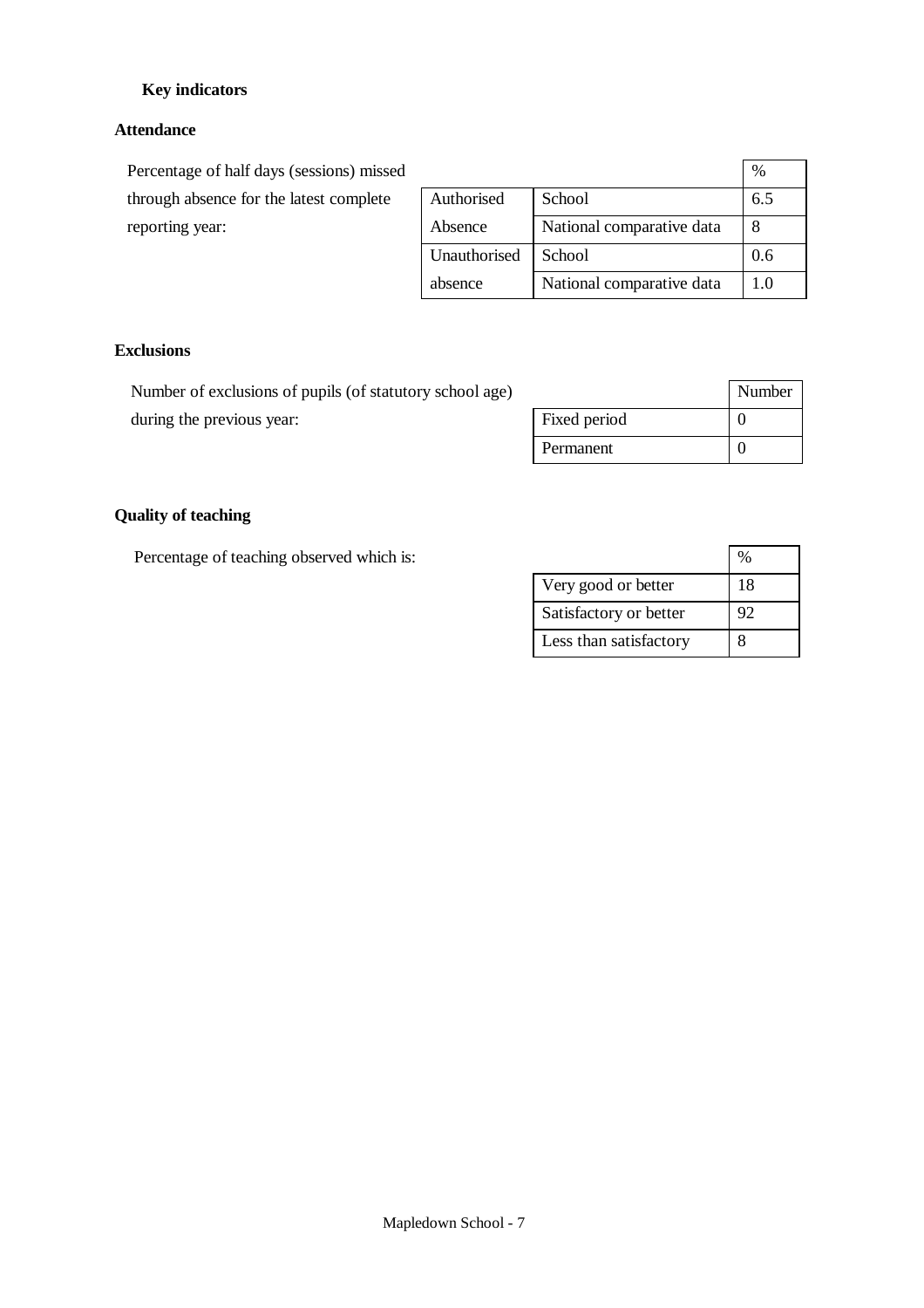# **PART A: ASPECTS OF THE SCHOOL**

## **EDUCATIONAL STANDARDS ACHIEVED BY PUPILS AT THE SCHOOL**

## **Attainment and progress**

6 *The characteristics of the pupils for whom the school caters make it inappropriate to judge their attainments against age related national expectations or averages. The report does however give examples of what pupils know, understand and can do at each key stage. Judgements about progress and references to attainment take account of information contained in pupils' Statements of Special Educational Needs and annual reviews.*

7 Overall pupils and students make good progress. Progress for higher attaining Key Stage 3 pupils is consistently good and sometimes very good. This is an improvement since the previous inspection when in a quarter of lessons pupils were judged to be underachieving. There is no significant difference in the progress made by boys and girls or in the progress of those pupils from minority ethnic groups. The good improvement that has taken place in the curriculum ensures that teachers' planning is good and takes full account of subject content and so ensures that progress pupils make in most curriculum areas is good. Rigorous systems also exist to ensure that relevant and precise personal targets are set for pupils. Planning and assessment takes good account of these and consequently most pupils are progressing well in relation to the individual targets identified for them.

8 Since the previous inspection improvements made to the English curriculum and assessment procedures have had a positive impact on standards in this subject. Pupils' progress in communication skills is good and lower attaining pupils benefit from appropriate use of communication aids. Higher attaining pupils recount experiences, listen attentively and respond appropriately during simple conversation. Progress is particularly good in lessons where signing is consistently used; this enables individuals to take a full part in discussion and make choices.

9 Good progress is made in pre-reading and reading skills. Lower attaining pupils are beginning to recognise objects of reference and symbols and most respond to their names. All pupils benefit from the emphasis that the school places on providing them with opportunities to listen to stories that develop skills of repetition, anticipation and prediction. This is particularly effective at Key Stage 4 when pupils' personal experiences are used to write stories, for example about a lost hammer. Currently the school does not use a reading scheme. This is unsatisfactory because higher attaining pupils who are capable of recognising and reading words cannot practise these skills by reading appropriate published material.

10 In pre-writing and writing skills pupils make satisfactory progress. Most pupils are at the very early stages of skill development when they make recognisable marks on paper and pretend write. Higher attaining pupils copy-write words or sentences and write their names independently. Progress is restricted in writing because pupils and students are not provided with sufficient opportunities to practise and use word processing skills across all areas of the curriculum.

11 Progress in mathematics is good overall. It is good at Key Stage 4 and post 16 and satisfactory at Key Stage 3. This is an improvement since the previous inspection when many pupils were judged to be under-achieving. Pupils and students make best progress when they are given opportunities to use mathematical skills in different curriculum areas. For example, students at post 16 develop understanding of non-standard units of measurement when they use cups and spoons to measure ingredients in cookery. Pupils at Key Stage 4 develop their knowledge of the differences in shape when they make patterns in art. Progress in half of lessons observed at Key Stage 3 was unsatisfactory but was very good in others. Best progress is seen when pupils have activities which help them to practise skills; for example when they use a computer programme to play number games. New skills are appropriately introduced for example, when pupils are shown how to use switches to match colours.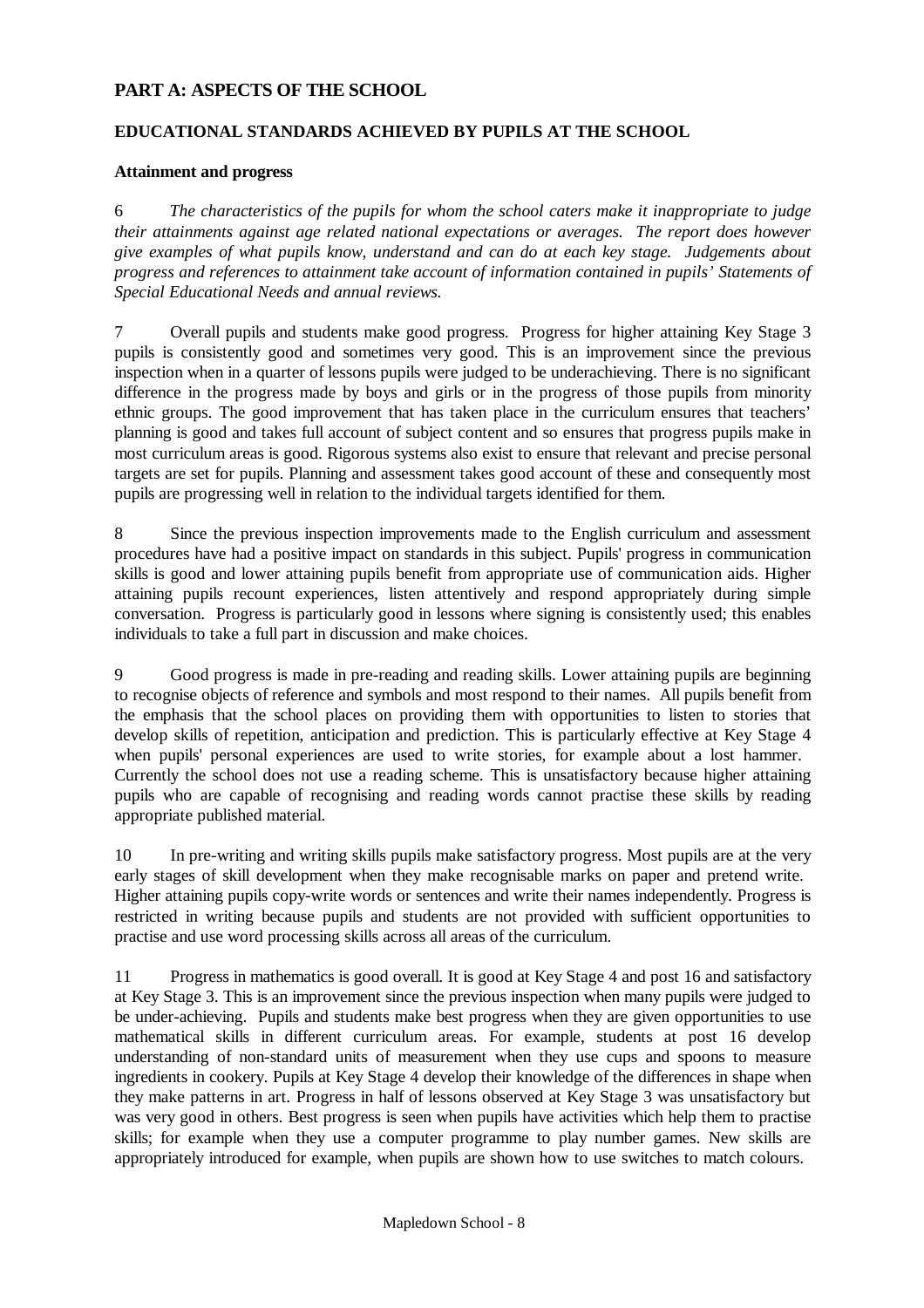Progress is unsatisfactory when the tasks do not match the needs and abilities of pupils.

12 In science progress is good. This represents an improvement since the previous inspection when a minority of pupils were judged to be underachieving. Curriculum planning in science is good. Pupils receive a balanced programme that ensures most of them progress well over time. The provision for pupils to investigate and undertake experiments has a positive impact on progress. For example, at Key Stage 4 when pupils make circuits they use appropriate vocabulary and begin to make predictions.

13 The development of pupils' and students' personal autonomy and independence is central to the aims of the school and the appropriate emphasis placed on these areas of the curriculum ensures that good progress is made. Lower attaining younger pupils are beginning to make choices and can express preferences through the use of simple communication aids, such as switches and picture symbols. As they move through the school the opportunities all pupils are given to make decisions in a variety of situations has a very positive effect on the progress they make. By the time they leave school higher attaining students have developed some of the life skills that are required to function independently in the adult world.

14 Progress is good in design and technology, art, and religious education. As some pupils do not have access to a full range of activities progress in physical education is satisfactory overall. However, it is good in swimming and gymnastics. The progress of lower attaining pupils with mobility problems is generally good and they benefit very much from the effective support provided by school based physiotherapists. It is unsatisfactory that the progress of a very small number of pupils is severely affected because accommodation problems deny them access to much needed hydrotherapy sessions. Progress is satisfactory in music, French and geography. Due to timetabling arrangements it was not possible to make a judgement on progress in history and information communication technology.

# **Attitudes, behaviour and personal development**

15 The very good attitudes and relationships that exist, together with the good behaviour shown by pupils, contribute significantly to the purposeful and well ordered atmosphere within the school. These judgements are similar to the previous inspection which judged behaviour and discipline to be good overall.

16 With few exceptions, pupils enjoy school and on occasions show genuine interest and pleasure in their learning. Most listen well and are able to sustain good levels of concentration during lessons. Even lower attaining students remain on task when listening to a very well told story in English. The majority of pupils are well motivated by appropriate teaching strategies and co-operate well with adults. Many demonstrate a willingness to think and act independently and require only minimal verbal or physical prompting to achieve success. However, on occasions a minority of pupils rely too heavily on adult support to carry out tasks such as moving to different parts of the classroom.

17 Overall the behaviour of pupils in school and in the local community is good. However, a minority of pupils occasionally display challenging behaviour as a consequence of their special educational needs. The very good behaviour evident at lunchtime in the dining hall and outside was consistent throughout the inspection and owed much to the quality relationships that exist between pupils and staff. Pupils show a pride in their school and there is no evidence of damage or graffiti. Although there are occasional disputes between pupils no incidents of bullying were observed during the inspection. No pupil exclusions were recorded last year.

18 Most pupils are polite and courteous, display good manners and relate well to each other. Of particular note is the way higher attaining and more mobile pupils are sensitive to the needs of those pupils with mobility problems. During the inspection there were many examples observed of unsolicited help and support being offered and given to other pupils, staff and visitors. During the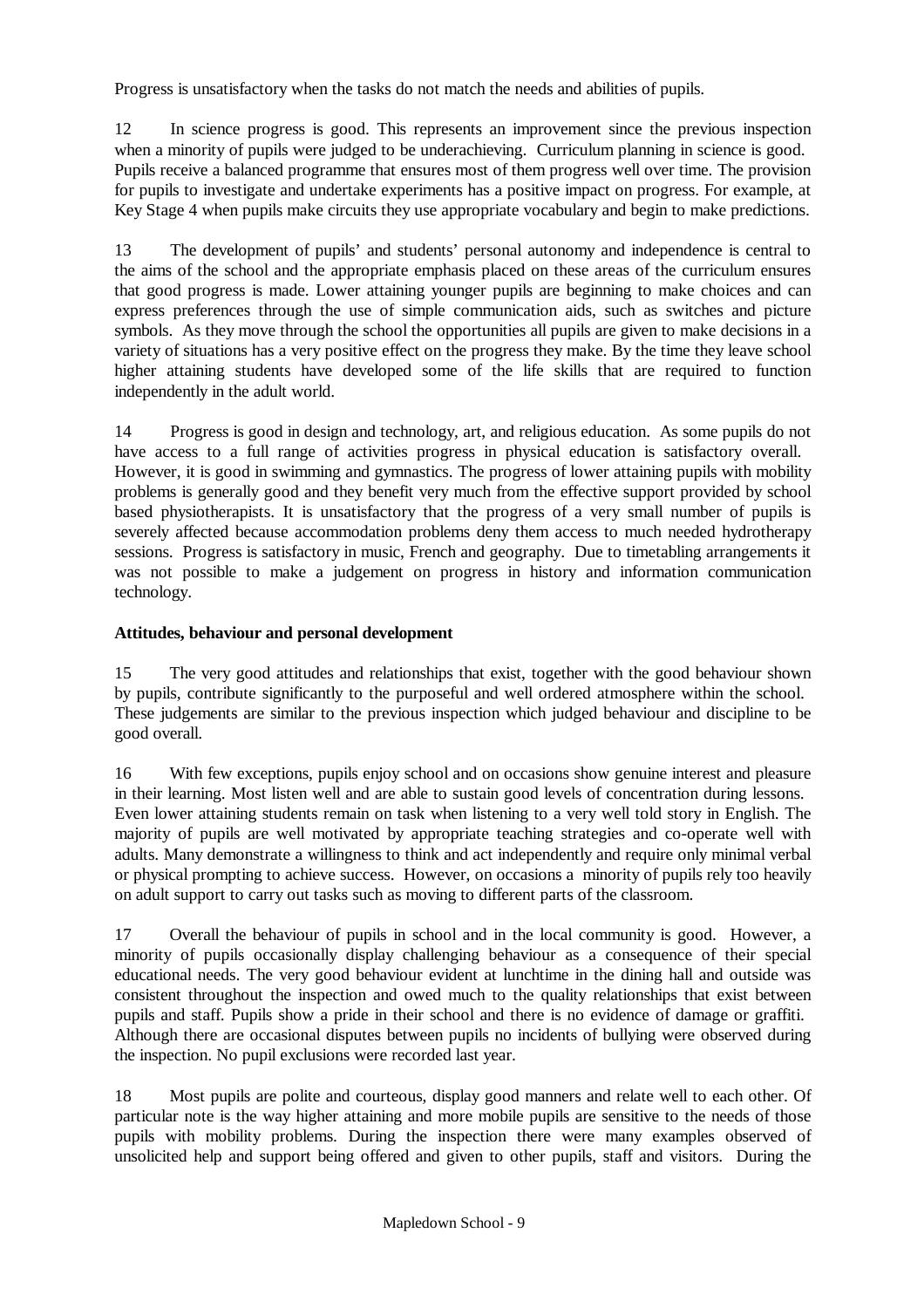gymnastic session for post 16 students at the sports centre individuals behaved in a very mature way and showed that they were capable of successfully working with and supporting each other in the activities that they were asked to undertake. A feature of this lesson was the encouragement and spontaneous applause they gave to those individuals who were showing the group what they had achieved.

19 Pupils' personal development is good. They respond well to the opportunities provided to take responsibility within the classroom. For example, older students undertake responsibilities during the lunch break; they set out and clear the dining tables and do the washing up. The work experience programme and joint working initiative with the local secondary school are enjoyed by students and do much to enhance their personal development. Pupils consider the needs of others through their donation to charities and involvement in collecting and giving gifts to residents at the local old people's home.

20 The very positive attitudes and behaviour shown by the majority of pupils make a significant contribution to their personal and educational development as they progress through the school.

## **Attendance**

21 Pupil attendance is good; levels of recorded absence are less than the national average for schools of this type. This judgement is in line with the findings of the previous inspection. Pupils enjoy coming to school and the few incidents of late arrival are the result of difficulties with transport. Punctuality within school is good and the prompt start to lessons has a positive impact on the progress that pupils make.

## **Quality of education provided**

## **Teaching**

22 Overall the quality of teaching is good. During the inspection teaching was satisfactory in twenty six per cent of lessons, good in forty eight per cent, and very good in eighteen per cent. In eight per cent of lessons teaching was judged to be unsatisfactory. The improvement in teaching over the last 3 years has been good; the previous inspection report judged teaching to be unsatisfactory or poor in one-third of lessons. Issues identified then included poor planning, activities not being matched to pupils' abilities and lack of schemes of work. In nearly all lessons these criticisms are no longer valid and improvements have been achieved because of good professional development procedures and thorough whole school curriculum planning.

23 There were differences in the quality of teaching across the key stages. In post 16 seven out of ten lessons were good or very good. In Key Stage 4 six out of ten lessons were good or very good and no unsatisfactory teaching was observed. In Key Stage 3 the quality of teaching for higher attaining pupils was at least good and often very good. However, there was more variation in teaching for other pupils in the key stage; in four out of the fifteen lessons observed teaching was judged to be unsatisfactory. There were examples of good and very good teaching in almost all subjects but overall the quality of teaching was good in English, mathematics, science, design technology, physical education, religious education and personal, social and health education. Teaching was satisfactory in geography. There is no subject area where teaching is judged to be unsatisfactory. However, because of curriculum planning and timetabling it was not possible to make a judgement on the quality of teaching in art, music, history, information communication technology and French.

24 The knowledge and understanding that teachers and other adults have of pupils' individual needs is good overall across all key stages. Teachers are aware of what motivates pupils and very good strategies were evident to divert pupils' attention and bring them back to task. For example, in Key Stage 3 lessons for higher attaining pupils the teacher uses her knowledge of them to manage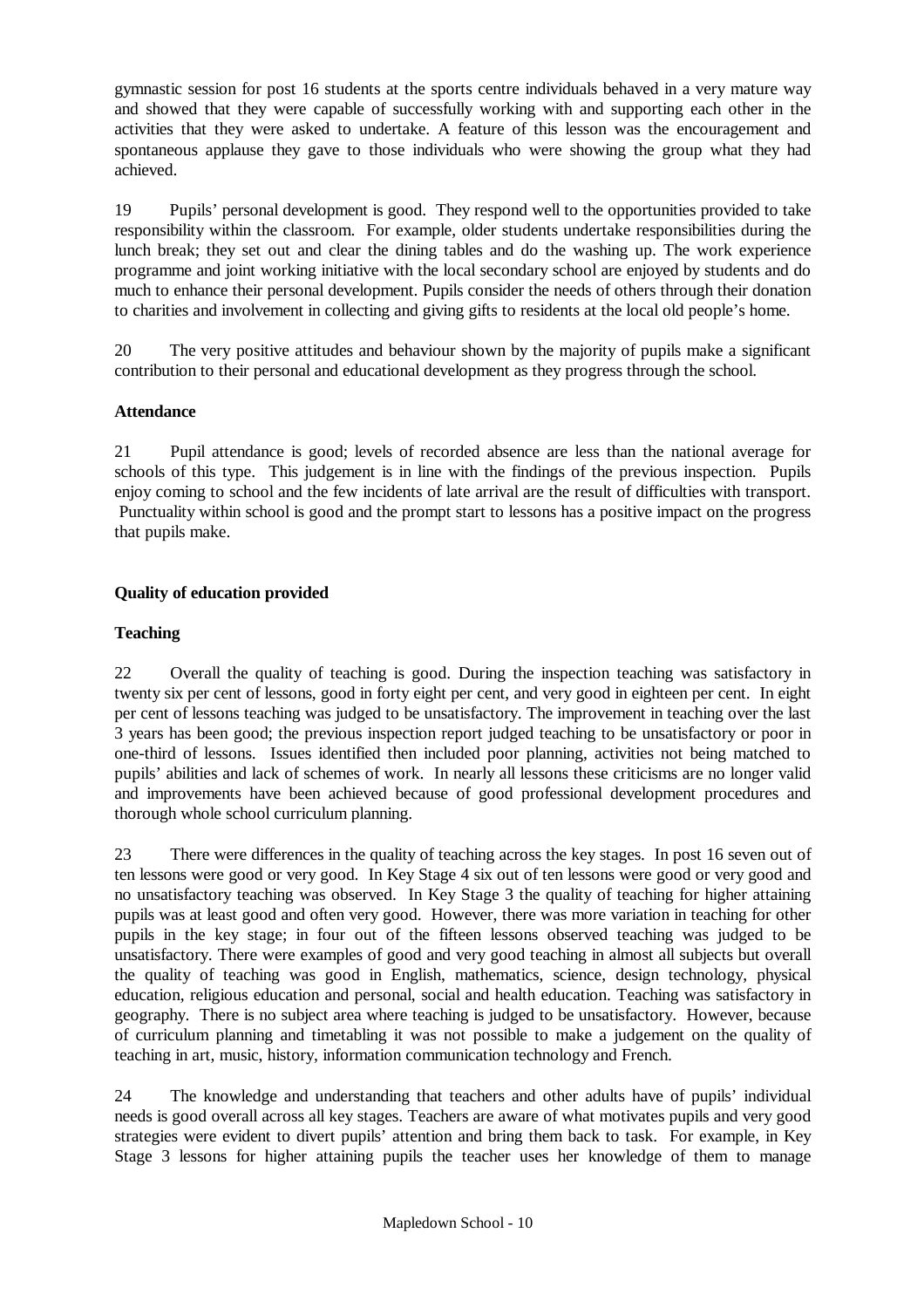potentially very difficult behaviours. A good balance is achieved between the effective use of praise and management which is firm and consistent. In geography at Key Stage 4 knowledge of pupils' home backgrounds and experiences are effectively used to introduce the lesson on Japan. Very effective use is made of the expertise of school-based therapists and outside instructors. Some very good story telling work led by the speech and language therapist was observed at Key Stage 4 and post 16. Physiotherapists provide valuable support in lessons and through hydrotherapy sessions. The good progress made by pupils and students in swimming, gymnastics and trampolining is a direct result of the very good coaching that they receive.

25 A feature of good and very good lessons, at Key Stage 4 and post 16 and for some higher attaining Key Stage 3 pupils, is the consistently high expectations that teachers have of pupils in terms of work and behaviour. They are encouraged, through good questioning and appropriate support, to become involved and contribute to the lesson. This approach was particularly successful in a science lesson at Key Stage 3 looking at heat and in religious education at post 16 exploring special times. In both of these sessions pupils responded to the age appropriate demands made of them and made good progress. Where expectations are inappropriate or too low teaching is often unsatisfactory and pupils fail to make progress. For example, in a mathematics lesson involving colour and pattern at Key Stage 3 the introductory game did not extend pupils and too much time was spent on turn taking activities which often required too much prompting to encourage pupils to become involved.

26 Planning, which is well supported by recent curriculum developments, is good. Staff rigorously follow school procedures and have worked hard to adapt subject modules to make them relevant to the pupils they teach. At Key Stages 3 and 4 in geography and history scrutiny of detailed planning revealed a good variety of approaches in terms of strategies and content to teach the same topic, for example The British Isles. The level of planning evident in some subject areas is very impressive. The success of a story-telling session to develop language awareness and anticipation for post 16 pupils was extremely well planned and implemented. The detail of the planning for those pupils and students following external awards in swimming, gymnastics and trampolining is very good and is a significant factor contributing to their high achievement.

27 Teaching methods and organisation are good. Most teachers use a variety of successful strategies to keep pupils interested and on task. In the majority of lessons observed little time is wasted and advance preparation ensures that the lesson starts on time and pupils are not kept waiting. Where there is a delay, for example to collect resources together, valuable time has to be spent settling pupils down. In the best lessons there is very effective use of questioning which sometimes involves drawing on pupils' personal experience to make the content more meaningful to them. Often parents' support is sought to provide information that can be used to support classroom work; for example in geography at Key Stage 3 and English at Key Stage 4. In some lessons teaching is hampered by inadequacies in the accommodation which makes organisation of the room difficult. Some good sessions were disrupted when furniture had to be moved in order to change from group to individual activities. Where teaching is unsatisfactory the start of lessons fail to engage pupils and there is an over-reliance on group work which is sometimes beyond the pupils' understanding.

28 Overall management of pupils' behaviour is satisfactory. Teachers' enthusiasm and sheer hard work ensures that classrooms are generally calm. Relationships are very good and in the majority of lessons most pupils are expected to conform to classroom routines and rules. This is achieved through good use of praise, providing age appropriate material and making the most of opportunities to build up pupils' confidence and self-esteem. As a result of this approach pupils are developing independent skills and making progress. For a very small number of pupils the management of extreme challenging behaviours is not effective. Although there are behaviour plans in place these are not always followed consistently and for some pupils they are not rigorously monitored and evaluated. There is also an over-reliance on support staff to manage behaviour by removing the pupil from the situation. This results in several pupils spending too much time out of the classroom to the detriment of other pupils who miss out on adult input as a result. Although this approach resolves the immediate problem it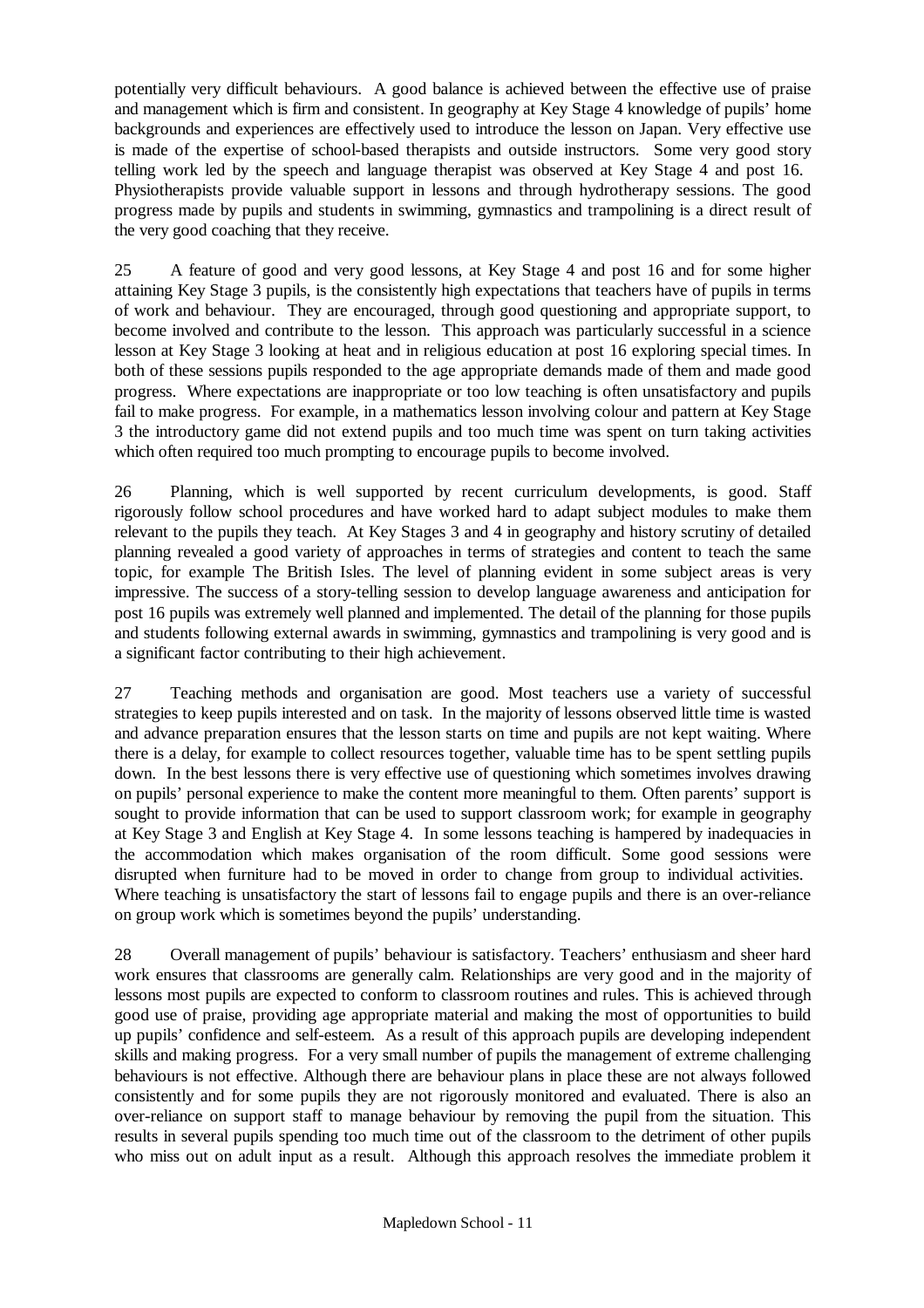does little to help pupils manage their own behaviour.

29 Overall the use of time and resources is satisfactory. Teachers usually make good use of time. As a result lesson pace is brisk and changes of activity are designed to maintain pupil interest. However, in less successful lessons at Key Stage 3 and post 16 too much time is spent on group activities and pupils have to wait too long before they experience an activity. The majority of teachers make very good use of resources to achieve intended lesson outcomes. These are well organised and capture the interest of the pupils. Some very good resources, including a Japanese parent, were used to provide Key Stage 4 pupils with an experience of a tea ceremony. Good use is also made of outside resources to support the physical education curriculum. The excellent gymnastic and trampolining facilities available at the local sports centre are very well used and have a positive impact on the standards pupils and students achieve. Use of learning assistants is variable. Where it is effective they are fully involved in the lesson and keep pupils focused on the activity. They are particularly effective when they are used to question and assess pupils' understanding. However, in some lessons assistants appear not to be familiar with the planning and they have to be prompted to carry out tasks. Also they are not always used efficiently in group activities. For example, pupils have to wait relatively long periods to experience food from another culture. This delay could have been avoided if learning assistants had been more actively involved.

30 In all key stages teachers' use of assessment is good. Planning is based soundly on assessment which ensures that activities are matched to individual need as identified in pupils' individual education plans. Written evaluation of pupil response is an important part of planning and this clear and relevant written assessment is seen as an important part of teaching. It provides a good record of progress over time and is used well in future planning. In lessons most staff make very good use of direct questioning to assess understanding and develop knowledge. The school's approach to assessment ensures pupils make good progress.

#### **The curriculum and assessment**

31 The previous inspection identified the curriculum and assessment to be the school's major weakness. Good improvements have been made in these areas over the last three years. The acting deputy head teacher has played a significant role in bringing about this improvement by providing support to staff and leading them through curriculum development. Curriculum planning is now more detailed and the school has in place a broad and balanced curriculum that meets statutory requirements in almost all subjects. In response to the previous inspection the school has also developed and implemented good formal procedures to monitor what is taught. Curriculum co-ordinators are now supported effectively, through professional development, to carry out their roles and responsibilities. Training is now more focused on the development of subject knowledge and understanding.

32 Assessment procedures have also been improved and are now implemented consistently and pupils' and students' individual education plans are now of good quality. The inappropriate amount of time pupils used to spend on non-curriculum subjects has been addressed. A well structured programme of personal, social and health education has been developed and implemented. Pupils are no longer withdrawn from classes for long periods of time for therapies.

33 The curriculum available to pupils and students is good; it reflects and supports the aims of the school. The curriculum is broad, balanced and relevant to pupils' needs and prepares them well for the next stage of their education. It covers all the subjects of the National Curriculum and the LEA's agreed syllabus for religious education. A good programme of personal and social education has been implemented which includes drugs and sex education. There is also a good programme that focuses on developing students' awareness of the world of work. Careers education is well covered and there is appropriate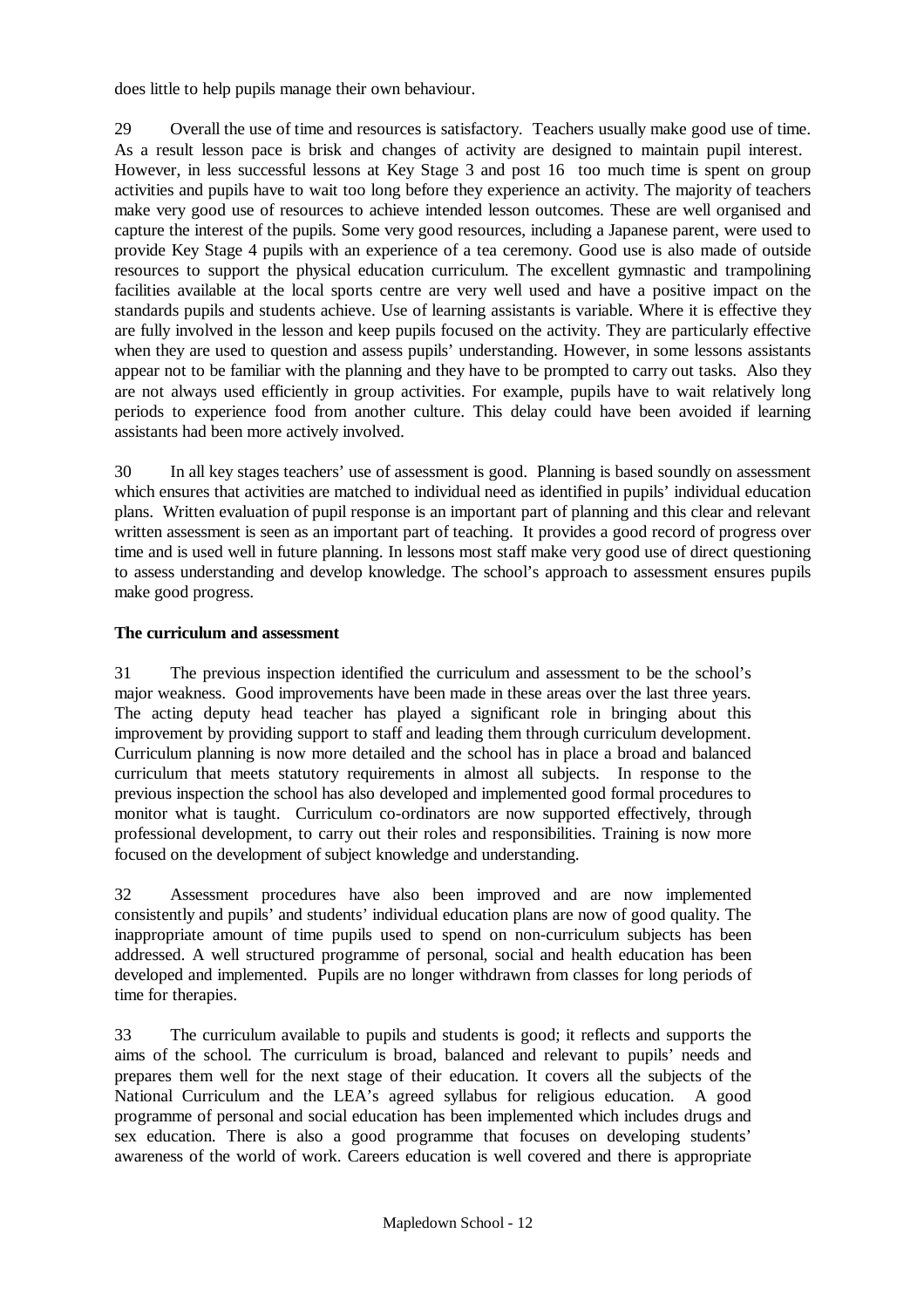involvement from the careers guidance service. The curriculum for students over sixteen is good and is significantly different to the curriculum offered to pupils at Key Stages 3 and 4. Learning opportunities are appropriately developed to support the ASDAN key skills modules. Course materials are relevant to pupils' needs and abilities and ensure their achievements are appropriately accredited by an external examination body.

34 Equal access and opportunity across the curriculum is assured for the majority of pupils. However, higher attaining pupils at Key Stages 3 and 4 do not have opportunities to learn and make progress across a balanced programme of study in physical education. In addition there is a small minority of pupils with challenging behaviours who spend large amounts of time out of class and consequently a balanced curriculum is not always available to them. The recent implementation of teaching strategies focused on meeting the needs of a small group of post 16 students with behavioural needs has resulted in them receiving insufficient opportunities to take part in activities that are focused on subject related knowledge, understanding and skill.

35 The educational needs of the majority of pupils with additional special needs are appropriately met. However, the current low levels of therapy provision sometimes has an adverse impact on their opportunities to learn and make progress. Available therapy support, particularly speech therapy and physiotherapy, are appropriately focused on developing the skills and expertise of staff to enable them to support pupils' therapy needs through the curriculum and through teaching. Pupils who come from homes where English is not the first language receive good support from the LEA's specialist support team. This allows them to participate more effectively in the curriculum opportunities and experiences offered.

36 Provision for extra curricular activities is satisfactory. The curriculum is enhanced by visitors to the school, such as theatre and music groups, as well as visits to places of interest in the local community. In addition, pupils and students have appropriate opportunities to visit local shops, art exhibitions and places of worship. Pupils also take part in a trip to France. Opportunities to take part in sporting activities and after school clubs are restricted currently by transport arrangements.

37 Assessment procedures are good and consistently implemented. Teachers effectively use the learning objectives identified in the subject modules of work to plan lessons. Progress is monitored and the lesson evaluations are used well to inform future planning. Teachers also take good account of the learning objectives identified in individual education plans. Progress made against targets is monitored effectively and ensures that pupils and students have appropriate opportunities to make progress in relation to their past learning and achieved skills.

38 Individual education plans are of good quality and they identify what the pupil or student can do and what the next learning objective is. Plans are generally clear and written in a way that enables teachers to assess gains in knowledge, understanding and skill. These plans are reviewed regularly and there are appropriate procedures to amend targets that have been achieved and delete targets that are no longer appropriate.

39 The school keeps samples of pupils' work throughout the year and examples are selected and retained in good quality records of achievement. Pupils' profiles are comprehensive and provide good quality information that is easily accessible to teachers. The recommendations of The Code of Practice for Special Educational Need are fully reflected in the schools' assessment, recording and reporting procedures. However, annual reports to parents do not contain enough information on what pupils and students know, understand and can do in each subject area. They often just refer to the experiences pupils and students have and the responses they make.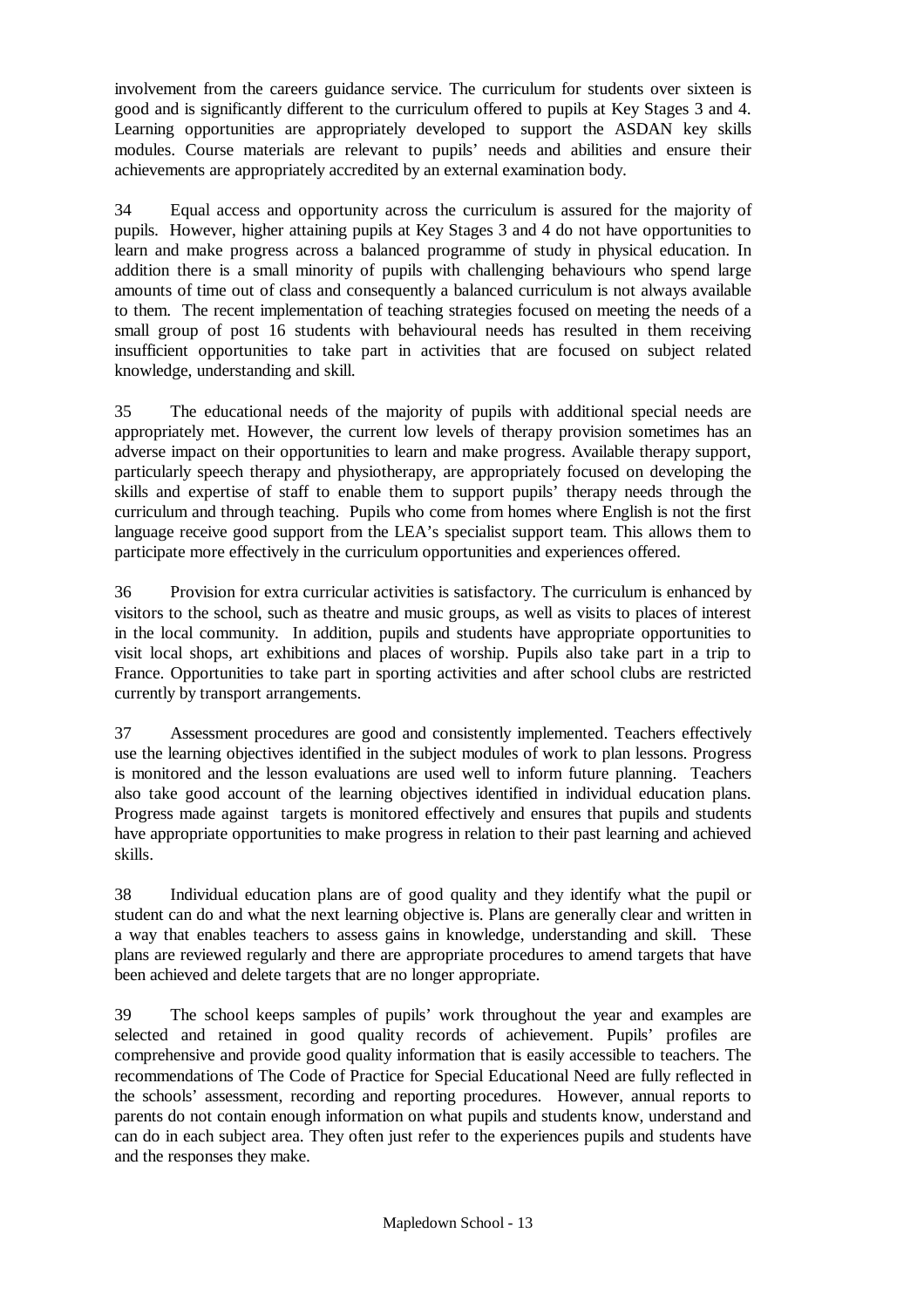## **Pupils' spiritual, moral, social and cultural development**

40 The school makes good provision for pupils' spiritual, moral and social development. Provision for cultural development is very good. The school values the pupils and the work that they do and consequently the promotion of spiritual, moral, social and cultural development is at the heart of school aims.

41 The provision for spiritual development is good. Significant efforts are made to help pupils to understand what is special about them and their peers. Achievements are celebrated through praise, awards and in record of achievement files. The curriculum is used well to promote spiritual development. Pupils have very good opportunities to experience very high quality art in the community and to use their experiences to produce work in a similar style. Some lessons in science give pupils the chance to wonder at the nature of materials such as ice. All classes have lessons in religious education. These enable pupils to look at each other's beliefs and see artefacts associated with these. Pupils can experience awe and wonder when they visit a local Hindu temple to appreciate the beauty of the architecture. School assemblies promote pupils' spiritual development when they reflect on choices and their favourite activities. Planning is good to provide opportunities for quiet reflection in class assemblies. However, the content of class acts of collective worship does not consistently promote spiritual development and on occasions these do not take place.

42 The provision to promote pupils' moral development is good. Staff provide good role models for pupils in this area. Lessons in religious education and informal discussions encourage pupils to reflect upon what is good and bad behaviour and how this can affect others. Pupils make suggestions about how behaviour can be improved and some can relate this to their own conduct. Considering examples of different types of behaviour also supports their moral development. They learn about codes of behaviour and understand that they must earn rewards. Lessons in personal, social and health education involve discussion on how people should be treated and the majority of pupils understand that bullying is wrong. Good efforts are made to teach pupils the difference between right and wrong and consequently they know when someone is misbehaving and will say so. If they are misbehaving the majority will accept the need to discuss this and to change.

43 The provision for pupils' social development is good. Pupils have appropriate duties in class that they undertake to promote co-operation and sharing. They have limited, but good opportunities, for independent work; for example conducting experiments on their own in science or using switches to indicate a response. A few pupils were observed using the library or computers independently during the inspection week. Lessons in religious education and personal, social and health education emphasise the importance of forming good relationships and helping others. Pupils have good opportunities to support charities through activities such as providing gifts for a home for elderly persons and contributing to Children in Need appeals. Lunchtime arrangements do much to develop pupils' independence. They are encouraged to collect their own lunches from the hatch and make choices about what they want to eat. Arrangements to promote the social development of students at post 16 are good. They have a good area to sit and talk or they can choose to watch television during the lunch period. Plans have been made for students to take responsibility for running the tuck shop as an enterprise. Students undertake responsibilities by looking after each other and younger pupils at lunchtimes.

44 Arrangements made for pupils' cultural development are very good. A number of subjects make a very important contribution to this area of the school's provision. In art pupils have the opportunity to appreciate the talents and work of a good range of artists from the community who come into school to work with them. Visiting musicians, for example a Japanese drumming group, give them experiences of music from other cultures. The school makes very good use of the locality to explore the lives and beliefs of the inhabitants by visiting their places of worship. There is excellent provision for the pupils to understand the traditions of the faiths represented in the school population.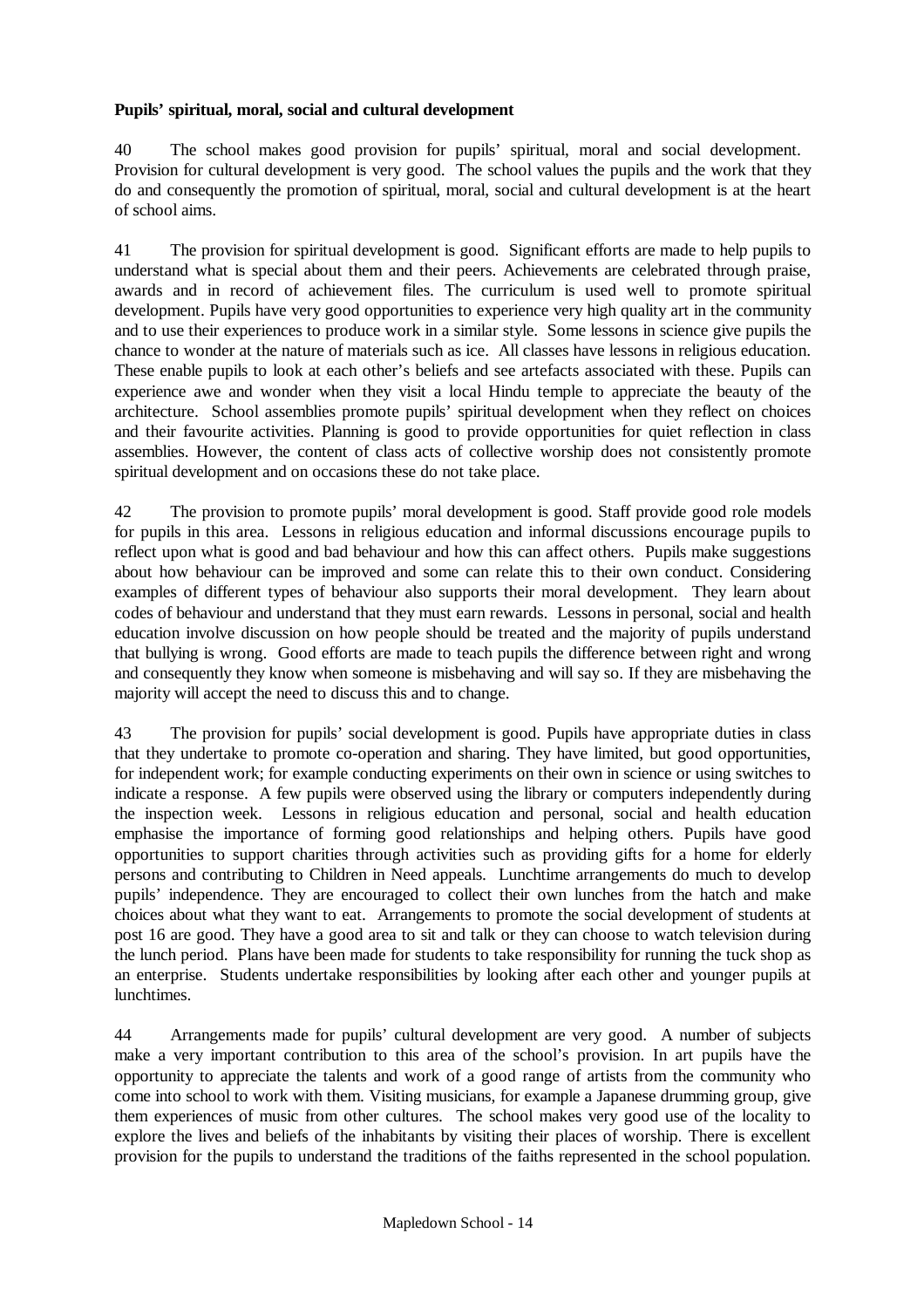The school celebrates the diversity of cultures in the school by displaying places of birth on a map of the world. Family members, friends, and representatives from the local community come into school to deepen the pupils' understanding of each other's culture. The good display of writing in a number of different languages, reflecting the multicultural heritage of the pupils, shows the high regard the school has for the range of languages spoken at home. The partnerships with schools in Europe provide a good opportunity for an exchange of information about different cultures.

## · **Support, guidance and pupils' welfare**

45 Provision for support, guidance and welfare is good. This represents an improvement since the previous inspection when this aspect was satisfactory overall. Good systems are in place to record, monitor and report on the progress achieved by pupils. Individual education plans are of good quality and are used well by staff to develop pupils' academic and personal skills. The effective and on-going assessment of pupils' targets provides detailed information that is used well by teachers to assess progress and plan future work.

46 The system of rewards and sanctions associated with behaviour management is generally understood by pupils. They are applied in a fair and consistent manner by staff and are consequently effective in promoting the good work and behaviour evident in the school. Good behaviour plans are in place for individual pupils. These are detailed and are generally effective in modifying behaviour. However, the effectiveness of these, for a small minority of pupils, is reduced because of the absence of detailed records outlining pupil response to the strategies used to manage outbursts of inappropriate behaviour. Although pupils relate very well to each other there are occasional disagreements. When these occur the situation is managed well by staff. However, it is unsatisfactory that there are no formal systems to record incidents of physical restraint in the management of pupils.

47 Very good procedures are in place to record and report pupil attendance and to monitor absence. The school benefits from the close working relationship established with the local education welfare service. Child protection procedures are very good; they are understood and followed by all staff. Sex education, along with personal safety and hygiene issues, are effectively implemented and all staff respond in a discreet and sensitive manner to personal issues raised by individual pupils.

48 Pupils benefit from the support provided by the health professionals working at the school. The very good relationships that exist ensure that physiotherapists and speech and language therapists not only support individual pupils but provide very effective support in lessons such as physical education and English. It is a concern to both the school and parents that there is no occupational therapy available to pupils. The school benefits from the presence of a full time school nurse and effective procedures exist for the management and administration of medicines. The majority of staff are first aid trained and good systems are followed to manage illness and injury that occurs at school.

49 Comprehensive health and safety procedures exist. The governors, through their committee structure, monitor work in this area and risk assessments ensure that any potential risks are clearly identified and appropriate action taken. Very clear procedures and good training programmes have been developed, with considerable support from the physiotherapist, that ensure manual handling is carried out in a manner which is safe to both staff and pupils.

## **Partnership with parents and the community**

50 The school's partnership with parents and the community is very good. This is an improvement since the previous inspection which judged this area to be good overall. Parents are welcomed in school and staff demonstrate an eagerness to work with them and involve them in their children's learning in subjects such as geography at Key Stage 3 and English at Key Stage 4. Parents appreciate this involvement and are very supportive of the school. They hold the staff in high regard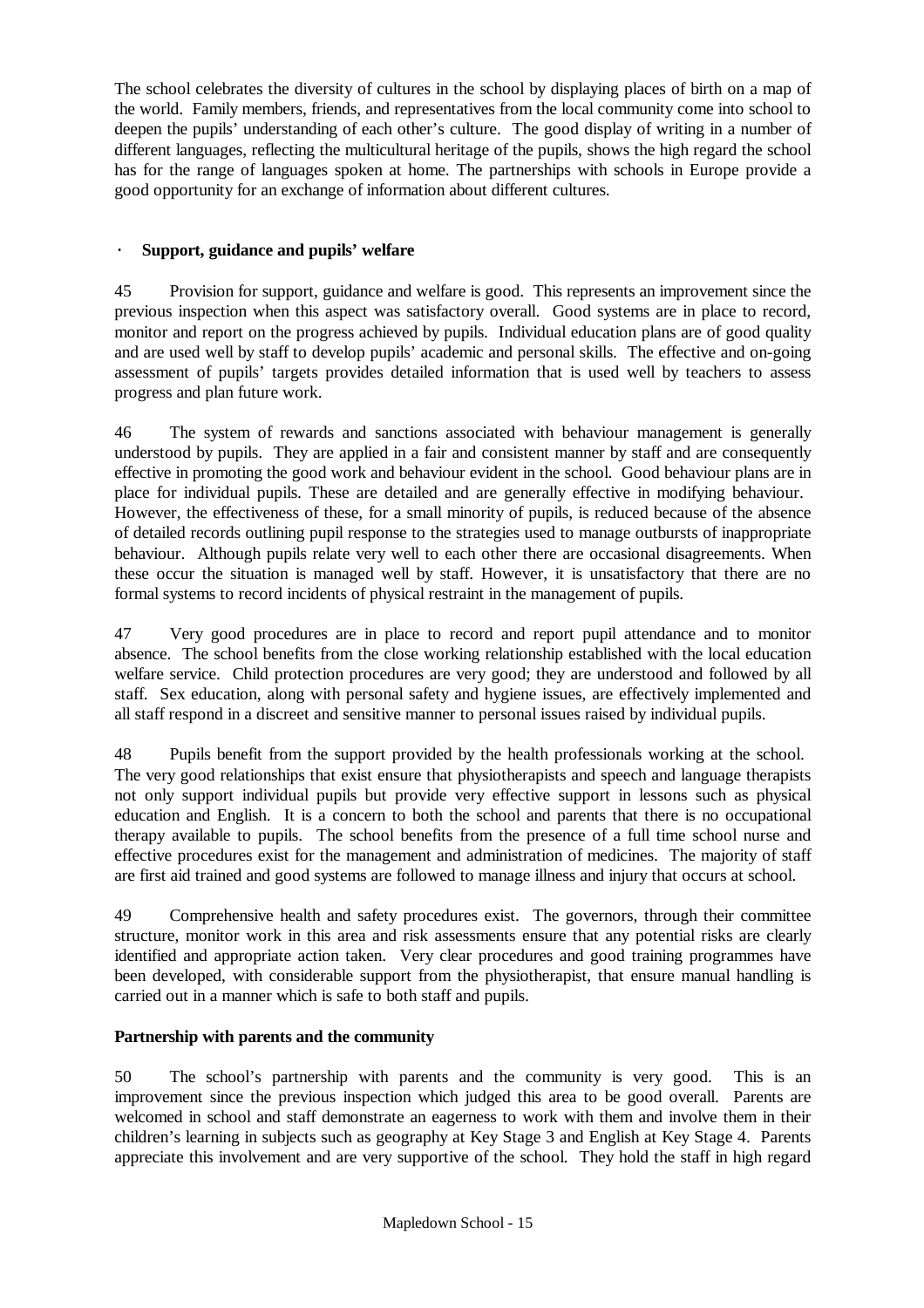and are pleased at the standard of education and care that their children receive.

51 Very good use is made of the diverse ethnic background of parents to broaden pupils' experiences and knowledge of other cultures. Some parents are involved as volunteer helpers and staff appreciate the contribution that they make to improving the quality of pupils' learning opportunities. Monthly parent support group meetings provide valuable opportunities to exchange information and develop parental involvement in the education of their children. The school benefits from the activities of the "Friends of Mapledown" and acknowledges the valuable financial support it receives from their fund raising events.

52 Parents are very well informed of their children's progress through regular consultation meetings each term. End of year reports and annual reviews are well organised and conform to statutory requirements. There is a half-termly newsletter and regular correspondence on general and pupil specific matters. These, combined with a comprehensive school prospectus and a detailed governors' annual report, provide a useful source of information for parents. There are good support systems in place to familiarise parents with school routines when their child starts at Mapledown and to inform them of changes as their child progresses through the school. Students' transfer to placements in the local college and resource centres is similarly well planned and organised and parents appreciate the support and guidance they receive from the school during this time.

53 Visitors, such as the "Ragged School" drama group and St.John Ambulance representative, complement and enhance the school curriculum. These, together with the well organised visits out of school, make an important contribution to pupils' personal development and learning. Partnership arrangements with the neighbouring secondary school are very good and pupils benefit from this link. Staff, parent and governor contacts have been effectively used to establish very worthwhile links with the local community and business organisations. The school is keen to maximise these links and is justifiably proud of them.

# · **THE MANAGEMENT AND EFFICIENCY OF THE SCHOOL**

## Leadership and management

54 The management of the school is good. The head teacher, well supported by senior colleagues and governors, provides strong and effective leadership. He has been very successful in establishing a shared vision and clear educational direction for the work of the school. Together with staff and governors he is committed to achieving success and has worked hard to rectify the weaknesses identified by the previous inspection. As a result there have been good improvements in most aspects of the school's work. For example, the quality of teaching and the curriculum are now good, the governing body is fully involved in the life of the school and management has ensured that there are now effective monitoring systems in place. The policies and practices that are in place ensure that the school has the capacity to maintain this improvement in the future.

55 The governing body is effective and actively involved. Governors are kept well informed through thorough reports from the head teacher and by the visits that they make to the school. They meet regularly and the effective committee structure that exists ensures that all planned developments are discussed and debated fully before implementation. They are fully aware of the important role they play in monitoring the curriculum and teaching and they understand the importance of undergoing training to develop further their expertise in this area. An example of the governors' active and committed support is the involvement they currently have in discussions aimed at providing occupational therapy in the school. All major statutory requirements are met. This was not the case at the time of the last report.

56 The monitoring of teaching and the curriculum is good. There are appropriate procedures in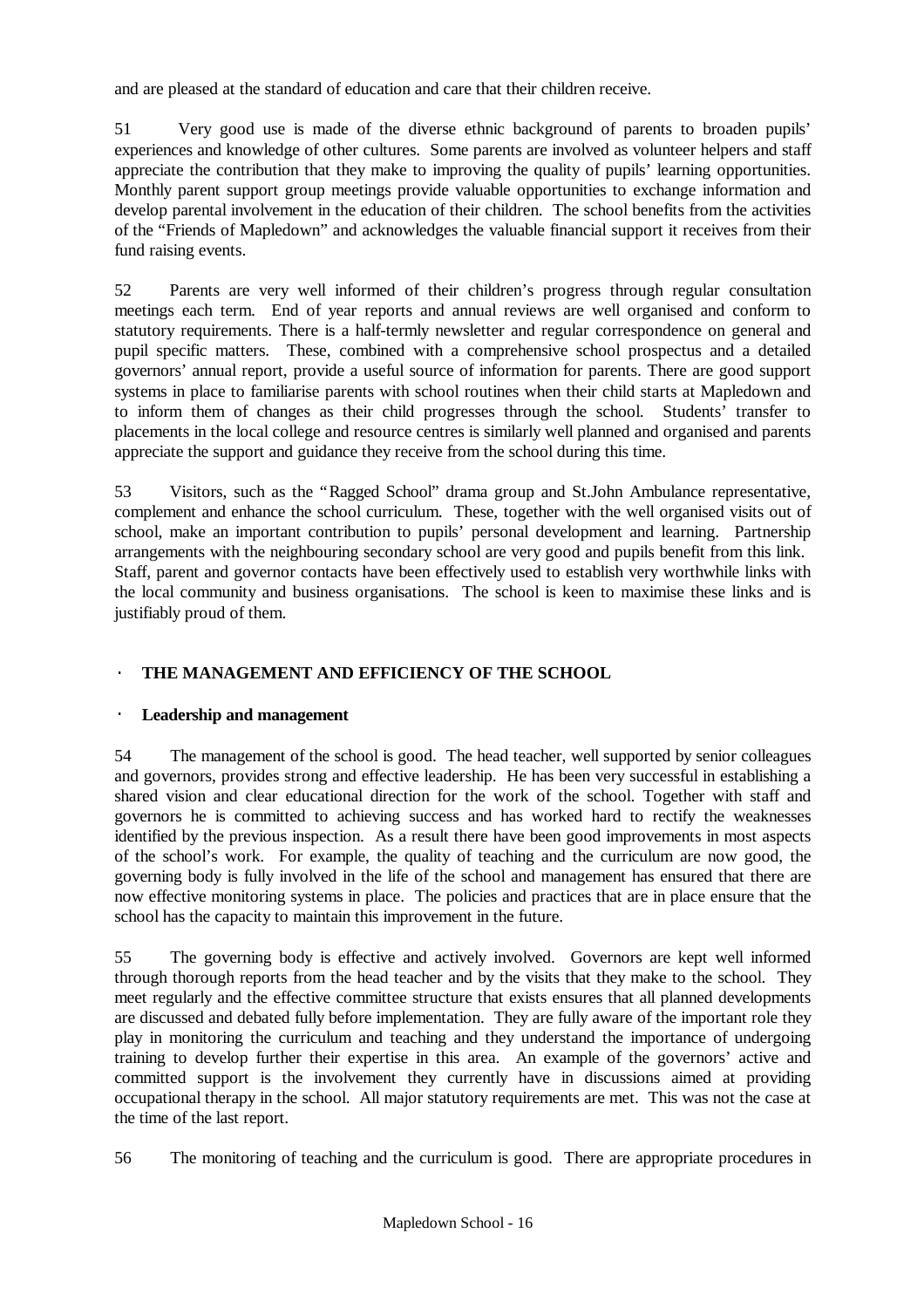place to ensure that teaching is effective and curriculum initiatives are supported and developed. Until recently formal monitoring of classroom practice was done by the head teacher and the school's link inspector. This good practice is now being extended to involve other staff and training to develop expertise in this important area is being provided by an external consultant. Currently the curriculum area which is the focus for monitoring is mathematics and it is appropriate that the curriculum coordinator is involved in this work.

57 The current school development plan is good. It was the product of staff involvement and governor consultation. The plan is well thought out and identifies clearly what needs to be done, when and by whom. There is now a clear link between identified priorities and spending requirements; this was not the case at the time of the previous inspection. An evaluation of the last development plan indicates that most of the identified targets were achieved. However, there is an absence of detailed success criteria based on measurable outcomes. This means that the school is not always in a position to objectively judge the impact that its work has on the quality of teaching and the progress pupils and students are making.

58 Recent whole school planning and development has been hindered by the long term absence of a senior member of staff. This, together with the recent departure of a supply teacher, has placed an extra burden on the current senior management team of three. It is to their credit that despite these staffing difficulties they have continued with identified targets. However, the extent of the current responsibilities of the acting deputy head teacher place unrealistic demands upon him and should be reviewed as a matter of urgency.

59 The school is successful in meeting its aims which are appropriate and relevant, based as they are on the provision of a broad and balanced curriculum for all its pupils. These aims are explicit in its policies and practices and are evident in the daily work of the school. The commitment and hard work shown by all staff, the quality of teaching and the much improved curriculum ensure that pupils make progress in what is generally a calm and purposeful environment. This, coupled with the very good relationship that exists between adults and pupils, ensures that the ethos of the school is good.

# **Staffing, accommodation and learning resources**

60 There is a good match of the number, qualifications and experience of teachers to the demands of the curriculum. They possess a good range of subject qualifications and experience to manage curriculum areas. The number of learning support staff working in classrooms is good. Additional staff supporting individual pupils enhances their numbers. Most of these staff do not have qualifications or significant school responsibilities. However, nearly all support staff have enrolled for appropriate training that will begin soon. It is to their credit that the response to the training opportunity has been so positive that the course will take place on the school site.

61 A small number of teachers have only just been appointed and they do not have experience in a school of this type. However, the induction programme they receive is good and provides the necessary support that ensures their teaching, is effective and promotes pupils' progress. Teachers from a similar local special school provide very good mentoring and the handbook and written induction procedures give good guidance for teachers. The head teacher manages teachers' professional development interviews to determine school and personal priorities for training. There is an ongoing programme of staff development and the school has focused appropriately on professional development linked to improvements in the curriculum. These arrangements have had a positive impact on the ability of the school to implement the good improvements in the curriculum that have taken place since the previous inspection.

62 Accommodation is unsatisfactory overall. The food technology room and multi-purpose craft room provide specialist areas but only for small classes. The library is a good facility but it is not quiet because staff and pupils move through it to avoid disturbing lessons in the hall. The classrooms are too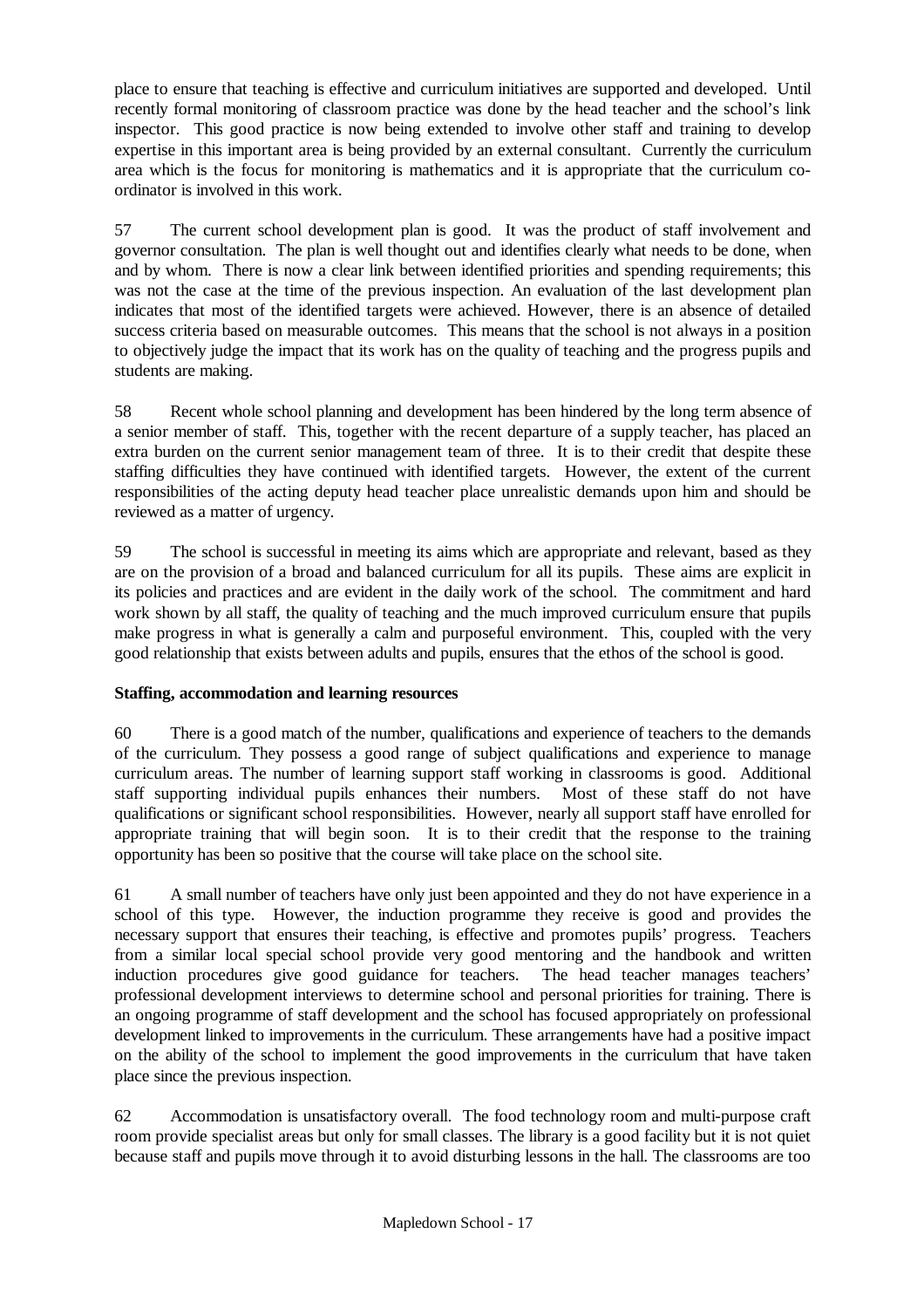small in most parts of the school. This has implications for classroom organisation and teaching as there is significant disruption when furniture has to be moved to provide for small group and individual work. In some areas problems caused by a lack of space restricts pupils' movement especially when hoists or standing frames are required. The accommodation for students at post 16 is too small for the number of classes. One room used for lessons acts as a thoroughfare and staff wanting to gain access to other rooms disturb students. Similarly, the hall provides access to Key Stage 4 classes and movement through this area has a detrimental effect upon pupils' concentration in lessons such as physical education.

63 It is unsatisfactory that the school lacks suitable changing rooms and showers. This limits opportunities for pupils and students to receive support with skills such as dressing and has implications for personal hygiene after strenuous physical effort. Toilets are unsatisfactory for the range of pupils in the school. They do not allow appropriate access for hoists. Although the hydrotherapy pool provides a very useful resource the design prevents adequate arrangements for moving a significant minority of pupils who have additional physical needs. Therefore, they cannot gain access to hydrotherapy. This is unsatisfactory and a concern to the school and some parents.

64 Outside areas are of a good standard and well maintained. The courtyard enhances the school environment and the playground and small grassed area provide an appropriate space for play. Although there is insufficient space for aspects of physical education such as competitive team games and gymnastics, the school does makes very good arrangements to use swimming and sports and leisure facilities in the community to support the curriculum. The building is kept very clean and tidy and this contributes to pupils' respect for the school and its resources.

65 The provision of learning resources is good for the majority of subjects. This represents good progress since the previous inspection. Resources are satisfactory for English, with good materials to support literacy. They are good for physical education, art and humanities. Mathematics has been a focus for school development and resources are now good. Resources for information communication technology, including software and switches for pupils who have additional special educational needs are good. However, there is a lack of sufficient software in specific areas, for example science. Although there are good examples of displays in the school there is an inconsistency in this area. For example, there are not enough examples in the post 16 accommodation to reflect the students' age and interests. Since the previous inspection there has been satisfactory progress to improve the quality of display in classrooms to stimulate pupils and celebrate achievement.

## **The efficiency of the school**

66 Financial planning, based on accurate information and projections, is very good. Governors and senior staff are involved in this process which benefits from the existence of clear procedures. Financial decisions are closely linked to whole school planning; this was not the case at the time of the previous inspection. Governors have been careful in their planning and maintain a contingency fund which enables them to fulfil their responsibilities and respond to any additional responsibilities that fair funding delegation might bring. Although arrangements for monitoring spending are satisfactory the governors have no clear systems for evaluating the impact financial decisions might have on standards in the classroom. However, the school is aware of this deficiency and plans are in place to produce a manual outlining financial procedures which will include how they intend to monitor decisions they take.

67 School staff are generally used in an efficient way for the benefit of pupils and students. The deployment of staff and the contribution they make to the high standards students achieve in gymnastics is particularly impressive. The use made of school based professionals is particularly good and therapists make a very effective contribution to individual and group learning. However, there are instances where staff are not used to their full potential. The allocation of responsibilities among the senior staff is not balanced and does not allow the school to make the best use of their skills and time.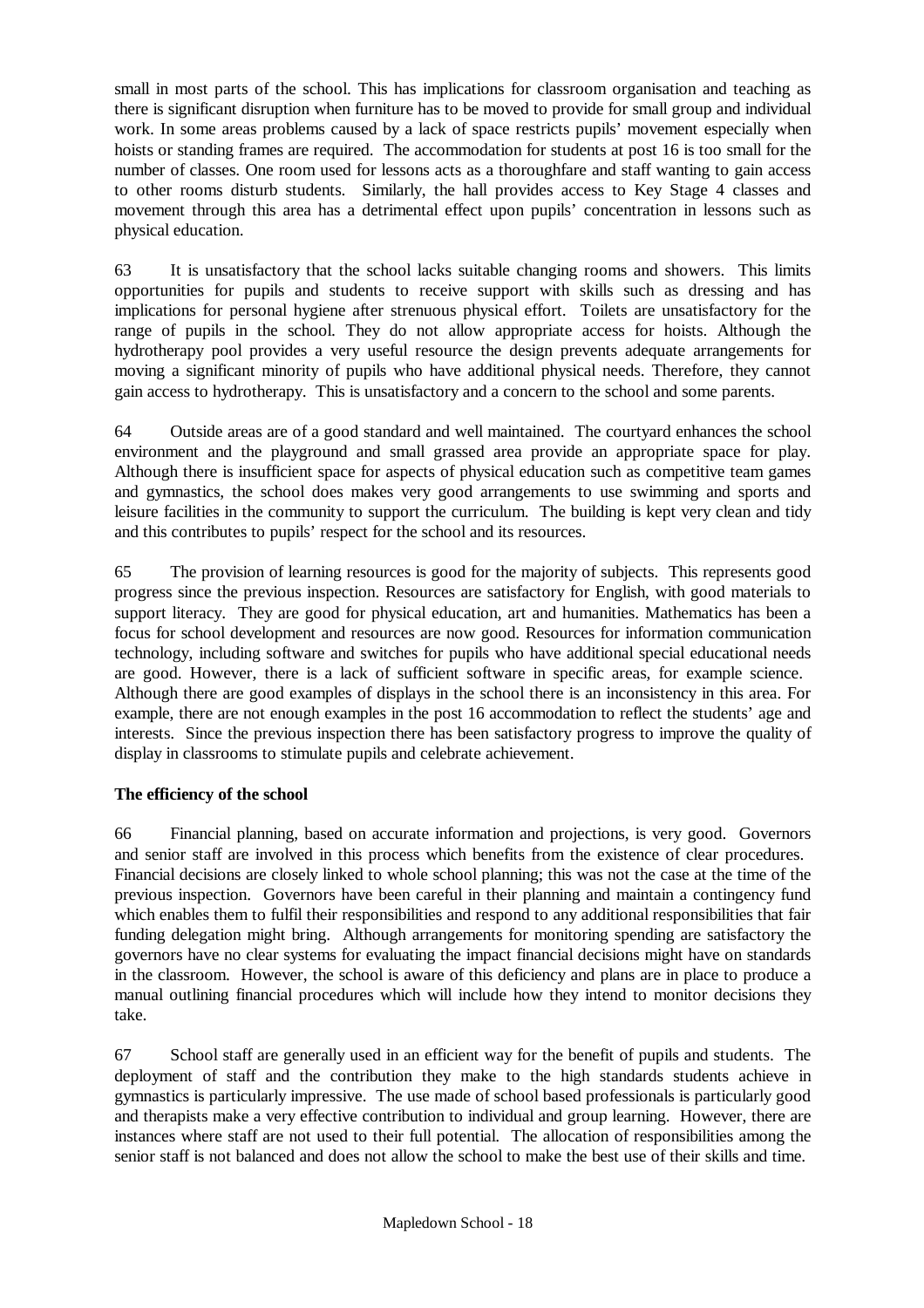Also in lessons there are occasions when support staff are not fully involved in activities such as circle time and as a consequence pupils become restless because they have to wait too long for their turn.

68 Accommodation is used well and the imaginative use of space enables the school to store equipment and resources in a safe and efficient way. During the inspection limited use was made of specialist facilities such as the library and the art room. Appropriate use is made of school based resources and the local community is very effectively used to support aspects of the curriculum through visits to shops, sports centres, colleges and other places of interest.

69 Effective procedures are in place to ensure that the roles and responsibilities of the school secretary and the finance officer contribute to very good financial control and administration. The school benefits from the very good support it receives from a finance officer whose services are purchased from the local authority. Information maintained on spending is detailed and ensures that senior staff and governors are kept very well informed on budgetary matters. This enables them to use their time in an efficient way; the information provided supports budgetary planning very well. Recommendations contained in a recent audit report have been acted upon.

70 The quality of teaching is good overall and as a consequence pupils and students make good progress. These factors, together with the efficient use the school makes of its budget, ensures that value for money is good.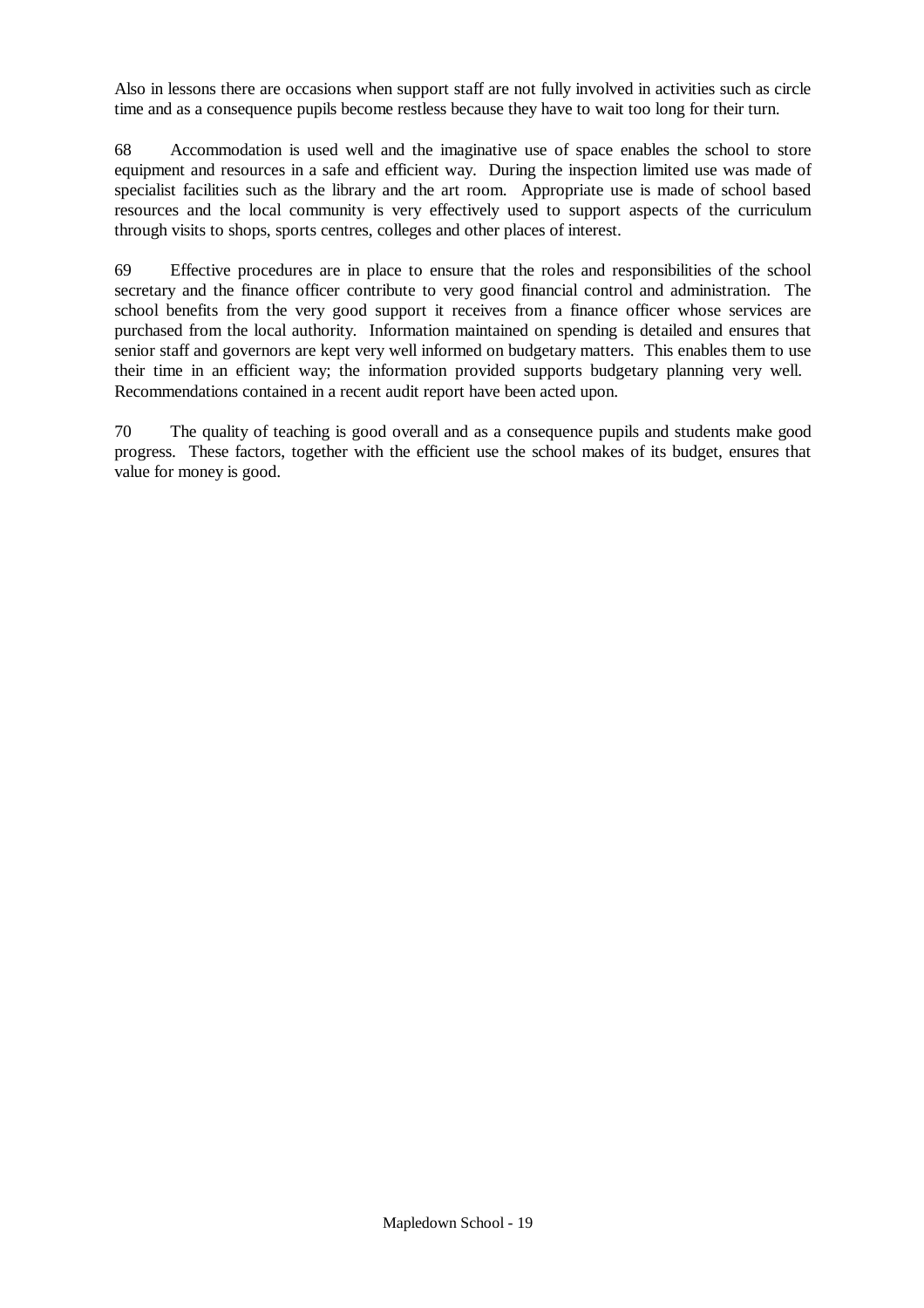# · **PART B: CURRICULUM AREAS AND SUBJECTS**

## · **ENGLISH, MATHEMATICS AND SCIENCE**

#### **English**

71 Overall progress in English is good. Since the previous inspection the improvements made to the English curriculum and assessment procedures have had a positive impact on standards. Across the school pupils and students demonstrate a wide range of skills that reflect their special needs.

72 Pupils make good progress in the development of communication skills (speaking and listening). Lower attaining pupils react positively to adults' communication, turning to see or hear its source. Pupils respond to their names, they lift their heads or look at the teacher and some indicate that they recognise their name when it is called during registration. Pupils are developing visual awareness, they track bright lights and objects that are passed in front of their eyes. Some pupils use communication aids effectively, pressing a single switch to participate in lessons with pre-recorded words and phrases. They demonstrate good understanding of familiar routine by participating at the appropriate point. Pupils communicate their likes and dislikes through facial expression, body posture and by vocalising, they use these skills effectively to make choices. Higher attaining pupils talk about their experiences, they listen attentively and respond appropriately during simple conversations.

73 Pupils and students make good progress in the development of pre-reading and reading skills. At Key Stages 3 and 4 lower attaining pupils can focus on objects and people. They are beginning to participate in familiar stories they hear. For example, looking up to see the magic carpet fly over their head or turning to look for the bells that signal the Genie before he appears in the story. Higher attaining pupils at Key Stage 3 understand that words and pictures carry meaning. They read simple text, supported by symbols, that they dictate to the teacher and some can read text supported by symbols that they have not seen before. They do this with confidence and look to the teacher for support with words or symbols that they do not know. At Key Stage 4 pupils retell familiar stories remembering the characters and the key elements. In the story of Ali Baba one pupil remembered that the main character had to say 'open sesame' to move the rock from the front of the cave and the phrase is repeated at the appropriate point in the story. Some pupils use signing confidently to communicate their needs, to express their feeling and to participate in activities. Although a variety of individual books is available in classrooms the school does not currently use a reading scheme. As a consequence those pupils who are capable of recognising and reading words do not have sufficient opportunity to make progress in using a structured scheme as they move through the school.

74 Pupils and students make satisfactory progress in the development of pre-writing and writing skills. At Key Stages 3 and 4 lower attaining pupils generally respond to touch, accepting and manipulating objects that are put in their hands. Others demonstrate emerging pencil control and an appropriate pincer grip. They make deliberate marks on paper. Some pupils colour accurately within defined margins and draw pictures that are recognisable. One pupil pretends to write, making marks on paper to represent words; he says aloud to himself what he has written. Higher attaining pupils at Key Stage 4 dictate the answers to questions and the teacher types them using a word symbol programme on the computer. They understand that what they have said has been recorded. Higher attaining pupils at both key stages copy write single words or simple sentences. They recognise upper and lower case letters and make good attempts to write their name independently at the top of their work. However, they do not have appropriate opportunities to develop independent word processing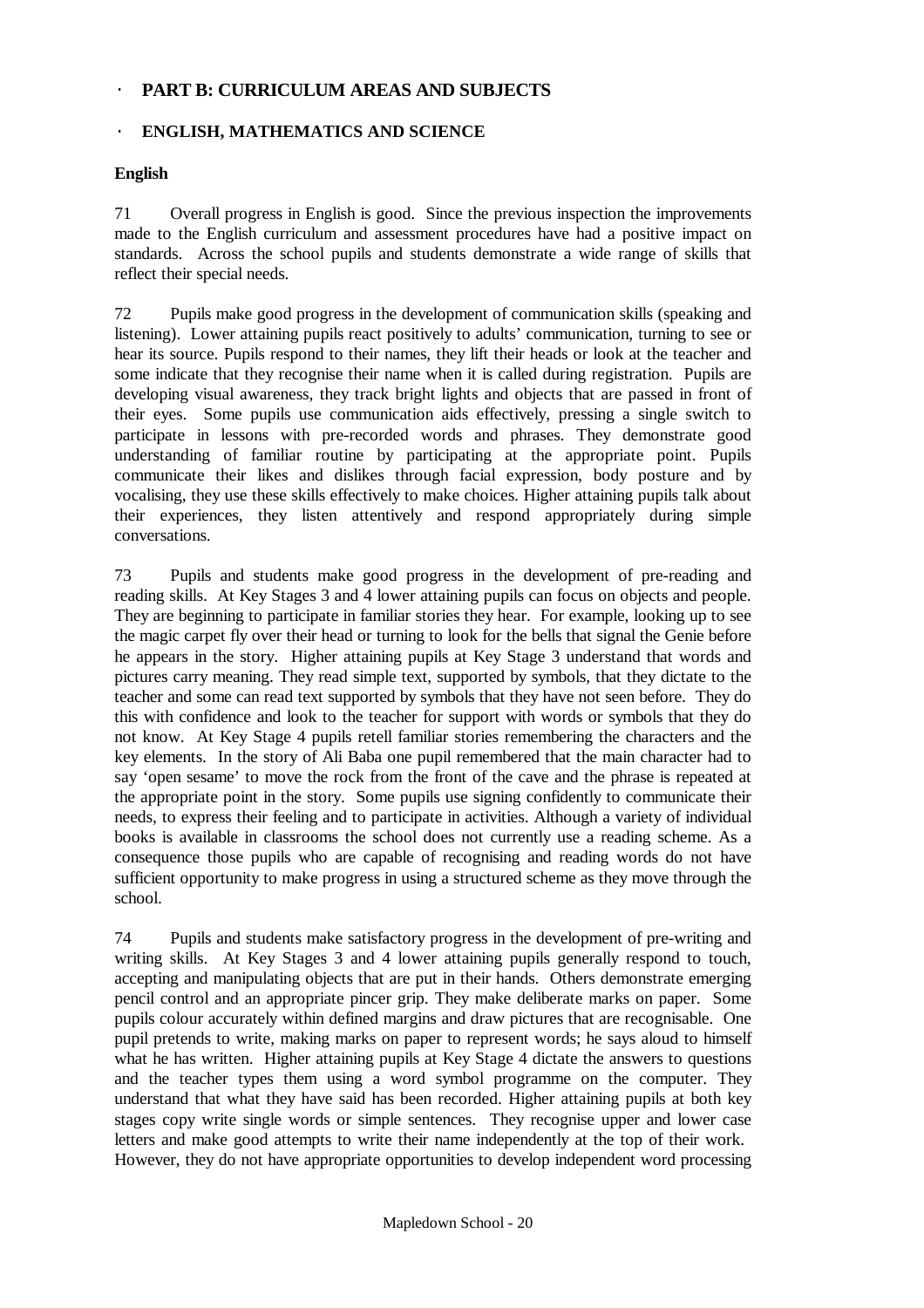skills.

75 In three-quarters of lessons pupils' response is consistently good. They respond particularly well to the story-telling activities provided for them. At Key Stage 3 lower attaining pupils show considerable pleasure listening to the noise made when the lamp is rubbed. Higher attaining pupils are keen to become involved and enthusiastically "act out" simple parts in the story they are studying. At Key Stage 4 the response shown by pupils continues to be good. They listen to instructions and cope with the re-organisation of furniture after circle time very well. They particularly enjoy the work related to personal experiences. At post 16 lower attaining students respond very well to the imaginative use of resources; one shows genuine excitement as the "digger" approaches. In the single lesson where response was unsatisfactory the slow pace of the lesson meant that too much time was available for students to engage in inappropriate behaviour. Some also became frustrated when they were unable to convey their needs to the adults supporting them.

76 Although teaching ranges from unsatisfactory to very good it is good overall. It is very good for higher attaining pupils at Key Stage 3 and for some post 16 students. Adults involved in teaching have very secure subject knowledge and a good range of activities and experiences supports understanding of the subject and learning. This is particularly evident in story telling activities organised and managed by the speech and language therapist. Although teachers generally sign well to support the key elements of communication some teachers sign more confidently and consistently than others. Signing is particularly effective when it is used by all adults to encourage pupils' participation. The use of meaningful objects of reference to support pupils' communication is underdeveloped and some pupils have been introduced to the use of symbol communication before they are ready. Resources are well selected and matched to pupils' learning. However, classroom support staff are not always sufficiently well briefed and consequently are not deployed effectively by teachers. Where support staff are involved in planning and have clear roles and responsibilities they make a significant contribution to the progress made by pupils. Unsatisfactory teaching is sometimes seen for pupils and students with more challenging behaviour. Low expectations of what can be achieved in terms of work and response restricts the progress pupils make.

77 The subject is well co-ordinated and managed. The curriculum is being continually improved and a scheme of work to provide more detailed guidance is nearing completion. The subject co-ordinator works closely and effectively with the speech therapists on the development of the curriculum. Some good research work is being carried out to enhance the teaching of communication, to develop literacy skills and story telling across the curriculum and identify the most effective forms of symbol communication. The curriculum is monitored effectively through regular review of the modules taught and through the formal monitoring of teachers' planning. However, the co-ordinator does not currently have responsibility for the monitoring of teaching across the school and information about individual strengths and areas for improvement are not available to inform development planning.

78 Overall there are sufficient and suitable resources to support teaching and learning and the provision of single switch communication aids is good. Book stocks are satisfactory. The library has been restocked over the past three years and the school effectively uses the local authority library service to enhance its book resources for the topics that are being taught. Resources to support literacy, such as story boxes, are good and are constantly being improved. There are insufficient resources for information communication technology. Higher attaining pupils do not have opportunities to use concept keyboards or software that would support the development of word processing skills. Accommodation is satisfactory and there is an adequate library area.

#### **Mathematics**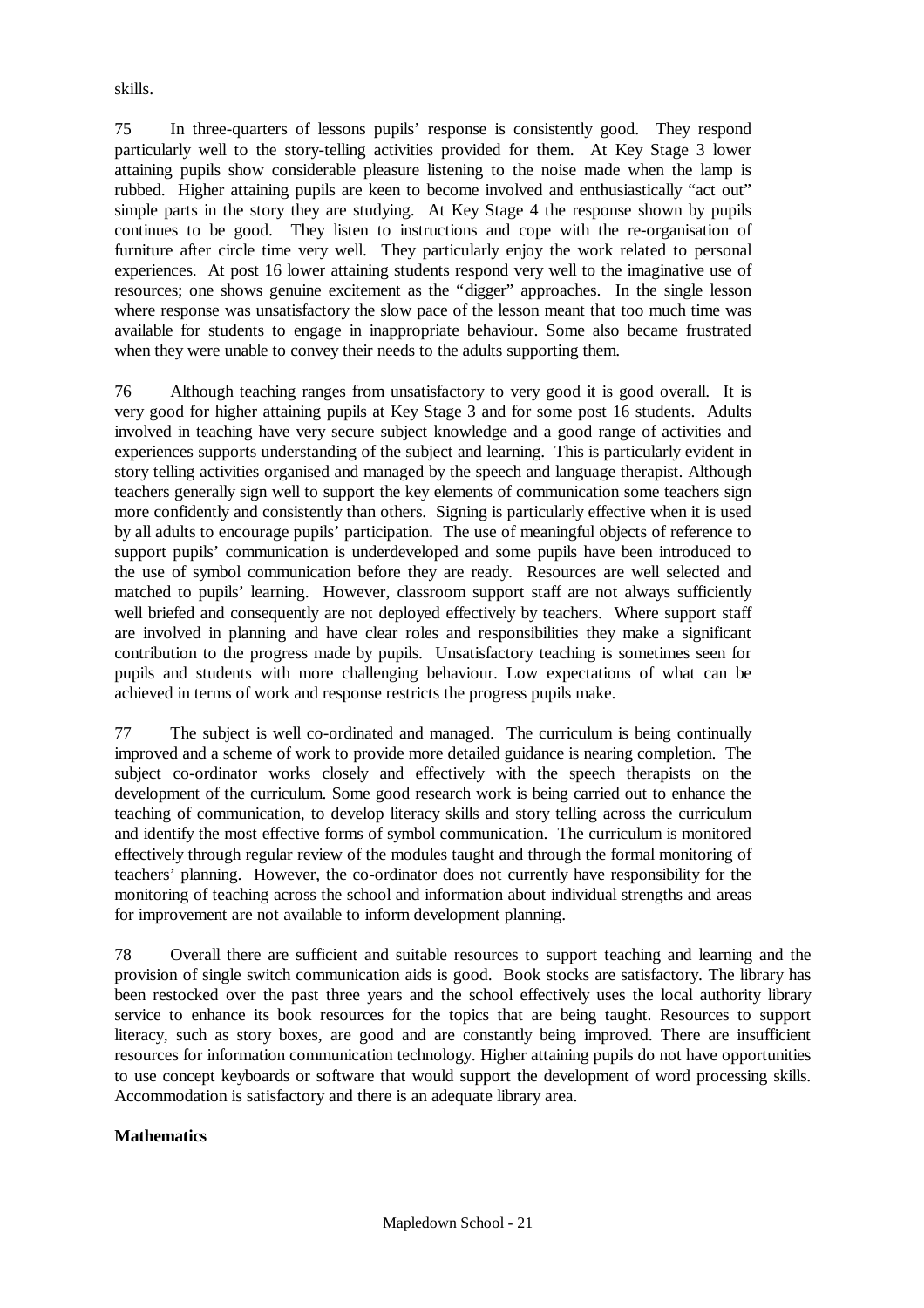79 Progress in mathematics is good overall. By the end of Key Stage 3 higher attaining pupils are making good progress. They read and answer number problems using addition and subtraction up to 100. They can classify by counting the number of sides and corners of a given range of shapes. Money skills are being consolidated when pupils label coins and match them by value. Lower attaining pupils make unsatisfactory progress when the tasks set for them do not match their needs and abilities. At the end of Key Stage 4 higher attaining pupils are beginning to tell the time to the hour. They use standard measurement for height, weight and length. Lower attaining pupils use touch to feel sharp corners when experimenting with differences in shape.

80 Students at post 16 use calculators with three digits and they understand how to check their answers. The effective use of the community allows them to use money to make purchases in shops; for example buying ingredients for cooking. Some students tell the time to the quarter hour and can make predictions when asked to estimate in time. Lower attaining students make good use of matching skills when they use cue cards to select and make choices.

81 Pupils' and students' attitudes to learning are good overall. They generally enjoy activities and are eager to respond to teachers' questions. Concentration levels shown by most pupils and students are good and they demonstrate a good knowledge of routines when they distribute and collect resources. Higher attaining pupils work independently on the computer and confidently change number programmes. In a minority of lessons at Key Stage 3 pupil response is unsatisfactory. There is an over-reliance upon adults and pupils have to be strongly prompted in order to achieve tasks set for them.

82 The quality of teaching is good overall; however it is unsatisfactory for some pupils in Key Stage 3. When teaching is at its best, for example in lessons for higher attaining pupils at Key Stage 3, activities are well chosen to meet pupils' needs and a variety of strategies are used to achieve lesson outcomes. Most teachers manage pupils well and have suitably high expectations of them in terms of behaviour and work. Teaching is unsatisfactory when work on colour, pattern and shape do not extend pupils' mathematical knowledge.

83 The good policy for mathematics reflects the aims of the school and National Curriculum guidelines. A very good scheme of work, which supports the policy, is now in place. Pupils' individual targets are reflected in teacher planning. Assessment is good, conforms to school policy and is closely linked to schemes of work. Resources including information and communication technology, have been matched to meet curriculum requirements. Monitoring of teaching has been started in mathematics which allows good opportunities for support and development work. This is a very good development.

84 Since the previous inspection, the overall progress of pupils and students has been improved. The mathematics policy has been rewritten and schemes of work have been matched to National Curriculum Programmes of Study.

# · **Science**

85 Progress in science is good. At Key Stage 3 higher attaining pupils make good progress studying the way that heating and cooling causes change. They make very good progress suggesting how to change ice back into water in order to free a plastic spider trapped in a block of ice. They understand that materials change and they use this knowledge to predict that heat will melt chocolate. Lower attaining pupils experience change when water cools. They feel warm water in a container insulated with aluminium foil, comparing it with the temperature of the water in a non-insulated container. Pupils show an increasing knowledge of parts of the body, naming and labelling them. Higher attaining pupils can locate the heart, feeling their own heartbeat and saying that it beats fast. Pupils make good progress in studying forces in design and technology lessons. They show a growing understanding of pushing and pulling forces when they control a pneumatically operated genie in a model of Aladdin's lamp.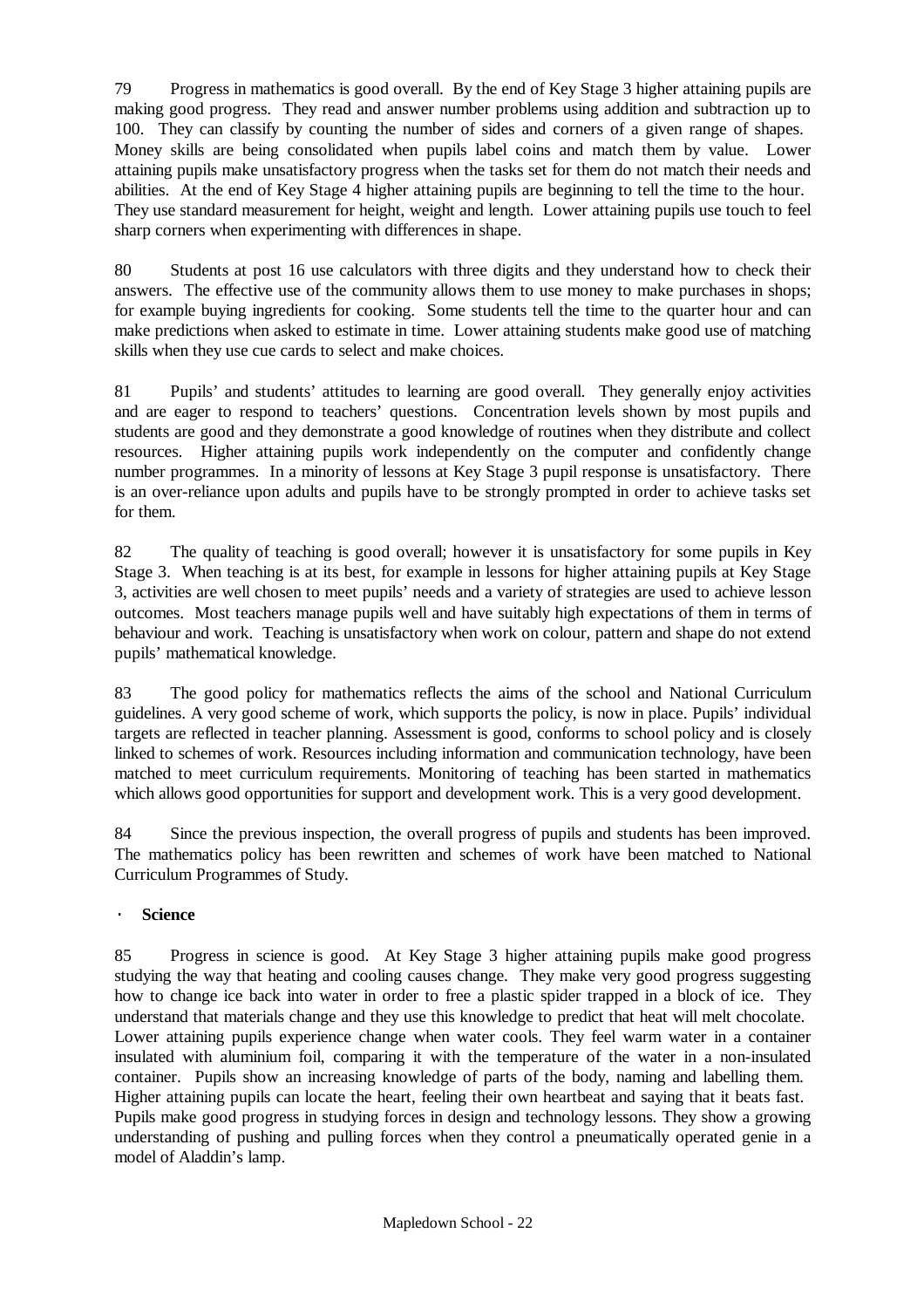86 At Key Stage 4, pupils make good progress when they experiment with circuits to make a bulb light or a buzzer sound. Higher attaining pupils can connect wires and know that they have to move a switch to complete the circuit. They begin to make predictions of what they have to do using appropriate vocabulary. Lower attaining pupils join hands to complete a circuit so that a small electrical current can flow and make a keyboard play a note. Pupils make further good progress when they study floating and sinking in design and technology. They understand that some materials will float and some will sink.

87 No science lessons were observed at post 16 and so it was not possible to make a judgement about the students' response to science or the quality of teaching. However, a scrutiny of pupils' work, reports on progress, teachers' records and the work on display indicate that students make good progress. The study of science forms part of several of the modules in the department. Students increase their knowledge of how the body functions in a Learning for Life programme. Their study links well with work in art, where they examine and record the characteristics and uses of materials in architecture. Students study science through horticulture, making decisions on where to grow plants and how to care for them.

88 Pupils' response to lessons in science is good. Pupils enjoy undertaking experiments and respect resources, sharing them with each other well. They take an interest in what others are doing and learn from this. Pupils are pleased to see what happens when connecting wires to terminals and batteries during their investigation of circuits. Higher attaining pupils work independently and solve problems for themselves. They comply well with instructions to perform experiments and work together to produce a group effort. Most behave well and the good choice of resources arouses their interest. A small minority of pupils do not retain interest in the lesson. They miss work and this adversely affects the progress that they make.

89 The quality of teaching is good or very good in more than half of lessons. Good and very good teaching reflects the methods chosen to provide sufficient motivation for pupils to become absorbed in the work and build upon previous learning. The enthusiastic approach and choice of imaginative resources creates a sense of wonder in pupils, inspiring them to want to know more. The deployment of resources is effective and means that lessons flow smoothly and maintain the pupils' interest. Teachers usually manage other adults well to provide support for pupils. In a minority of classes their management does not consistently involve them in pupils' learning. Where teaching is satisfactory, the work set does not always match pupils' needs in order for them to understand each step in the lesson. This means that the pupils do not build up knowledge so effectively in relation to their previous learning.

90 The modules to support lesson planning in science are good and provide an effective means of ensuring that the pupils receive a balanced programme. The very recently appointed co-ordinator is already having a positive impact on standards in the subject. Accommodation is unsatisfactory. Most teachers choose to teach science in their own classrooms since the general-purpose science room offers few advantages. However, classrooms are too small and ill equipped and this restricts opportunities for group and individual work. The provision of resources is satisfactory overall and the availability of science books is good. Teachers make good use of information communication technology resources such as electronic keyboards and large switches. However, there is a shortage of information technology software, particularly to provide pupils with the opportunity to undertake research. The school makes good use of the school environment and visits play an important part in providing pupils with first hand experiences.

91 The school has made good progress in raising standards in science since the previous inspection. Pupils' progress has improved and the quality of teaching is now good overall. Investigative work is good and is a strong feature of science lessons. Pupils are now provided with a good science curriculum and assessment procedures have a positive impact on teaching and learning.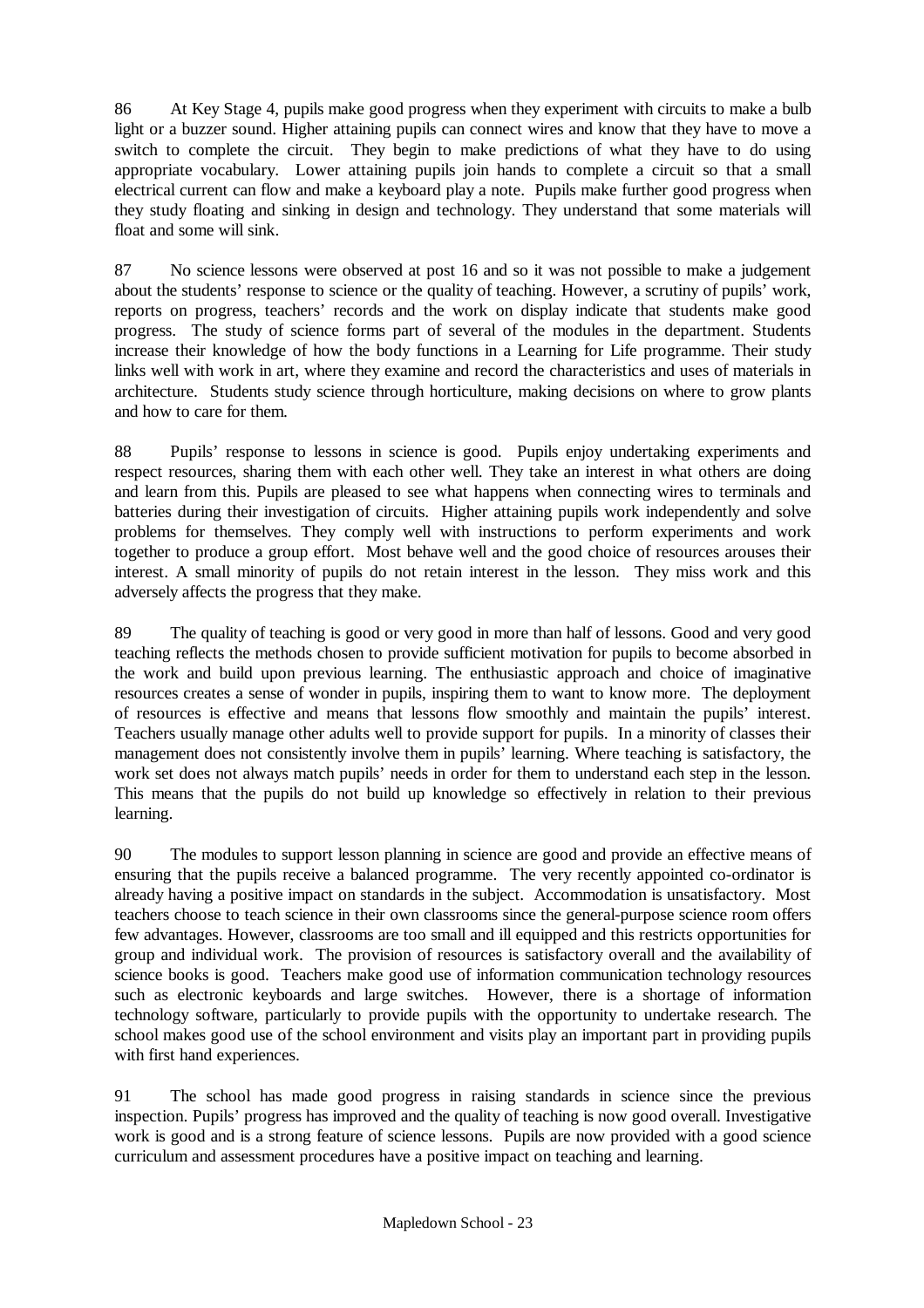#### **OTHER SUBJECTS OR COURSES**

#### · **Design and technology**

92 Progress in design and technology is good. During their study of water transport Key Stage 3 pupils investigate materials that will float. They understand that some items will float and some will sink; some higher attaining pupils know that they can alter the shape of the clay to make it float. They begin to understand that they need to consider the intended use, for example to carry a model figure, when they design rafts. Lower attaining pupils contribute to making birthday cards. They make choices of materials and, with help, join in activities.

93 At Key Stage 4 pupils make good progress during their work on forces. They have already worked in pairs, pushing and pulling each other. Pupils build on this work by examining how a syringe works. They use the information gained to join plastic tubing to syringes to make a pneumatic device, which they use, with help, to make a genie come out of Aladdin's lamp. Higher attaining pupils use words such push, pull, tubing and plastic appropriately. Lower attaining pupils experience forces using large apparatus such as hoists and a tricycle.

94 Students at post 16 have good opportunities to develop skills in design and technology. They contribute to the design of Christmas wreaths, making decisions on how to attach the ivy and the flowers to create an effect. Students have good opportunities to take part in projects throughout the year, such as making planters for the courtyard of the school. Lower attaining students take simple puppets apart with help and investigate how to re-assemble them.

95 Pupils' and students' responses to lessons in design and technology are good. They are particularly interested in the resources and keen to use apparatus and connect it together. They cooperate well in pairs, sharing equipment and helping each other to fix it together. Pupils handle tools with care and respect, following instructions on how to use them. Pupils work independently when they construct their rafts. They observe others and consider new ideas to improve their own work. Pupils enjoy showing off their products at the end of the lesson. They watch demonstrations with interest and applaud the outcome.

96 The quality of teaching is good at Key Stages 3 and 4. Explanations are clear and the pupils know what to do. Resources are well planned and stimulating to ensure that pupils are interested and keen to use them independently. Lesson planning provides a balance between designing and making, with good provision for evaluation. Learning support staff are given clear instructions so that they provide appropriate support for pupils to make progress.

97 The planning modules in design and technology are good and provide suitable links with other subjects. Accommodation is unsatisfactory. The food technology and multi-purpose craft rooms provide specialist areas but only for small groups and the size of classrooms limits opportunities for small group and individual work. Resources for learning are satisfactory. There is good planning to provide communication switches but limited provision for using information communication technology to support learning in the subject. Design and technology makes a strong contribution to pupils' cultural development. They design and make artefacts to support their learning of world faiths.

98 There has been good improvement in design and technology. The previous inspection judged standards of achievement and the quality of teaching to be variable; both these aspects are now good. Resources, which are now satisfactory, were judged to be poor three years ago.

· **Art**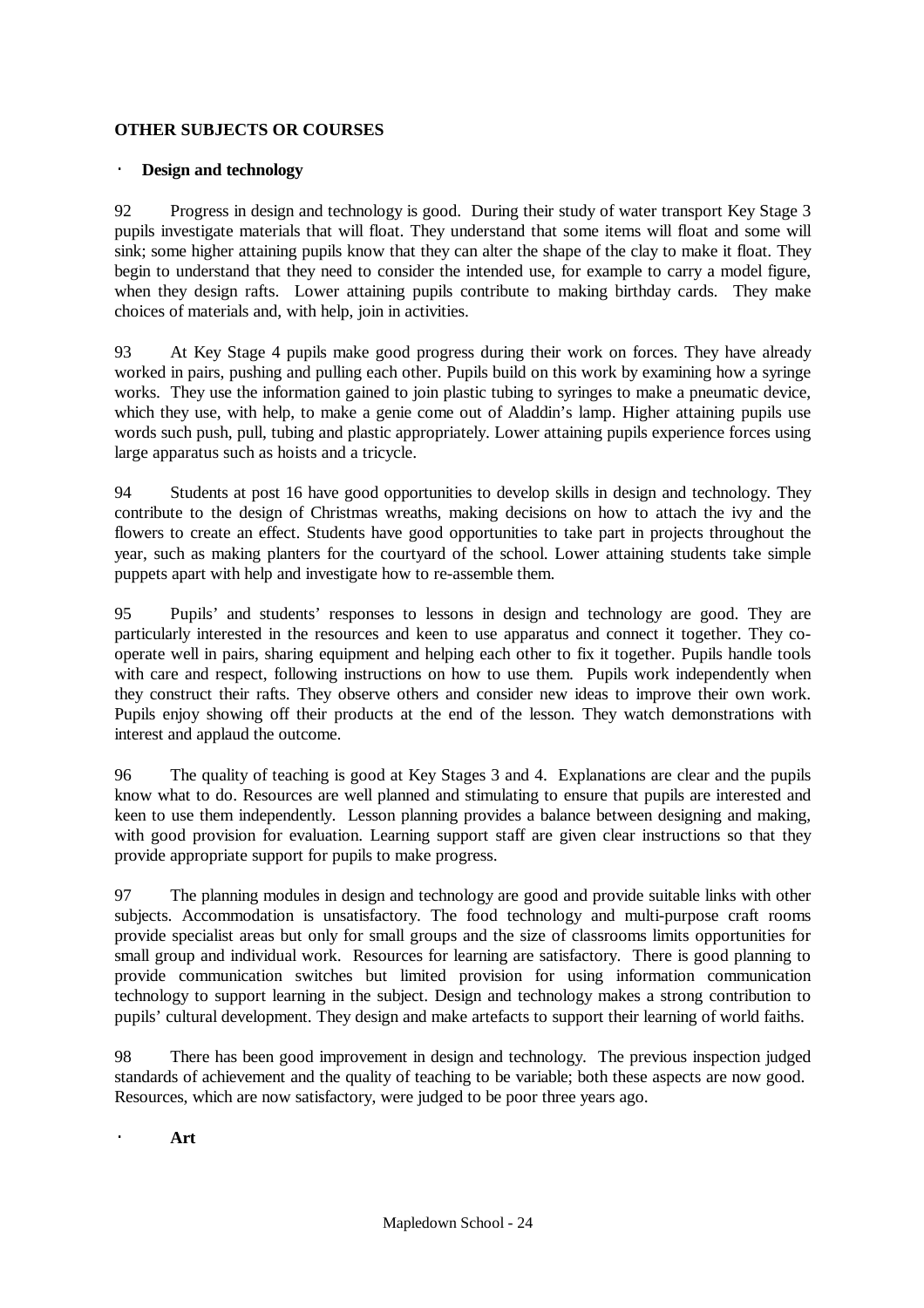99 Evidence gained from a scrutiny of work on display, the observation of a small sample of lessons and examination of appropriate records indicate that pupils are making good progress in art. Pupils at Key Stage 3 create a mural based upon the work of Monet. The pupils have good opportunities to develop skills in painting and their finished work shows that they are developing good control of brushes and paint. They paint blue stripes, gradually adding white to gain knowledge of the effect of colour mixing. The pupils look at architecture in the locality. They build upon this experience by helping to draw and paint representations of the Taj Mahal in a study of the history of India. They have good opportunities to make progress in using a range of mediums, for example creating collages in the style of Salvador Dali. Pupils at Key Stage 4 create animal screen prints based upon their study of Aboriginal animals. They continue to show progress through their work involving colouring flags and adding materials to explore making a collage of Ayres Rock. The pupils in Key Stages 3 and 4 are working with artists from the community to make screen prints and a banner for display. They create finished products of a high standard.

100 Students at post 16 make good progress in art. They have good opportunities to develop skills and can choose to study art as an optional subject, developing further skills in pottery and ceramics, printing and making pictures. The students' work on display shows that they make good progress in a range of mediums. They create particularly good mosaics based upon a Roman example. Students study architecture as part of their accredited course, painting representations of buildings of different heights and shapes. Lower attaining students begin to choose materials to draw and start to make representative marks on paper. The students benefit from the work they are doing with the Camden Arts Centre.

101 During the inspection week insufficient lessons were seen to make a judgement on pupils' response to art or the quality of teaching in the subject. However, pupils follow a broad curriculum in art that provides a good balance of two and three-dimensional work. Teachers plan well to use art to enhance the pupils' learning in other subjects. Pupils paint French flags to support the study of a modern foreign language and make collages of their own body in science. They have good opportunities to use art to accompany their work in religious education, creating pictures for the celebration of Diwali.

102 The co-ordinator makes a positive contribution to the promotion of good standards in art. Pupils and students receive very good support from artists based in the community who come into school to work with them. There are good resources for art and this enables pupils and students to work in a wide range of materials. Displays of art throughout the school are good and indicate that the subject makes an important contribution to pupils' spiritual and cultural development.

103 There has been very good progress in raising the standard of art in the school since the previous inspection.

## · **Information communication technology**

104 Insufficient teaching of information and communication technology took place during the inspection to enable a judgement to be made on pupil and student progress. However, evidence of attainment was seen in the use of technology in curriculum subjects, display boards and in pupil and student work. By the end of Key Stage 3 pupils are using simple control switches to operate electrical equipment such as tape recorders. They use single switch communication aids when prompted to respond to questions. Higher attaining pupils begin to use a touch screen to alter images, for example when they create colour patterns. Pupils at Key Stage 4 develop the use of control mechanisms to operate a range of equipment such as fans, lights and hair dryers. They have started to print out completed work with the support of an adult. One pupil can use the mouse to play number games and is able to load software programmes. Technology is used to support other curriculum areas. For example, in a science lesson pupils use keyboard instrument touch pads to help their understanding of electric circuits. At post 16 students use word processing to write their names and addresses. The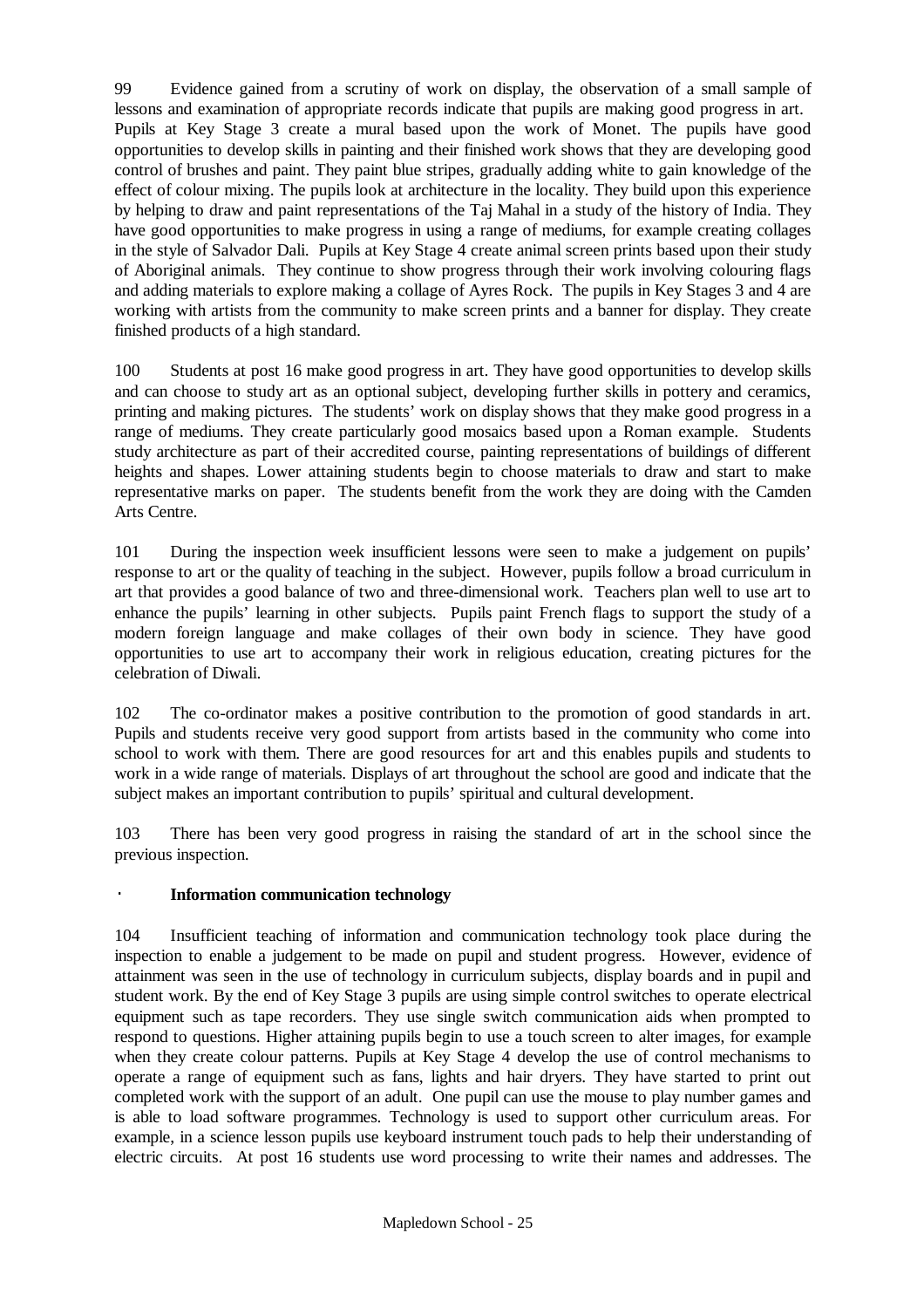independent use of other communication aids such as the telephone is developing. Remote control cars and computer games are used for leisure activities.

105 Pupils and students respond well to learning opportunities using information communication technology. The use of switches and other communication aids enables them to be involved in group activity. For example, a pupil was able to respond to her name at registration time. Good use is made of single switch communicators for greetings such as when, in geography, a pupil was able to respond in Japanese. The school has yet to fully develop the use of information communication technology to allow pupils and students to express opinions and make decisions for the purpose of increasing independent skills.

106 During the inspection information communication technology was used principally to support work in other subjects and so it is not possible to make a judgement on the quality of teaching. The emphasis of teaching is upon the use of switches for communication. However, from the evidence of pupil and student work, staff do not provide sufficient opportunities to develop the use of keyboards and there is not enough teaching aimed at improving word processing skills. Where pupils and students use words and symbols programmes, work is often staff generated and there is an inappropriate overuse of prompting.

107 Information communication technology is a priority in school development plans. A good start has been made with the review of policy and the writing of a sound scheme of work. These plans give staff a good structure from which they plan to meet individual pupil targets. Staff have yet to fully implement the schemes, particularly in the use of keyboard skills. Resources are being developed and the school has sound plans for use of the Internet.

108 Since the previous inspection improvements have only been satisfactory. The school has not yet satisfactorily addressed the training needs of teaching and non-teaching staff to help develop their expertise. Pupils and students continue to depend upon staff prompting and have insufficient opportunity to make decisions using control technology.

## **Humanities (History and Geography)**

109 History and geography modules are taught in half termly blocks. During the week of the inspection all classes were working on the geography module and so it was not possible to observe history. Judgements on progress are therefore based on a scrutiny of whole school planning, teachers' files and pupils' work. Documentation indicates that over time pupils are making at least satisfactory progress in history. All pupils in Key Stage 3 have studied India. Teachers' planning takes account of pupils' ability and consequently classes study different aspects of the country. Lower attaining pupils have experienced aspects of Indian culture such as food, clothing and music. Higher attaining pupils understand where Hindus and Muslims worship and some recognise that Ghandi is an important person in the country's history. All pupils in Key Stage 4 studied Post War United Kingdom last halfterm. Lower attaining pupils listened to music from the fifties and nineties and expressed a preference. Some higher attaining pupils recognised that life was different in the past and a small number distinguished between old and new washing machines.

110 Progress in geography overall is satisfactory. Key Stage 3 pupils are currently studying the British Isles. For lower attaining pupils work in this module is focusing on space, position, and direction. They find these concepts very difficult to understand and require considerable prompting to find areas of the classroom. Most pupils in this key stage are working on their immediate environment and are able to recognise features in the school and the local area. They visit, as part of their work, Brent Cross and the River Thames. Higher attaining pupils are aware that they live in Barnet and when doing map work can consistently distinguish between land and sea. At Key Stage 4 pupils are making satisfactory progress in their study of Japan. Lower attaining pupils focus well on the experience that they are given of Japanese culture such as writing and the tea ceremony. Although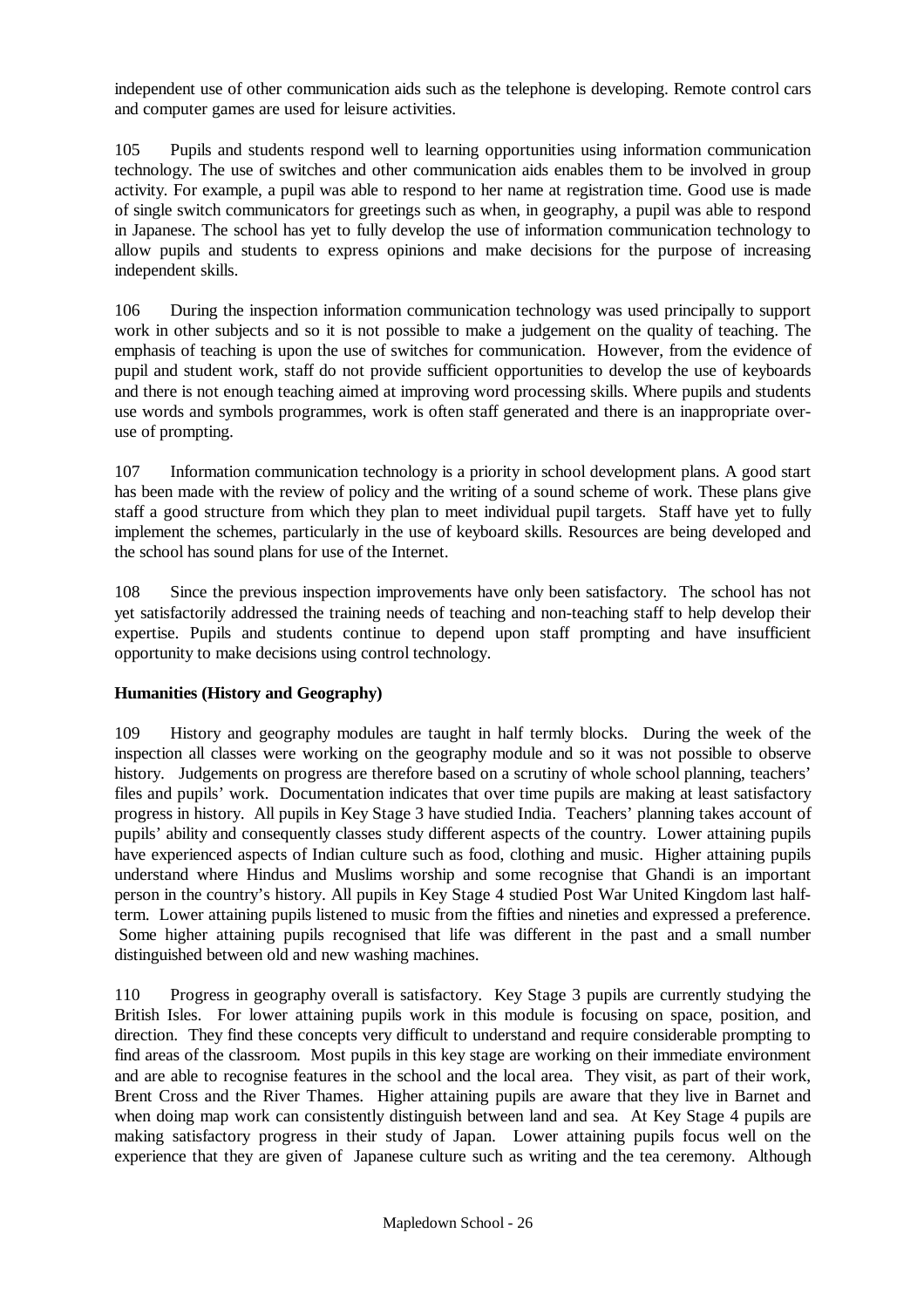higher attaining pupils sometimes experience difficulty in remaining on task some recognise the items which come from Japan; for example a plate and different types of food.

111 History and geography are studied at post 16 as part of The Learning for Life module. It is not possible to make a judgement on progress in history as the subject has not yet been taught as part of the rolling programme. However, later this year topics covered will include, Native Indians, The Romans and Explorers and Voyagers. Planning indicates that students have made good progress in geography. They can associate parts of the U.K with different activities, for example coal mining and some can recognise physical features such beaches, rivers and mountains.

112 Overall pupils' response in geography is satisfactory. At Key Stage 3 lower attaining pupils enjoyed being part of a group when working on classroom areas but were reluctant to find these without considerable adult input. Pupils' response at Key Stage 4 is mixed. Where it is good they make appropriate eye contact and enjoy the experiences that the Japanese tea ceremony offers them. Higher attaining pupils generally enjoy lessons and respond willingly to questions. However, some find difficulty remaining on task and become restless if they are not fully engaged throughout the lesson.

113 Overall the quality of geography teaching is satisfactory. Where it is good planning is imaginative and resources are used well. For example, the work on the tea ceremony benefited from the input provided by a Japanese parent. This level of planning, which is a feature of lessons, reflects the hard work that staff undertake to adapt the modules to make them more relevant to the needs of the pupils they teach. However, this effort is not always evident in practice. For example, during work on position and space pupils did not understand the concepts and consequently made little progress.

114 The planning that has been put in place for the development and teaching of history and geography is good and links closely with National Curriculum requirements. The subjects are well managed and when all the modules are complete there will exist a comprehensive framework for teaching. Overall resources are good. School materials are very effectively supplemented by those provided by class teachers.

115 Since the previous inspection there have been significant improvements in history and geography. The curriculum now meets National Curriculum requirements and the quality of learning and teaching is satisfactory overall.

## **Modern foreign language (French)**

116 Due to timetable arrangements only two lessons of French were seen, one at Key Stage 3 and the other at Key Stage 4. It is therefore not possible to make a judgement about teaching or pupils' responses during lessons. Judgements about progress are supported by evidence from lessons observed, a scrutiny of teachers' planning and records, pupil profiles and their records of achievement. Indications are that pupils have appropriate opportunities to take part in a good range of learning opportunities and experiences.

117 The progress of pupils at both key stages is at least satisfactory. At Key Stage 3 pupils respond in French to the greeting 'hello' at the beginning of the lesson. They count the number of pupils in the class and one pupil knows the French for numbers up to five, pointing out in French when four pupils are counted instead of three. Pupils use the target language appropriately to answer simple questions and they repeat the names of colours enjoying the rolling sound of the 'r' in rouge. At Key Stage 4 pupils develop their speaking skills further and higher attaining pupils answer questions using simple and familiar phrases. Pupils correctly name the rooms of a house remembering the new words they learned in the previous lesson. When asked in French if the room is the kitchen or the bedroom they give the correct answer. Pupils try hard to copy the teacher's accent, they listen carefully and follow simple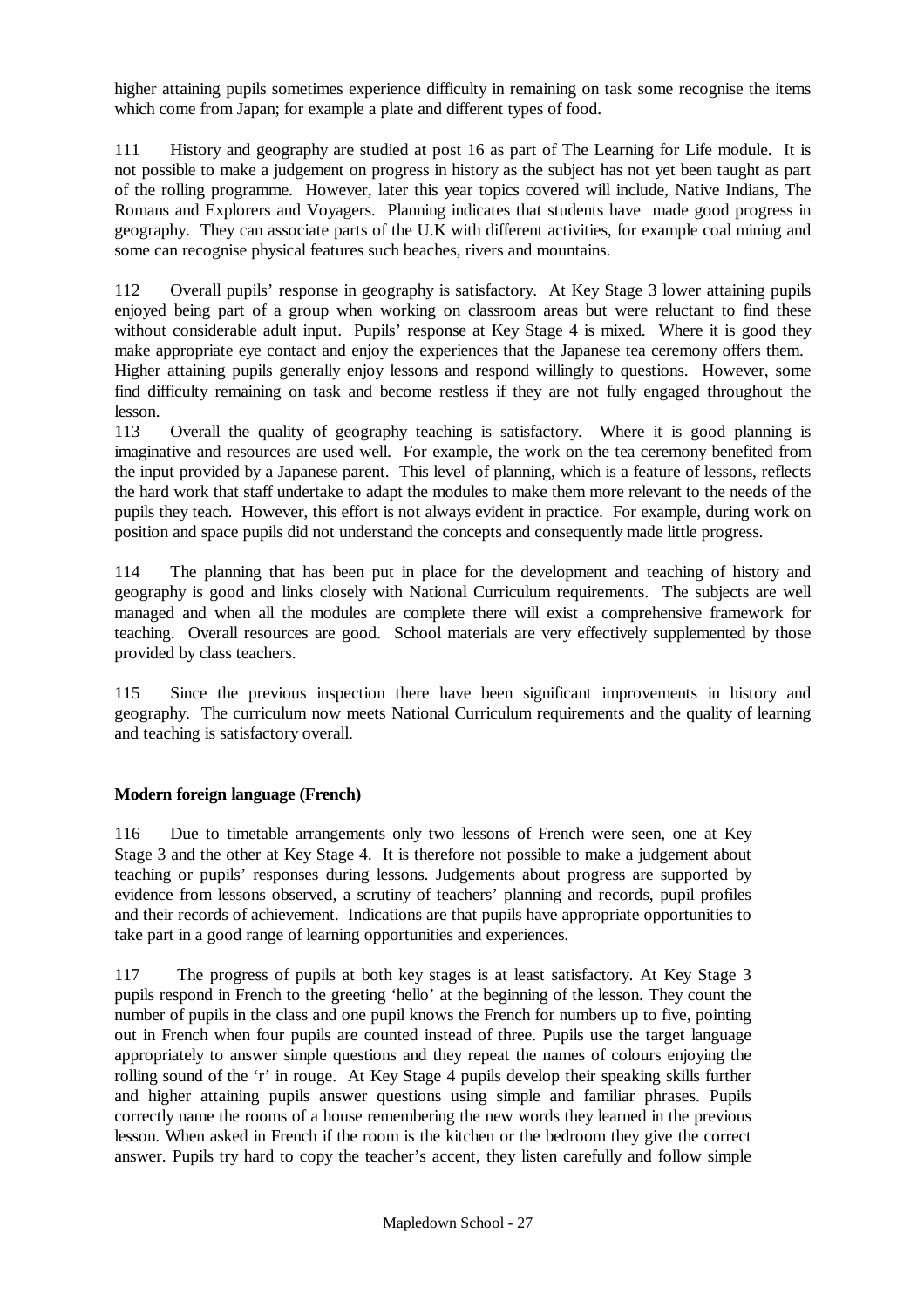instructions. Students at post 16 have appropriate opportunities to continue their studies as French is available to them as part of a programme of subject options.

118 The good scheme of work together with the procedures that exist to monitor the subject effectively inform curriculum development. However, the co-ordinator has not been responsible for the subject for very long and currently has no responsibility for monitoring the content of subject teaching. Information about strengths and areas for development in teaching is therefore not available. The school has already identified this as an issue. There are sufficient and suitable resources to support learning and pupils' experiences are enhanced by a trip to France at the end of Key Stage 4. Opportunities to experience the language and culture of another country make a significant contribution to the development of pupils' cultural awareness.

#### · **Music**

119 Due to timetabling arrangements only two music lessons were observed, one at Key Stage 3 and another at Key Stage 4. This is insufficient to make an overall judgement about teaching or about pupils' responses during lessons. However, judgements about progress are supported by evidence from these lessons, a scrutiny of curriculum and teachers' planning, pupil profiles and their records of achievement. Indications are that pupils have opportunities to take part in a good range of learning opportunities and experiences.

120 Pupils' progress is at least satisfactory. At Key Stages 3 and 4 pupils learn about the music of countries such as South America, Africa and India. They experience the work of different composers and performers and have opportunities to listen to sacred music. At Key Stage 3 pupils are studying world music. They begin to recognise different tempos and they use instruments to create sound. Some higher attaining pupils develop sufficient skill with the instruments to follow a simple pattern of beats. Pupils respond positively to music and they are beginning to understand that music from different countries has its own particular style. At Key Stage 4 pupils listen to big band Jazz and to Classical Music. They develop an awareness of Jazz form by listening to the music of Ella Fitzgerald and Ray Charles. Pupils have good opportunities to experience the contrast between classical music such as the Moonlight Sonata and the music of Duke Ellington. Through the creative arts course, accredited by ASDAN, students at post 16 have good opportunities to continue developing their awareness of different types of music and to continue developing their skills with instruments.

121 Teachers plan a good range of activities that enable all pupils to develop their listening skills and to make responses to the music they hear. Lower attaining pupils are encouraged to express likes and dislikes and higher attaining pupils learn to play instruments either with support or independently. They develop their skills and are beginning to explore the sounds that instruments make, composing simple patterns of notes and playing them to the group. In both the lessons seen teaching and pupils' responses were good.

122 Modules of work are taught through a three-year rolling programme at Key Stage 3 and a two-year programme at Key Stage 4. Good procedures are used to monitor the curriculum and these are used effectively to inform planning. The co-ordinator has not been responsible for the subject for very long and is appropriately carrying out an audit of provision. There are sufficient and suitable resources to support learning and visiting musicians are effectively used to enhance pupils' experiences. The school uses a wide range of music to support learning and this makes a significant contribution to the development of pupils' cultural awareness.

123 There has been very little change in provision for music since the previous inspection.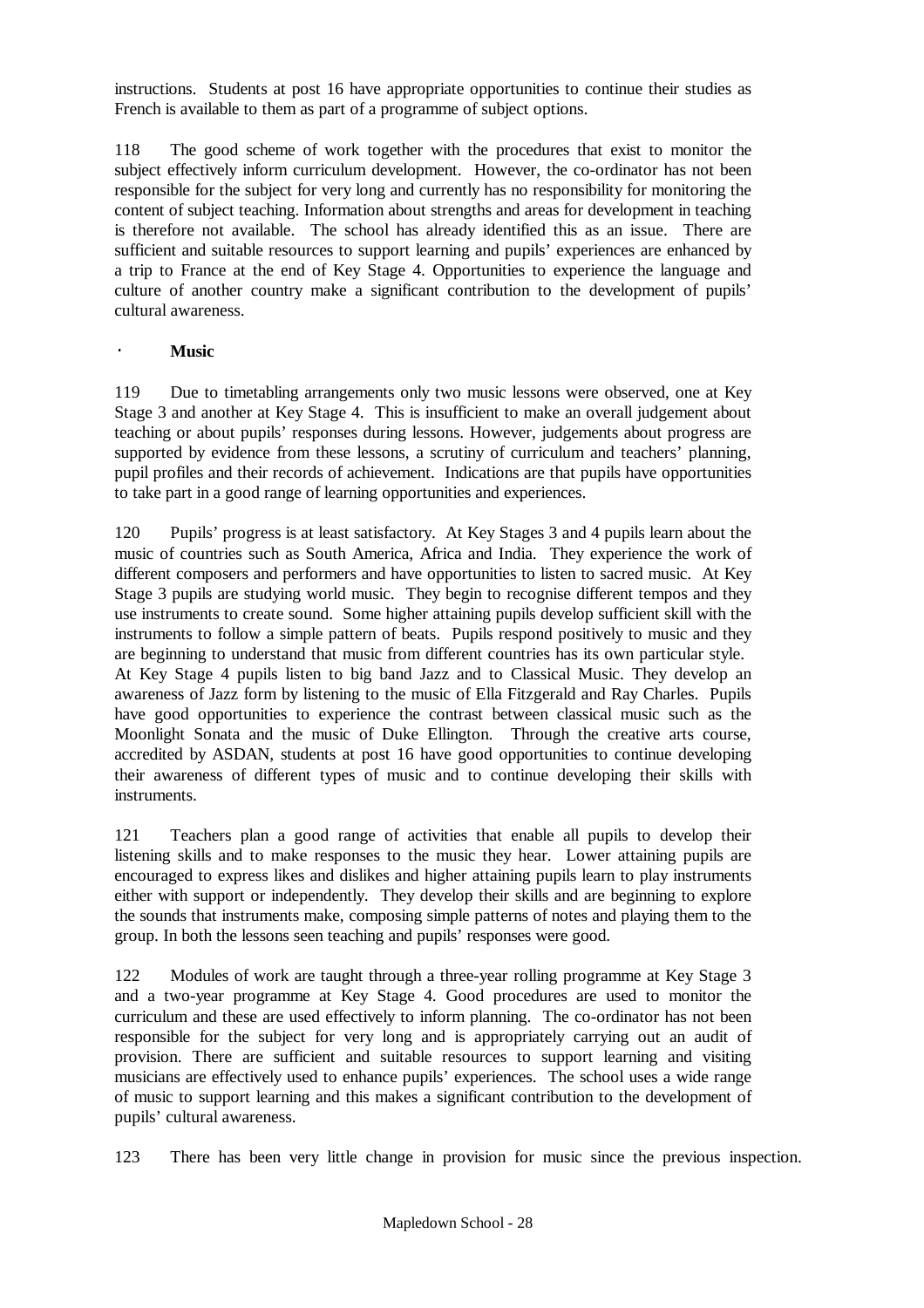Progress continues to be satisfactory and the quality of learning and teaching remains good.

## **Personal, social and health education**

124 School aims indicate a commitment to maximising personal autonomy and independence. The emphasis that the school places on ensuring this happens means that overall progress in personal, social and health education is good.

125 Pupils at Key Stage 3 are beginning to make choices and there are good examples of lower attaining pupils using simple switches to indicate preferences. Opportunities are given for higher attaining pupils to express their own opinions and, through discussion, understand the feelings of others. In following simple menus in food technology pupils learn basic food preparation and can recall techniques such as those necessary for cooking pasta.

126 At Key Stage 4 pupils use local shops to purchase ingredients and have developed sufficient food preparation skills to enjoy eating the food that they cook. All pupils are acquiring more self-help skills in personal care. For example, lower attaining pupils begin to help with personal hygiene and some enjoy having their hair brushed. Higher attaining pupils take an interest in clothes and footwear and can dress without prompts.

127 Some post 16 students can identify hazards in the kitchen. When presented with a range of situations they can identify danger and suggest ways of improvement. For example, they can recognise that cables near water may result in an electric shock and should be moved to safer locations. Some students work toward independent use of public transport and can walk safely to local supermarkets.

128 Overall pupil response is good. Almost all lessons are characterised by pupil and student enthusiasm for learning and their eagerness to respond to questions in group discussion. They follow class routines well and through curriculum modules have the opportunity to make choices. When involved in group activities, such as cookery, they help each other by distributing equipment and food. However, a significant minority of pupils and students lack confidence and their participation in activities is too frequently dependent upon prompting by staff.

129 The quality of teaching is good. The well structured schemes of work linked to pupils' individual educational programmes ensure that planning is very good. Best teaching is characterised by strong communication skills. Classes are well organised and the high expectations of behaviour are made clear to pupils and students. Good strategies for managing challenging behaviours result in a calm and purposeful working environment. There are some excellent examples of signing by learning support staff which enables students to take a full part in discussion and make choices. The use of resources for learning is very good. In the few instances of unsatisfactory teaching opportunities are not given to pupils and students to enable them to exercise their independence with confidence and in a variety of situations.

130 Curriculum management is good and the co-ordinator has been successful in establishing sound policies in personal, social and health education. There is a well structured programme of studies. Pupils at Key Stage 3 and 4 who follow the ASDAN Key Steps programme, in addition to school modules, are provided with a wide range of valuable experiences that help them begin to understand more about themselves and their place in society. Students at post 16 develop these skills by following the ASDAN Toward Independence and Youth Award Scheme and success in these courses can gain them accredited qualifications. Although very good policies for sex and drug education have been written the school has yet to complete the writing of modules through which these policies can be implemented. Resources for learning are good and budget allocations have been well spent in support of the developing curriculum.

131 Revisions to the policies, improvements in resources and continued good teaching and progress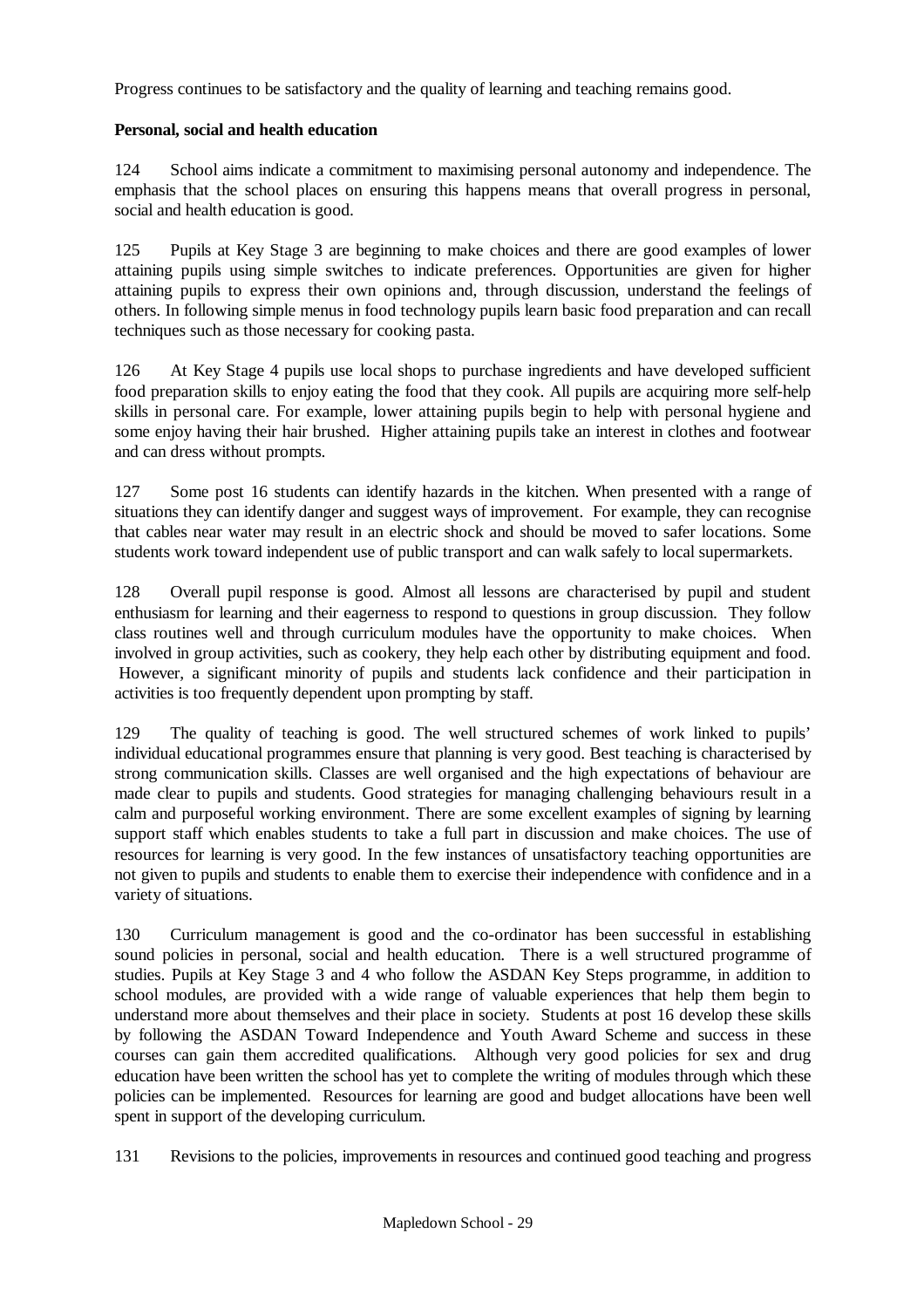indicate that there has been good progress in personal, social and health education provision since the previous inspection.

## · **Physical education**

132 Overall progress in physical education at Key Stages 3 and 4 is satisfactory. In both key stages lower attaining pupils make good progress. They show, in most activities, that they are achieving at a level appropriate to their individual needs. For example, lower attaining pupils at Key Stage 3 can, with adult prompts, push a ball towards an object or person; more mobile pupils demonstrate that they can perform this activity with accuracy over short distances. Records kept of those pupils at Key Stage 3 and 4 who go to a local sports centre for gymnastics indicate that they are making good progress in this area. However, it is unsatisfactory that the narrow curriculum provided prevents them from making progress in other aspects of physical education.

133 Most pupils at Key Stages 3 and 4 are working towards an appropriate award in swimming and detailed records indicate that they are making good progress against the targets set for them. At Key Stage 3 pupils are gaining in confidence in the water and the majority can travel on their backs for short distances using a suitable buoyancy aid. Higher attaining pupils can enter the pool unaided. At Key Stage 4 pupils are demonstrating an emerging stroke technique which enables them to swim short distances and the majority can enter the water by themselves.

134 Students in the post 16 area of the school are making very good progress in physical education. Lower attaining students following the school based sports, leisure and physiotherapy modules show that, with support, they can perform simple exercises and some can maintain body positions without help. Students attending the local sports centre make very good progress in working towards the externally accredited awards in trampolining and gymnastics. Lower attaining pupils show good balancing skills both on the floor and on a beam. Higher attaining pupils demonstrate good skills when jumping off a variety of boxes, maintaining good body shape on landing. In trampolining very good standards are achieved and one student is able to complete a sequence involving hand and knee bouncing and a forward turn over. In swimming students are making good progress. They are very confident in the water and understand the need for safe behaviour. Higher attaining students are now using a variety of strokes to propel themselves through the water.

135 Pupils and students across the school with complex physical needs benefit from the very good support that they receive from the school based physiotherapists. These professionals work very closely with staff and have introduced a programme to the school aimed at developing gross motor skills in activities such as sitting, standing and walking. The emphasis on developing these physical skills in everyday school activities ensures progress is maintained over time. The physiotherapists also offer hydrotherapy to individuals who are not yet ready to visit local swimming pools. The targets worked on in these sessions are well thought out. They provide physiotherapy exercises in a warm and relaxing environment and they also enable progress to be made in developing stamina and fitness levels.

136 Pupils' attitude to physical education is good. A feature of lessons is the enjoyment that pupils show in all the activities they undertake. They stay on task for appropriate periods of time and those with more complex physical difficulties respond well to working with an adult. Pupils spontaneously celebrate the achievements of others; for example when a Key Stage 3 pupil is successful in knocking skittles over with a ball. During the gymnastics session post 16 students relate very well to each other and it is impressive the way they sit calmly at the end of the lesson and show their appreciation for the achievements of others.

137 Overall teaching is good. In the best lessons expectations of what pupils can achieve are high and as a result they achieve very good standards. The organisation and planning of the post 16 gymnastics and trampolining sessions is very good and consequently students are successfully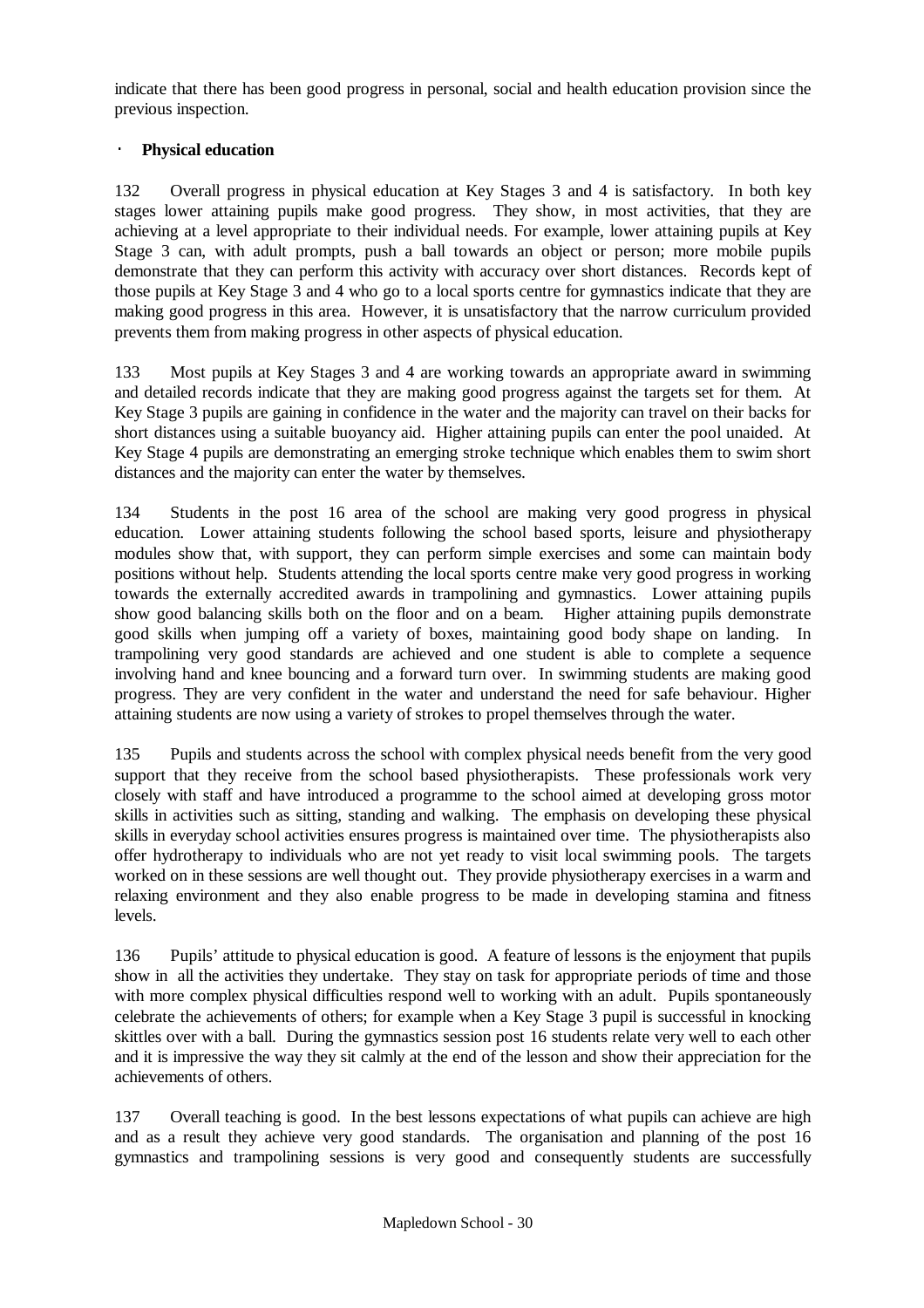performing quite complex routines. Staff assess pupils' skills and give immediate feedback which is relevant and easily understood by pupils. A positive aspect of teaching is the adult support provided to enable all pupils to experience activities irrespective of their skill level. Clear instructions are given to pupils and teacher demonstration of activities and routines are good. However, it is unsatisfactory that in all lessons staff and pupils do not change for activities which are quite strenuous.

138 The recently reviewed policy for physical education is good and the newly appointed subject co-ordinator is enthusiastic and has a good grasp of what needs to be done to develop the subject. The planning grid for Key Stages 3 and 4 is appropriate and ensures that all the required aspects of physical education are covered. However, it is unsatisfactory that this planning is not implemented for those Key Stage 3 and 4 pupils who attend the local sports centre for gymnastics. Resources for the subject are good and the school benefits very much from the opportunity it has to use local facilities for swimming and gymnastics. Deficiencies in the school accommodation mean that there is a lack of changing and showering facilities for pupils. This is unsatisfactory and has implications in terms of pupils' dignity and hygiene.

139 There have been improvements in physical education since the last inspection. Pupils' progress overall is still satisfactory. However, it is now good in swimming and very good for pupils in the post 16 area. At the time of the last inspection some unsatisfactory teaching was observed. Teaching is now good overall with some very good teaching at post 16.

## · **Religious education**

140 Progress in religious education is good throughout the school. Pupils in Key Stage 3 make good progress celebrating the lives of special people and higher attaining pupils can say how people are special. They celebrate the life of Helen Keller and collect Braille labels for the initial letter of their name. Pupils look at differences in people and show a growing understanding of why people are special. They suggest ways that people can improve their behaviour towards others and some relate this to their own conduct. Pupils consider the examples of good and unselfish behaviour in religious teachings. Lower attaining pupils identify their friend in school and consider how to make them feel special. They do this by producing birthday cards for them.

141 The pupils at Key Stage 4 make good progress learning about each other's faiths. They study places of worship, visiting a temple, synagogue and church. Pupils deepen their understanding by recording events and making drawings. They develop their understanding when a pupil brings artefacts to school to demonstrate prayer in a Mosque. They make divas to show the significance of light in the celebration of Diwali. Lower attaining pupils experience the difference between light and dark during a time for reflection created to develop an awareness of religious symbols.

142 Students at post 16 make good progress when they study special days and times celebrating special events. They remember that they sing happy birthday, relating this to their own experience. Some remember that they sang happy birthday to a student the week before. Higher attaining students understand that we celebrate events such as the harvest festival and Christmas at special times. Lower attaining students respond positively to the photographs of a birthday party in the study of special days. They contribute to creating a picture to celebrate the event by handling resources and indicating choices of colour.

143 Pupils' response to lessons in religious education is good. Most pupils listen well for the majority of the lesson and respond with suitable suggestions or answers. They show considerable interest in resources such as the Braille alphabet and this motivates them to learn. The choice of resources and interesting activities ensure that pupils concentrate on their tasks and this avoids any potentially challenging behaviour. Relationships between pupils are very good and they support each other well.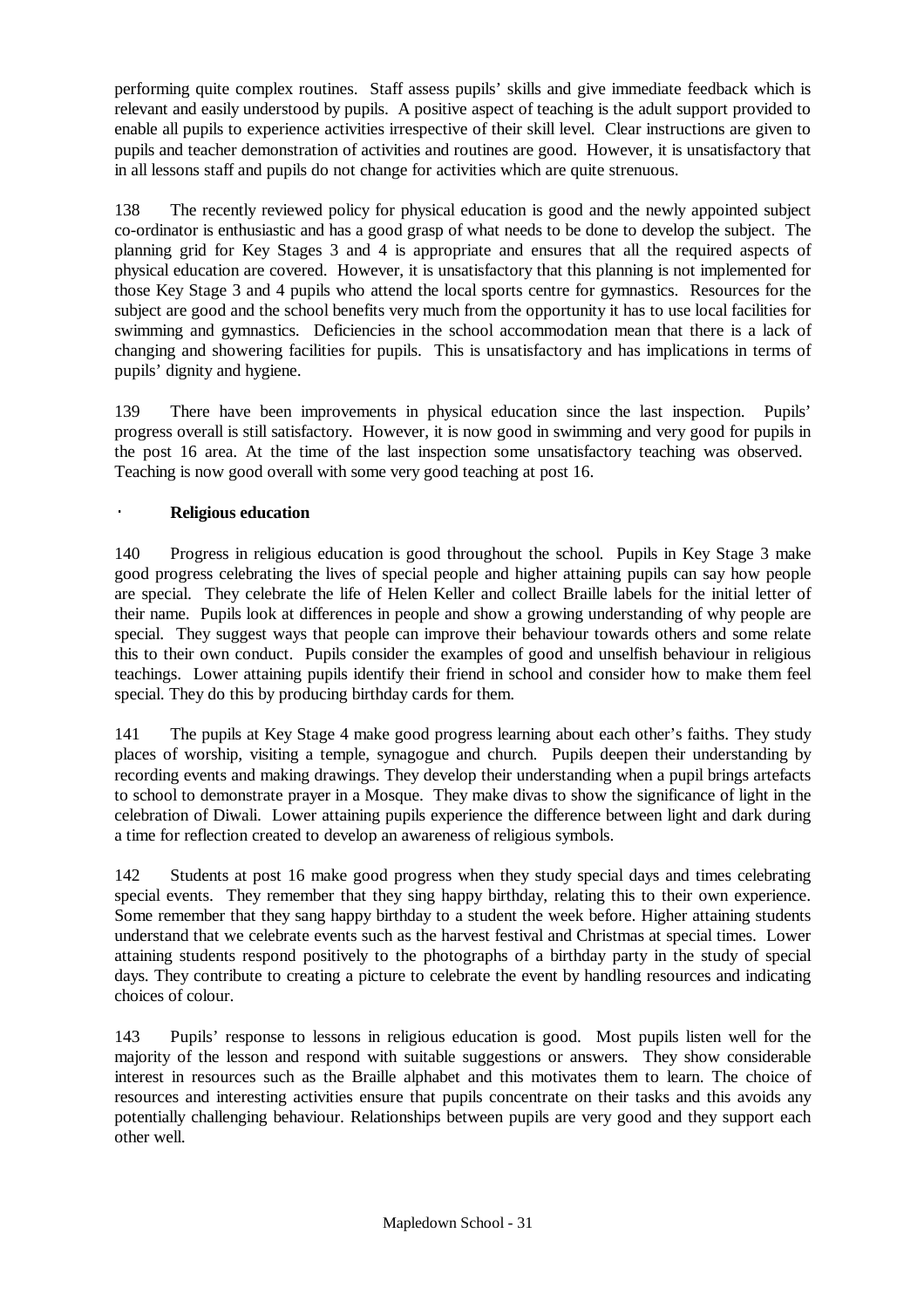144 The quality of teaching is good throughout the school. Teachers have a secure knowledge of what they are teaching and relate their planning well to what pupils have done before. Activities are planned to meet pupils' different needs and work is informed by teachers' good knowledge and understanding of the pupils. Teachers promote speaking and listening well through discussions aided by signs and symbols and they generally link lessons in religious education effectively with other subjects. The pupils are able to make choices because teachers deploy resources well, for example using large switch communication aids to ensure that all pupils are able to participate. In a minority of lessons the pace is too slow and does not leave enough time to enable pupils to evaluate their work appropriately.

145 The planning grids follow the locally agreed syllabus and provide an appropriate guide to ensure broad coverage of all the required topics. Resources for learning are good with good topic boxes for teachers to select, for example when they study a particular faith. The quality of display and the provision of artefacts are good. They make a strong contribution to promoting pupils' knowledge and understanding of faiths. Religious education lessons make a very good contribution to promoting pupils' spiritual, moral, social and cultural development.

146 There have been significant improvements in this area of the curriculum. At the time of the previous inspection the school was not meeting its requirement to teach religious education. This is no longer an issue as the subject is now timetabled for all pupils and students.

## · **Post 16**

147 Provision for students over the age of 16 is good. Policies in this area clearly reflect school aims and are achieved in practice through a well structured programme of activities and courses. The curriculum, which is suitably different to that offered to younger pupils, is broad, balanced and relevant. The ASDAN Towards Independence Modules provide suitable challenges for lower attaining pupils and The Youth Award Scheme Challenge Level encourages higher attaining students to develop valuable skills for use in the community. Modules covered in school are very well supported by a good range of off-site activities; for example, communication and number skills are practised in a variety of community situations. Link courses at local colleges allow students to make choices about placements after school and prepare them well for further education. Arrangements for the transition to adult life are very good and there are well established links with the careers service.

148 The attitude of students is generally good. They are enthusiastic and consistently maintain interest throughout an activity. Students' relationships with each other and with staff are good. The very good behaviour evident in this area of the school reflects the ethos of mutual care and respect that exists and is one of the most positive features of post 16 provision. Students are pleased to be in the department and enjoy celebrating the success of others. However, in some lessons students can lack confidence and look to staff before making decisions.

149 The quality of teaching in this area of the school is good. At its best students are treated as young adults, provided with opportunities to develop their independence and given the chance to make their own decisions. Where teaching is less effective students are over-dependent upon staff prompting when completing activities. The school has recently implemented new strategies for the teaching and management of pupils with autistic spectrum disorders and a small group has been established for this purpose in the post 16 department. A good start has been made to planning and managing the learning environment for these students. However, although individual needs are being addressed their broader curriculum needs are not being met.

150 Post 16 provision is effectively co-ordinated and well resourced. Schemes of work and accredited and non-accredited modules are detailed and clearly reflect school and departmental aims. Accommodation is too small for the number of students and two teaching areas are used to access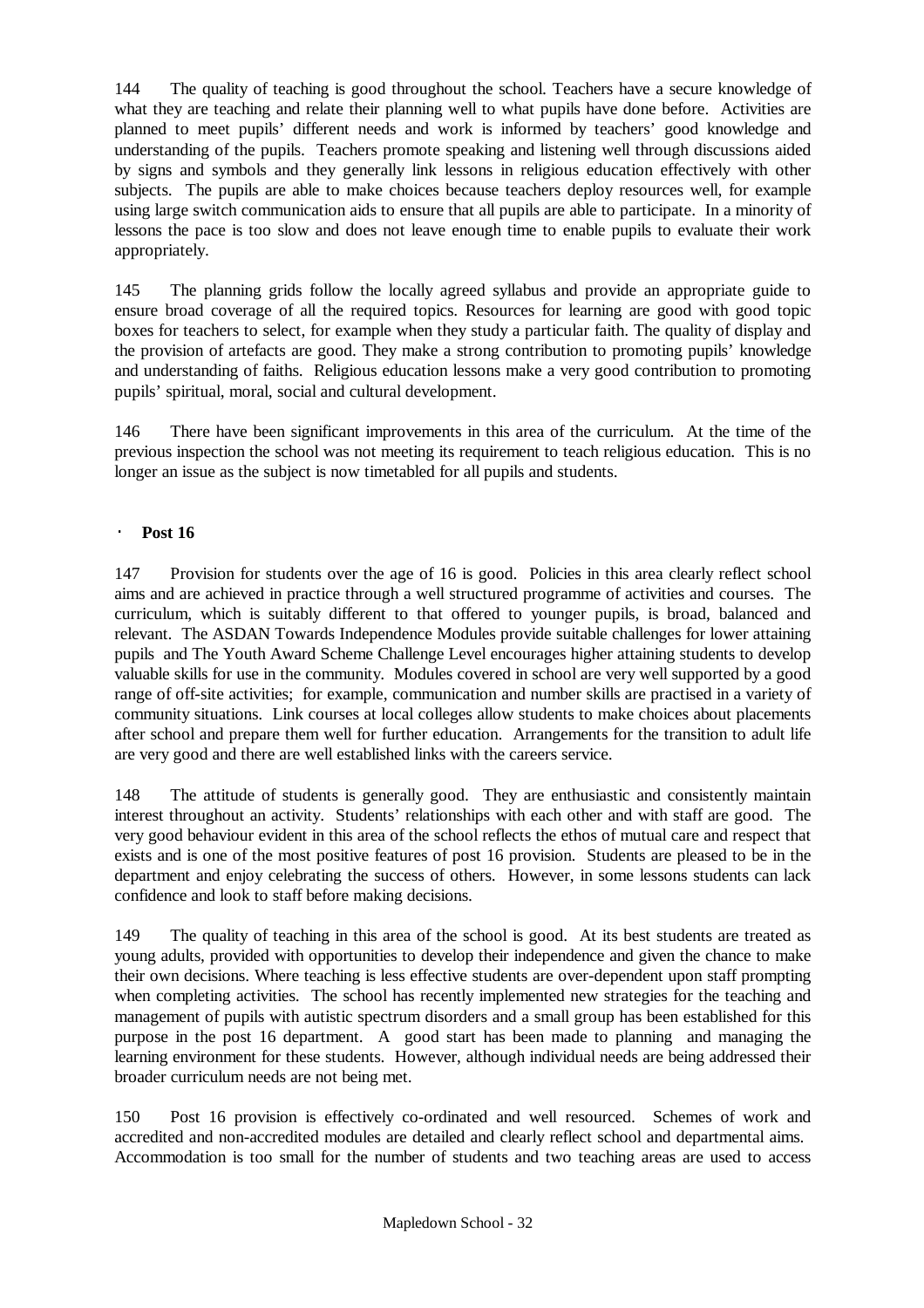other classrooms. This is unsatisfactory and has a disruptive effect on student learning. There are insufficient suitable display areas and students would benefit from more age-appropriate display material in areas such as entertainment, sports and current affairs.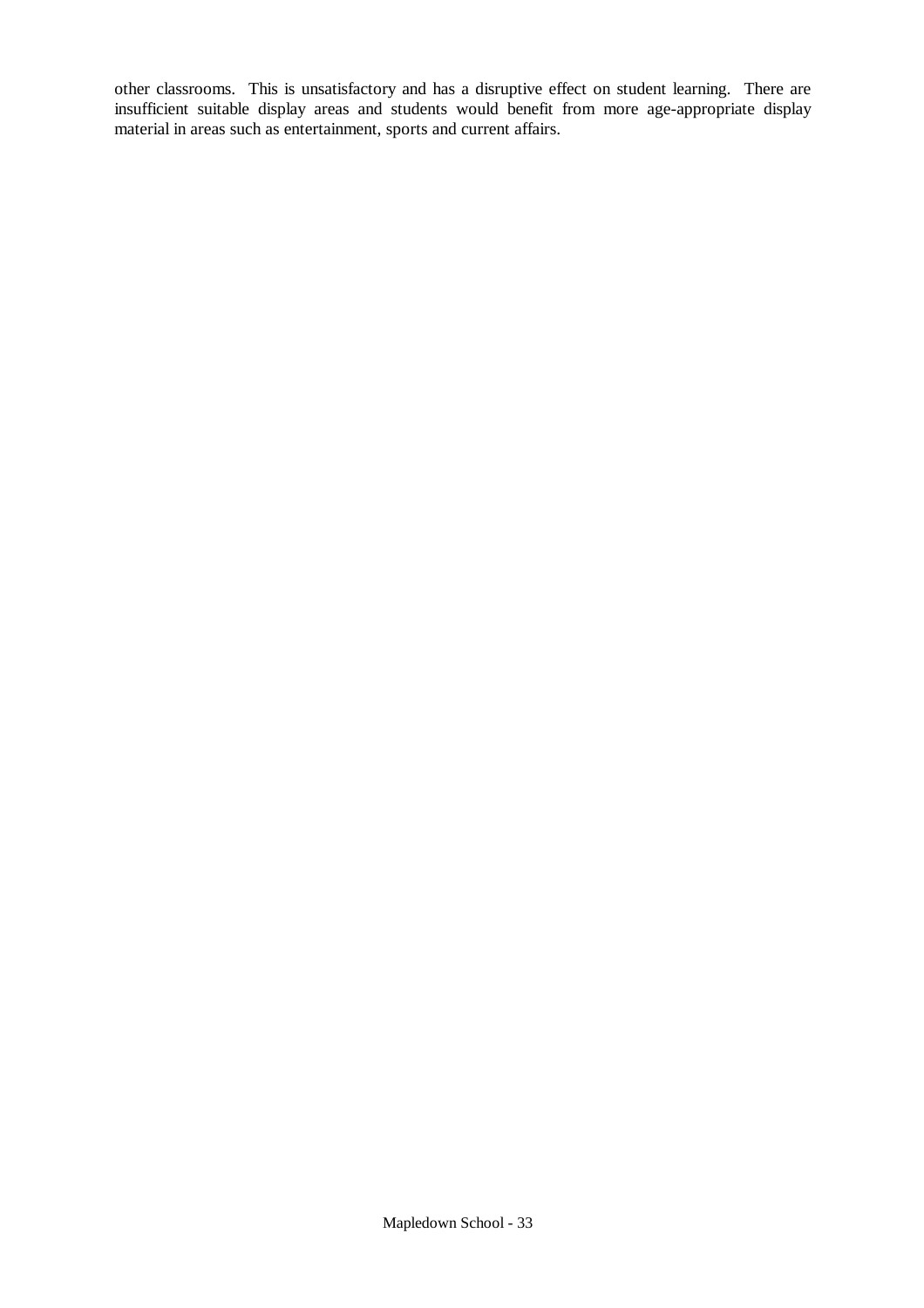#### **PART C: INSPECTION DATA**

#### **Summary of inspection evidence**

151 The inspection was carried out by a team of five inspectors including a lay inspector. A total of 20 inspection days were spent in the school. During this time 66 lessons or part of lessons were observed for a total of 39 hours and 10 minutes. Inspectors observed lunchtimes, acts of collective worship and the arrival and departure of school transport. Discussions were held with the head teacher, the chair of governors, teaching staff, support assistants, the office manager, the finance officer, the caretaker, speech and language therapists, physiotherapists, the school nurse and where appropriate pupils. A selection of pupils' statements of special educational needs, annual reviews and individual education plans were examined to evaluate progress. Inspectors examined teachers' plans and records, pupils' work, school documentation and policies. Pupils were accompanied off-site to a local college and to observe swimming and gymnastics. A meeting attended by seventeen parents was held to listen to their opinion of the school. Questionnaires were also sent out to all parents and inspectors analysed the 32 that were returned.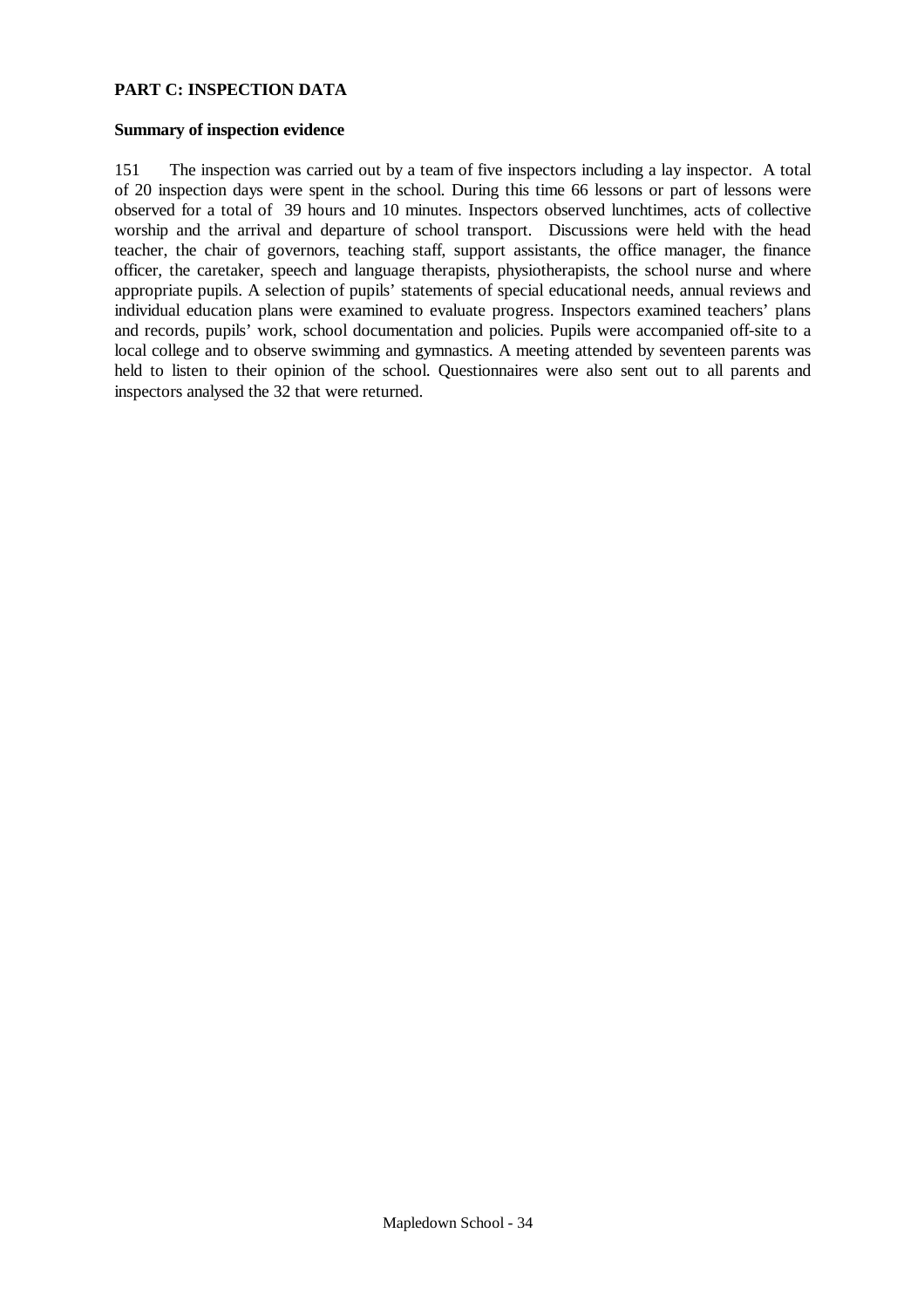#### · **DATA AND INDICATORS**

## **Pupil data**

|                 | Number of pupils   | Number of pupils   Number of pupils    |                 | Number of full-   |
|-----------------|--------------------|----------------------------------------|-----------------|-------------------|
|                 | on roll (full-time | with statements of $\vert$ on school's |                 | time pupils       |
|                 | equivalent)        | <b>SEN</b>                             | register of SEN | eligible for free |
|                 |                    |                                        |                 | school meals      |
| <b>YR</b> - Y13 | 58                 | 58                                     | 58              | 25                |

#### **TEACHERS AND CLASSES**

#### **Qualified teachers (YR7 - Y14)**

**Education support staff (YR7 - Y14)**

Total number of qualified teachers (full-time equivalent) 11.40 Number of pupils per qualified teacher 5.09:1

Total number of education support staff Total aggregate hours worked each week

| 18    |  |
|-------|--|
| 496.2 |  |

Average class size: 6.4

#### **Financial data**

| Financial year:                            | 98/99    |  |
|--------------------------------------------|----------|--|
|                                            |          |  |
| Total income                               | 658043   |  |
| Total expenditure                          | 628689   |  |
| Expenditure per pupil                      | 10655.75 |  |
| Balance brought forward from previous year | 17454    |  |
| Balance carried forward to next year       | 46808    |  |